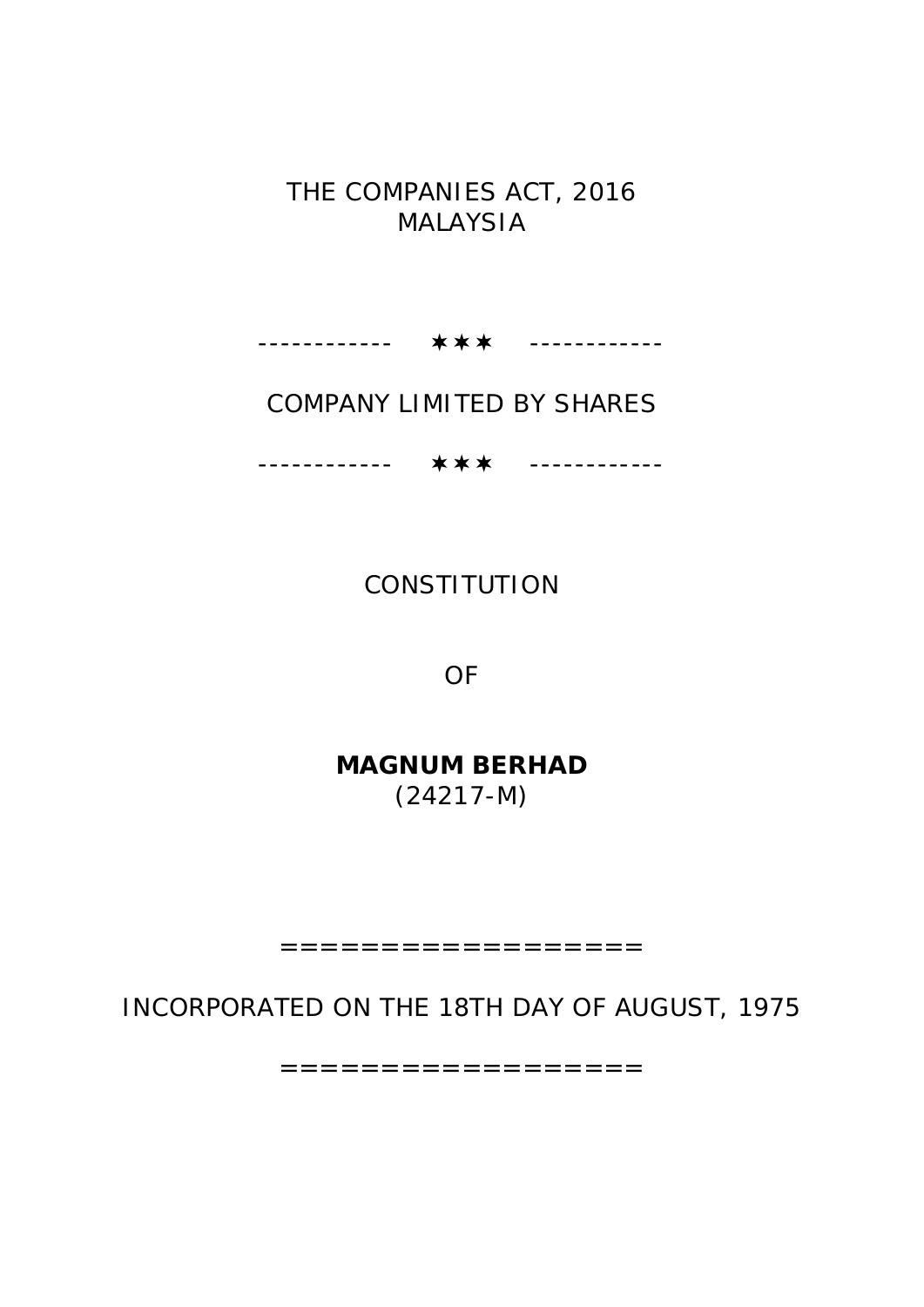#### **COMPANIES ACT 2016**

#### **COMPANY LIMITED BY SHARES**

## **CONSTITUTION**

#### **OF**

#### **MAGNUM BERHAD**

#### (Company No. 24217-M)

#### (Adopted by a Special Resolution passed on 30 May 2018)

- 1. The name of the Company is **MAGNUM BERHAD**.
- 2. The Registered Office will be situated in Malaysia.
- 3. The Company has the full rights, powers and privileges given by Section 21 of the Act. Unlimited capacity
- 4. The liability of the members is limited.
- 5. The share capital of the Company may, subject to this Constitution, consist of shares issued in different classes, redeemable in accordance with the Act, which confer preferential rights to distributions of capital or income, which confer special, limited or conditional voting rights or which do not confer voting rights.

#### **COMPANIES ACT 2016**

6. The provisions set out in the Companies Act 2016 which may be modified or substituted by the provisions of this Constitution shall not apply to the Company, except so far as the same are repeated or contained in this Constitution. Companies Act 2016

#### **INTERPRETATION**

7. In this Constitution, the words standing in the first column of the table next hereinafter contained shall bear the meanings set opposite to them respectively in the second column thereof, if not inconsistent with the subject or context:- Interpretation Clause

| <b>Words</b> | <b>Meanings</b>                                                                                 | <b>Definitions</b> |
|--------------|-------------------------------------------------------------------------------------------------|--------------------|
| Act          | The Companies Act 2016, or any<br>statutory modification, amendment<br>or re-enactment thereof. |                    |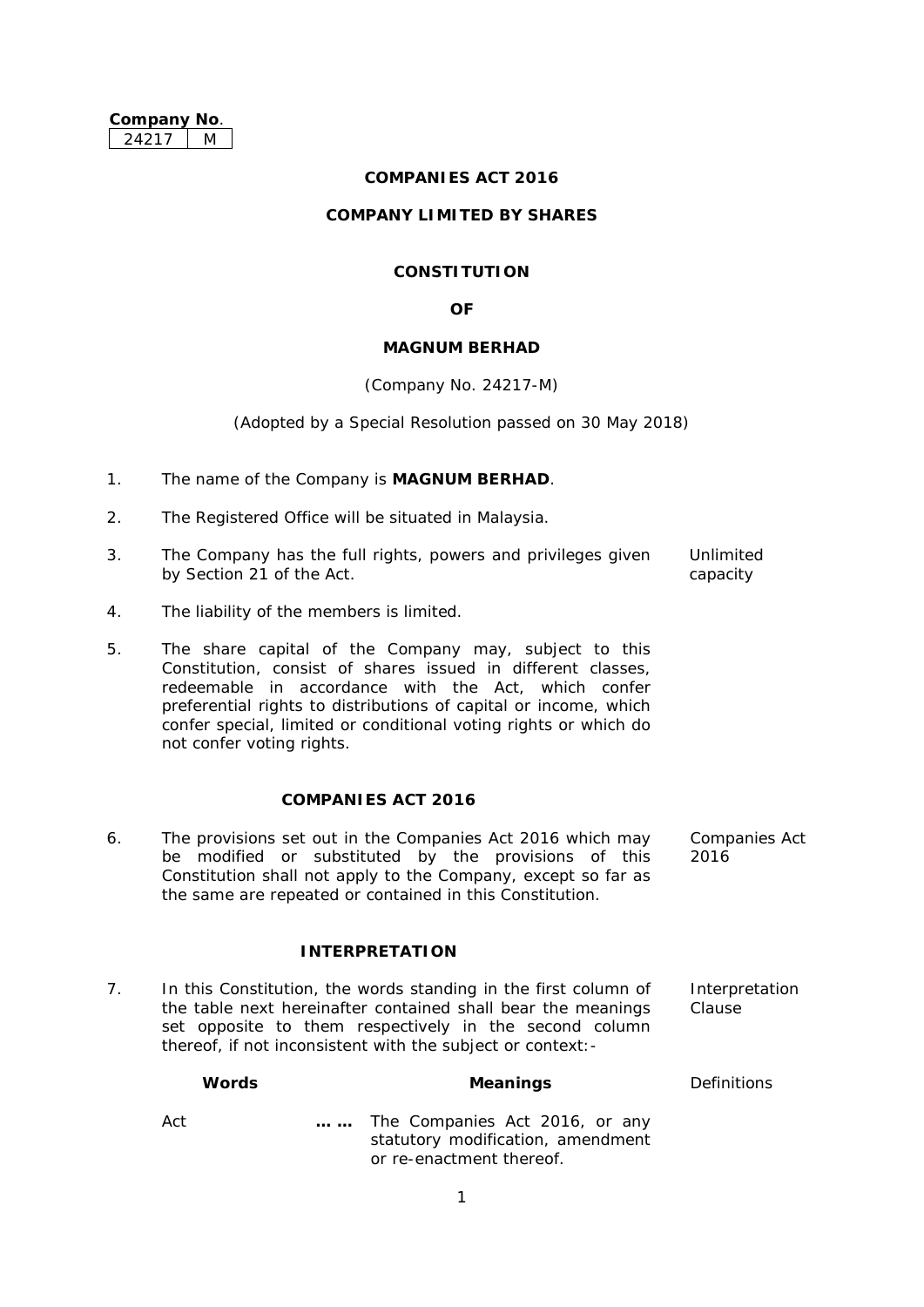| M<br>24217                   |          |                                                                                                                                                                                                                                                                                                                                                                                                   |
|------------------------------|----------|---------------------------------------------------------------------------------------------------------------------------------------------------------------------------------------------------------------------------------------------------------------------------------------------------------------------------------------------------------------------------------------------------|
| Authorised<br>Nominee        | $\cdots$ | A person who is authorised to act<br>as nominee as specified under the<br>Rules.                                                                                                                                                                                                                                                                                                                  |
| Board of<br><b>Directors</b> |          | The board of Directors for the time<br>being of the Company                                                                                                                                                                                                                                                                                                                                       |
| Central<br>Depository        | .        | Bursa Malaysia Depository Sdn.<br>Bhd. (165570-W), the depository<br>of the Company's shares prescribed<br>under Section 14 of <b>SICDA</b> . This<br>term<br>can<br>also<br>another<br>means<br>depository acting<br>such<br>as<br>a<br>depository, approved to<br>be<br>a<br>central depository under SICDA.<br>Successors-in-title and permitted<br>assigns are also included in this<br>term. |
| Company                      | .        | Magnum Berhad (24217-M)                                                                                                                                                                                                                                                                                                                                                                           |
| Constitution                 | .        | Constitution<br><b>This</b><br>originally<br>as<br>framed or as altered from time to<br>time by Special Resolution.                                                                                                                                                                                                                                                                               |
| Deposited<br>Security        |          | A security in the Company standing<br>to the credit of a securities account<br>the SICDA and<br>as defined in<br>subject to the provisions of the<br>SICDA and the Rules.                                                                                                                                                                                                                         |
| Depositor                    |          | A holder of securities account as<br>defined in the SICDA.                                                                                                                                                                                                                                                                                                                                        |
| <b>Directors</b>             | .        | The directors of the Company.                                                                                                                                                                                                                                                                                                                                                                     |
| Electronic<br>Address        | .        | "Electronic Address" means<br>any<br>address or number used for the<br>purpose of sending or receiving<br>documents<br>or information<br>by<br>electronic means                                                                                                                                                                                                                                   |
| Exchange / Stock<br>Exchange | $\cdots$ | Bursa Malaysia Securities Berhad<br>or any other Stock Exchange on<br>which the Company is listed.                                                                                                                                                                                                                                                                                                |
| Listing<br>Requirements      | .        | Requirements<br>Listing<br>of Bursa<br>Malaysia<br>Securities<br>Berhad<br>including any amendment thereto<br>that may be made from time to<br>time                                                                                                                                                                                                                                               |

**Company No**.

## 2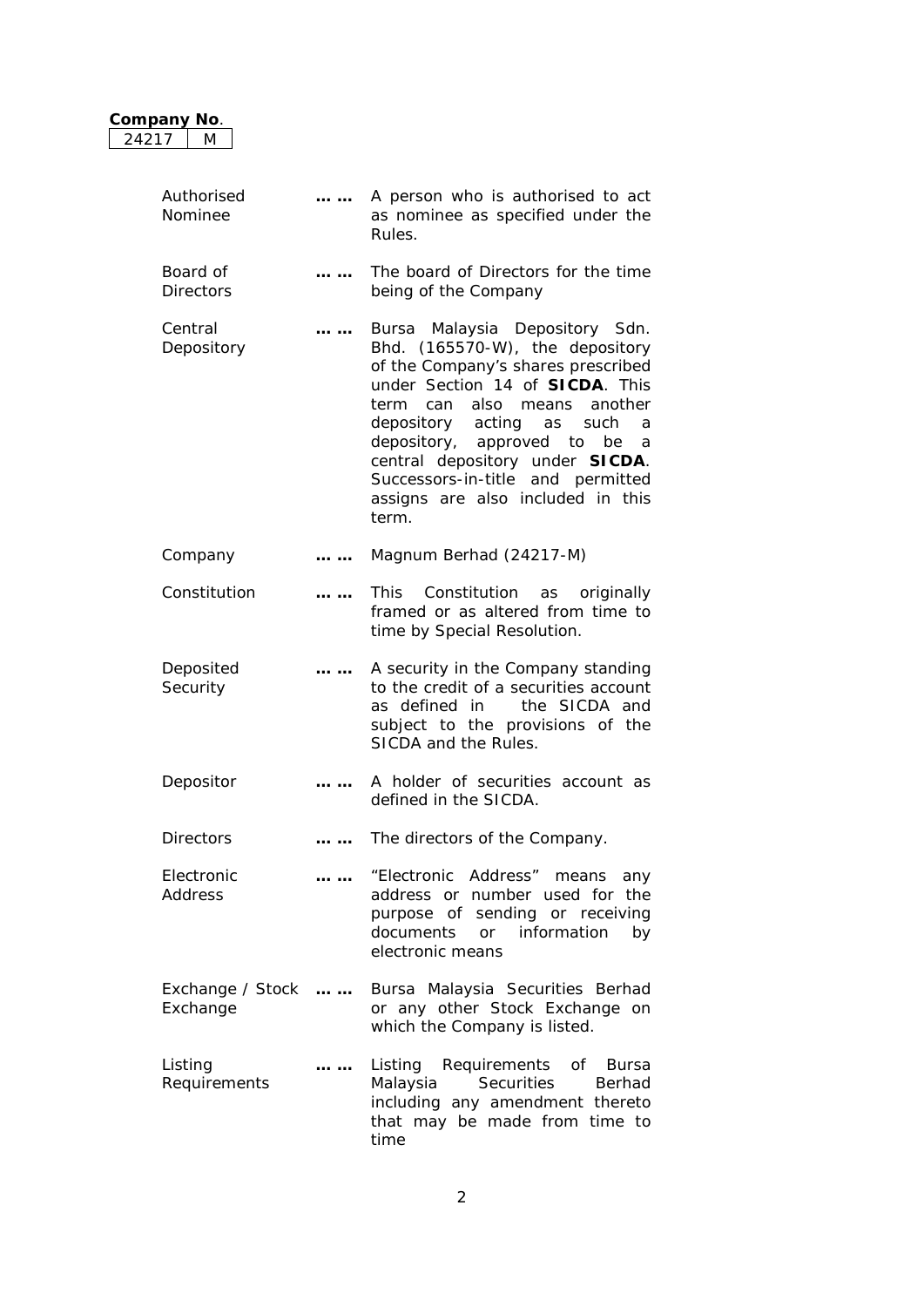| Company No.<br>24217<br>M    |          |                                                                                                                                                                                                                                                                                              |
|------------------------------|----------|----------------------------------------------------------------------------------------------------------------------------------------------------------------------------------------------------------------------------------------------------------------------------------------------|
|                              |          |                                                                                                                                                                                                                                                                                              |
| Markets Days                 |          | Any days on which there is official<br>trading on the Exchange.                                                                                                                                                                                                                              |
| Member                       | .        | Any person/persons for the time<br>being holding<br>shares<br>the<br>in<br>Company and whose names appear<br>in the Register of Members (except<br>the<br>Bursa Malaysia Depository<br>Sdn. Bhd.) including<br>Nominees<br>Depositors whose names appear on<br>the Record of Depositors.     |
| Record of<br>Depositors      | .        | record provided by Central<br>A<br>Depository to the Company under<br>Chapter 24.0 of the Rules of the<br>Central Depository.                                                                                                                                                                |
| Register                     | .        | The register of members to be kept<br>pursuant to the Act.                                                                                                                                                                                                                                   |
| <b>Registered Office</b>     | $\cdots$ | office<br>registered<br>the<br>The<br>οf<br>Company.                                                                                                                                                                                                                                         |
| Rules                        |          | Central<br>The<br><b>Rules</b><br>of the origin of the original random control. The control is the control of the control of the control in the c<br>Separate control in the control in the control in the control in the control in the control in the control in<br>the<br>Depository.     |
| Seal                         | $\cdots$ | The common seal of the Company.                                                                                                                                                                                                                                                              |
| Secretary                    |          | Any person appointed by the Board<br>perform<br>the<br>duties<br>0f<br>the<br>to<br>Secretary of the Company.<br><b>This</b><br>includes an assistant, deputy or<br>temporary<br>company<br>secretary.<br>Where two or more are appointed<br>to act jointly, it includes any one of<br>them. |
| <b>Securities</b>            |          | Any debenture, note, stock and<br>share in the Company and includes<br>any right or option in respect<br>thereof, any interest as defined in<br>Section 2 of the Act and any<br>interest in a unit trust scheme.                                                                             |
| <b>Securities</b><br>Account | .        | An account established by the<br>Central Depository for a Depositor<br>for the recording of deposit of<br>securities and for dealing in such<br>securities by the Depositor.                                                                                                                 |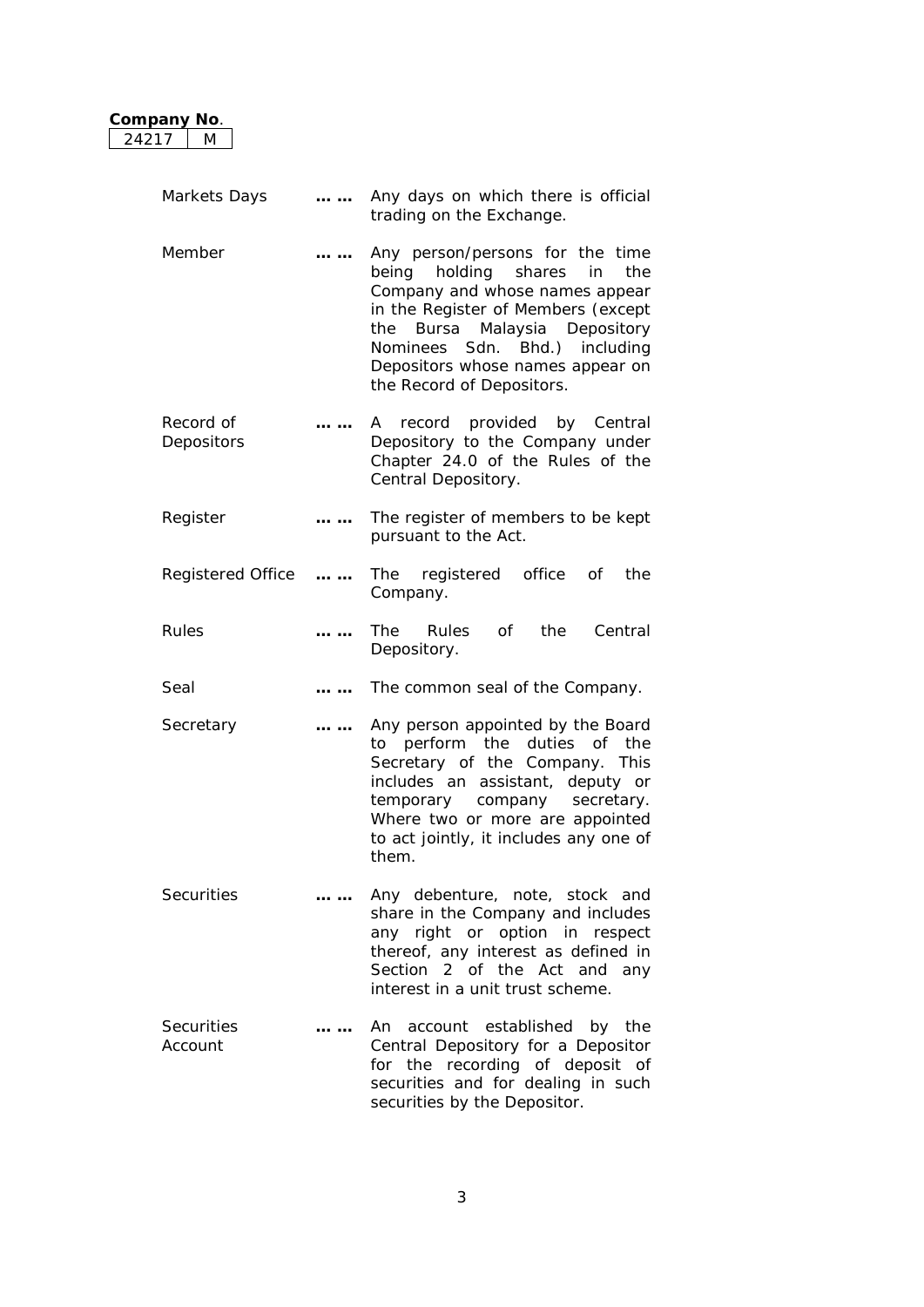| Company No |  |
|------------|--|
| ウオウキ       |  |

| <b>Securities Seal</b> |     | An official seal kept by the     |  |  |
|------------------------|-----|----------------------------------|--|--|
|                        | Act | Company under Section 63 of the  |  |  |
| SICDA                  |     | The Securities Industry (Central |  |  |

Depositories) Act, 1991.

Writing shall include printing and lithography and any other mode or modes of representing or reproducing words in a visible form.

Words importing the singular number only shall include the plural number, and vice versa.

Words importing the masculine gender only shall include the feminine gender.

Words importing the persons shall include corporations and companies.

Subject as aforesaid, any words or expressions defined in the Act shall, except where the subject or context forbids, bear the same meanings in this Constitution.

**SHARE CAPITAL AND VARIATION OF RIGHTS**

- 8. Without prejudice to any special rights previously conferred on the holders of any existing shares but subject to the Act and to this Constitution, shares in the Company may be issued by the Directors and any such shares may be issued with such preferred, deferred or other special rights or such restrictions, whether in regard to dividend, voting, return of capital, or otherwise as the Directors, subject to any ordinary resolution of the Company, may determine.
- 9. All new issues of Securities for which listing is sought shall be by way of crediting the securities accounts of the allottees with such securities with the Central Depository or the authorized depository agent (as the case may be), save and except where the Company is specifically exempted from compliance with section 38 of the SICDA, in which event it shall so similarly be exempted from compliance with this provision. For this purpose, the Company must notify the Central Depository of the names of the allottees and all such particulars required by the Central Depository, to enable the Central Depository to make the appropriate entries in the securities accounts of such allottees.

Expressions in Act Defined to Bear Same Meaning in this **Constitution** 

Power to Issue Shares with Special Rights

New Issue of Securities to be credited to securities account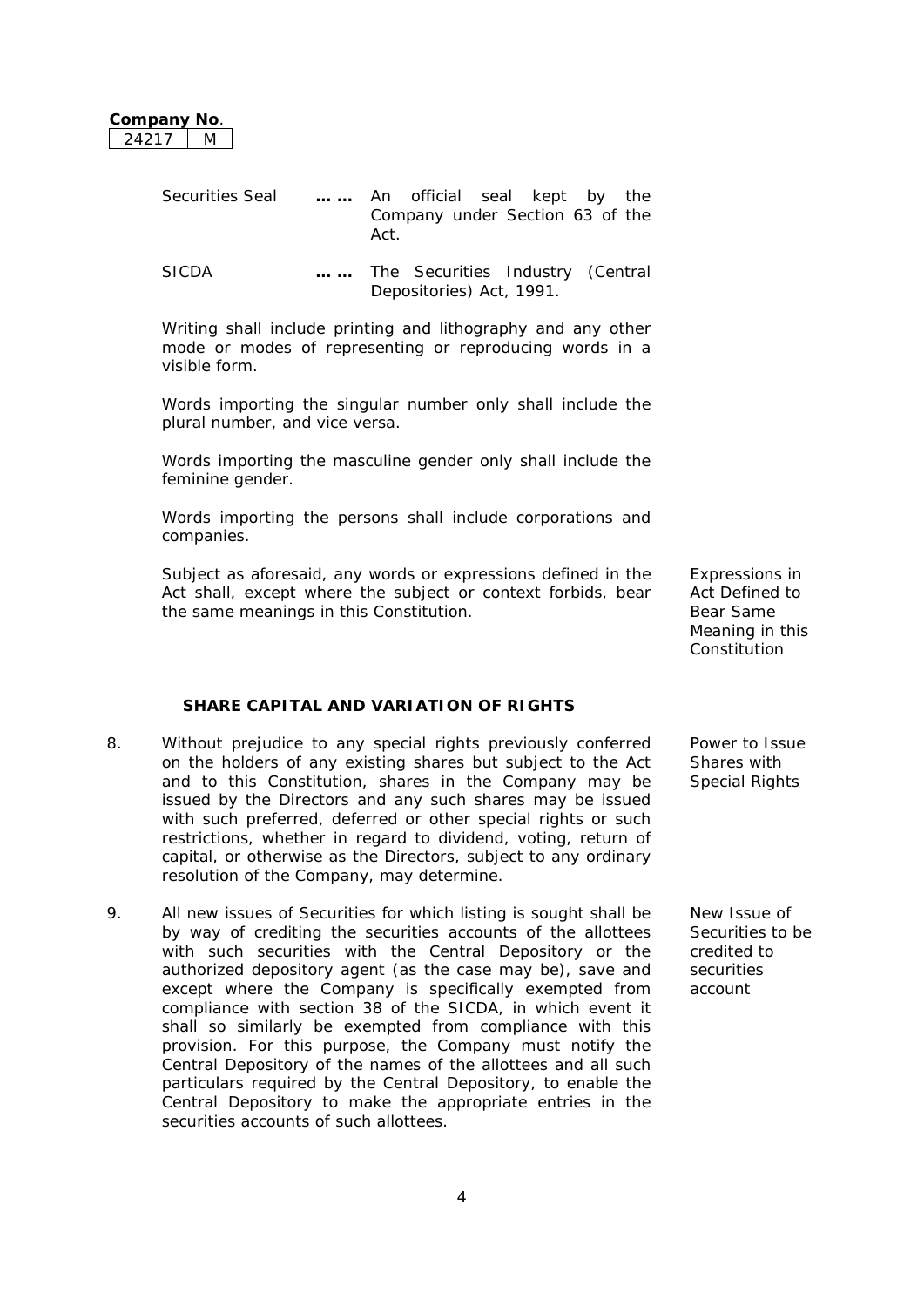- 10. Without prejudice to any special rights previously conferred on the holders of any existing shares or class of shares, and subject to the provisions of this Constitution, the Listing Requirements and the Act and to the provisions of any Resolution of the Company, shares in the Company may be issued by the Directors, who may allot, or otherwise dispose of such shares to such persons, on such terms and conditions, with such preferred, deferred or other special rights, and subject to such restrictions and at such times as the Directors may determine but the Directors in making any issue of shares shall comply with the following conditions :-
	- (i) in the case of shares offered to the public for subscription the amount payable on application on each share shall not be less than five per cent (5%) of the offer price of the share;
	- (ii) in the case of shares, other than ordinary shares, no special rights shall be attached until the same have been expressed in this Constitution and in the resolution creating the same;
	- (iii) except in the case of an issue of securities on a pro-rata basis to all Members subject to paragraph 6.04 of the Listing Requirements, every issue of shares, options or convertible securities to employees, Directors, major shareholders or persons connected with any Director or major shareholder of the Company shall be approved by the Members in general meeting and no Director, major shareholder or person connected with any Director or major shareholder shall participate in such issues of shares unless :-
		- (a) the Members in general meeting have approved of the specific allotment to be made to such Director, major shareholder or person connected with such Director or major shareholder; and
		- (b) in the case of a Director, such Director holds office in the Company in an executive capacity **PROVIDED ALWAYS** that a Director not holding office in an executive capacity may so participate in any issue of shares pursuant to a public issue or public offer or special issue, such participation to be approved by the relevant authorities.
- 11. Subject to the Act, any preference shares may with the sanction of an ordinary resolution, be issued on the terms that they are, or at the option of the Company are liable, to be redeemed and the Company shall not issue preference shares ranking in priority above preference shares already issued, but may issue preference shares ranking equally therewith.

Allotment of **Shares** 

Rights of Preference **Shareholders**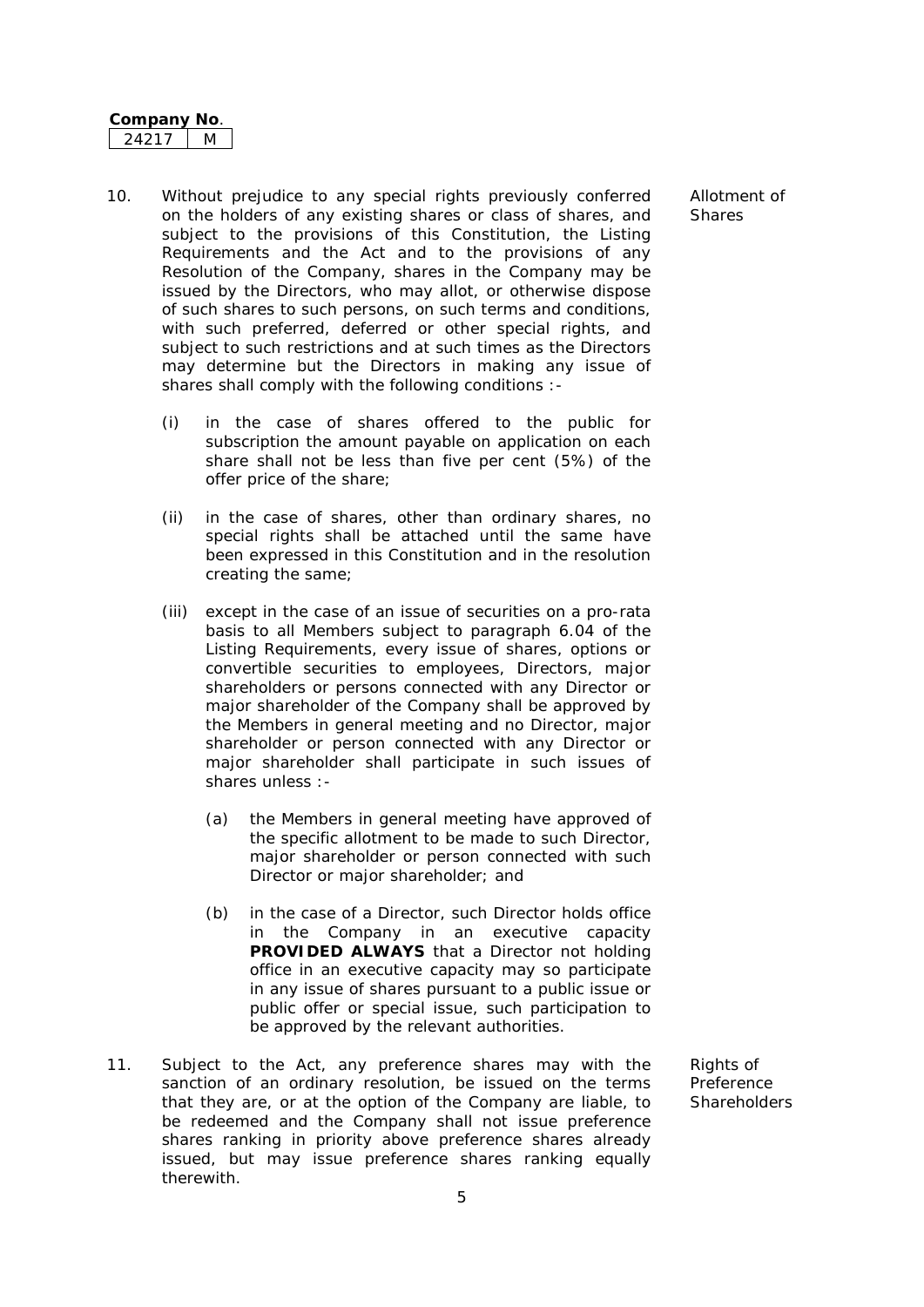| Company No |  |
|------------|--|
|            |  |

Preference shareholders shall have the same rights as ordinary shareholders as regards receiving notices, reports and financial statements, and attending general meetings of the Company. Preference shareholders shall also have the right to vote at any meeting convened for the purpose of reducing the capital or winding up, disposing of the whole of the Company's property, business and undertaking, or where any resolution to be submitted to the meeting directly affects their rights and privileges, or when the dividend on the preference shares is in arrears for more than six (6) months.

- 12. Notwithstanding Clause 14 hereof, the repayment of preference share capital other than redeemable preference shares, or any alteration of preference shareholder's rights shall only be made pursuant to a special resolution of the preference shareholders concerned PROVIDED ALWAYS that where the necessary majority for such a special resolution is not obtained at the meeting, consent in writing obtained from the holders of three-fourths of the preference shares concerned within two (2) months of the meeting shall be as valid and effectual as a special resolution carried at the meeting.
- 13. If at any time the share capital is divided into different classes of shares, the rights attached to any class (unless otherwise provided by the terms of issue of the shares of that class) may, whether or not the Company is being wound up, be varied with the consent in writing of the holders of threefourths of the issued shares of that class, or with the sanction of a special resolution passed at a separate general meeting of the holders of the shares of the class. To every such separate general meeting the provisions of this Constitution relating to general meetings shall mutatis mutandis apply, but so that the necessary quorum shall be two (2) persons at least holding or representing by proxy one-third of the issued shares of the class and that any holder of shares of the class present in person or by proxy may demand a poll. To every such special resolution the provisions of Section 292 of the Act shall, with such adaptations as are necessary, apply.
- 14. The rights conferred upon the holders of the shares of any class issued with preferred or other rights shall not, unless otherwise expressly provided by the terms of issue of the shares of that class, be deemed to be varied by the creation or issue of further shares ranking as regards participation in the profits or assets of the Company in some or in all respects pari passu therewith.

Repayment of Preference **Capital** 

Modification of Class Rights

Ranking of Class Rights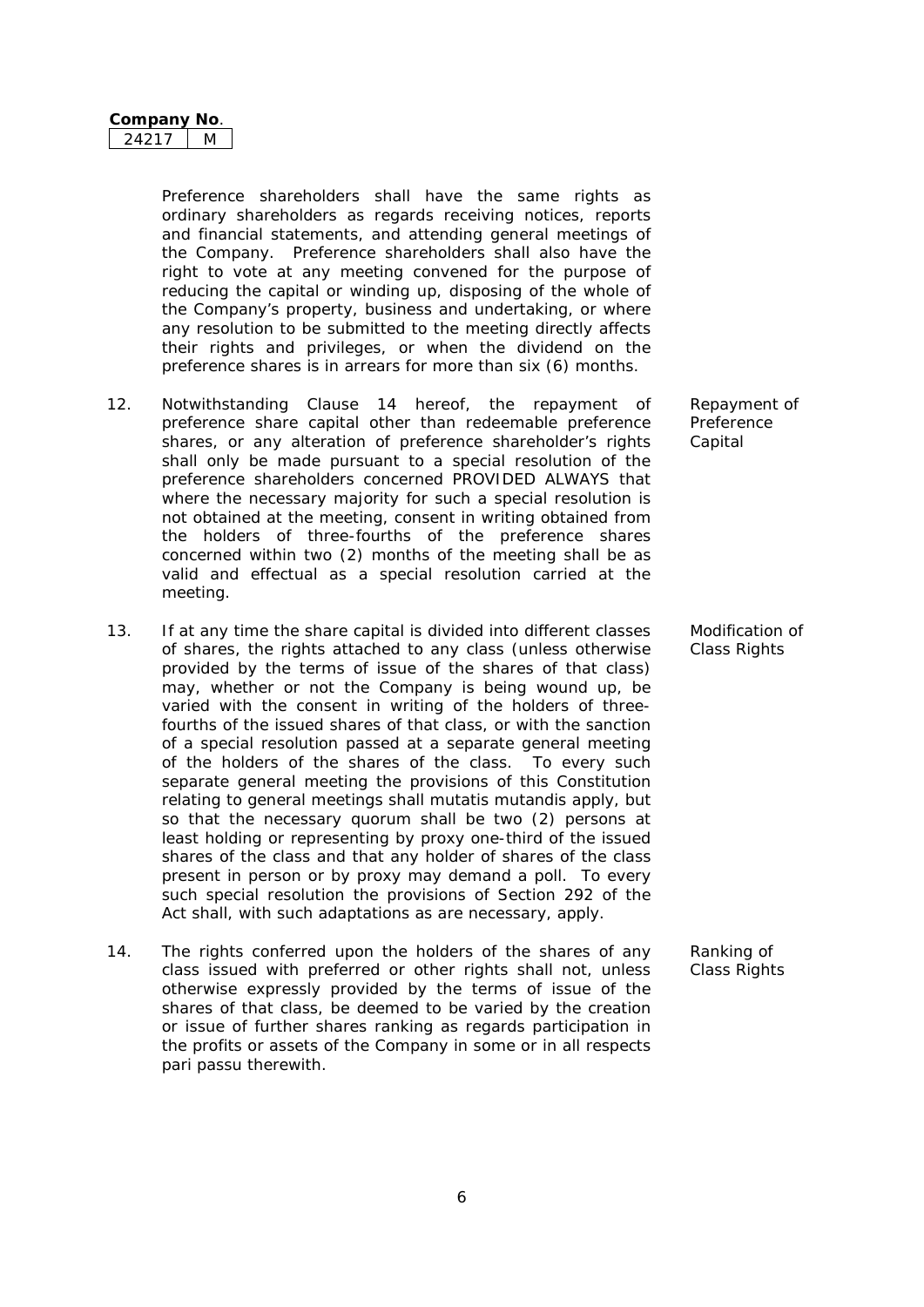- 15. The Company may exercise the powers of paying commission conferred by the Act, provided that the rate per cent or the amount of the commission paid or agreed to be paid shall be disclosed in the manner required by the Act, and the rate of the commission shall not exceed the rate of ten per cent (10%) of the price at which the shares in respect whereof the same is paid are issued or an amount equal to ten per cent (10%) of that price (as the case may be). Such commission may be satisfied by the payment of cash or the allotment of fully or partly paid shares or partly in one way and partly in the other. The Company may also on any issue of shares pay such brokerage as may be lawful.
- 16. Where any shares are issued for the purpose of raising money to defray the expenses of the construction of any works or buildings, or the provision of any plant which cannot be made profitable for a long period, the Company may pay interest on so much share capital as is for the time being paid up for the period and subject to the conditions and restrictions mentioned in Section 130 of the Act and may charge the same to capital as part of the cost of the plant construction of the works or buildings or the provision.
- 17. Except as required by law, and as provided under the Rules, no person shall be recognized by the Company as holding any share upon any trust, and the Company shall not be bound by or be compelled in any way to recognize (even with notice thereof) any equitable, contingent, future or partial interest in any share or any unit of share or (except only as by this Constitution, the Rules or by law otherwise provided) any other right in respect of any shares except an absolute right to the entirety thereof in the registered holder.

#### **CERTIFICATES**

- 18. The Company must allot and/or issue securities, despatch notices of allotment to the allottees and make an application for the quotation of such securities in the following manner:-
	- (i) in respect of a bonus issue, within eight (8) market days certificates etc. after the books closing date or such other period as may be prescribed or allowed by the Exchange;
	- (ii) in respect of a share scheme for employees, within eight (8) market days after the date of receipt of a notice of the exercise of the option together with the requisite payment or such other period as may be prescribed or allowed by the Exchange;

Commission on Subscription of **Shares** 

Interest on Share Capital During Construction

Trust not to be Recognized

Allotment of securities, despatch of notices /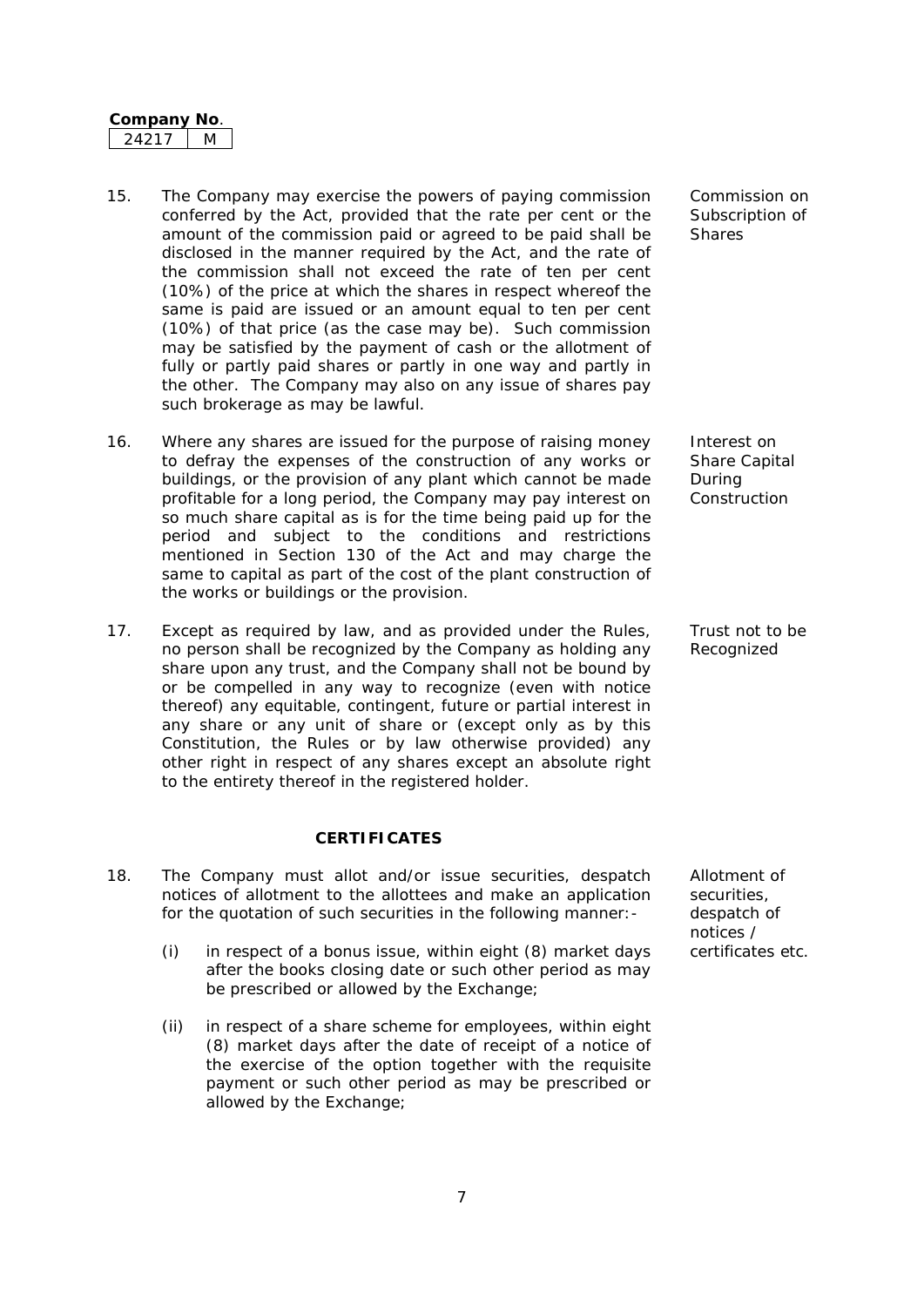- (iii) in respect of rights issue, within eight (8) market days after the final applications closing date or such other period as may be prescribed or allowed by the Exchange:
- (iv) in respect of conversion or exercise of convertible securities, within eight (8) market days after the date of receipt of subscription form together with the requisite payment or such other period as may be prescribed or allowed by the Exchange;

and deliver to the Central Depository the appropriate certificates in such denominations as may be specified by the Central Depository registered in the name of the Central Depository or its nominee company.

The registrar of the Company shall only issue jumbo certificates in respect of shares or Securities prescribed by Bursa Securities under Section 14 of the SICDA in favour of Bursa Malaysia Depository Nominees Sdn. Bhd. in accordance with any directions by Bursa Depository or any relevant authorities pending the crediting of shares or Securities into the Securities Account of the person entitled to such shares or Securities or as may be prescribed by the SICDA and the Rules. Certificates representing such shares or Securities of the Company shall be deposited with the Central Depository. Any transfer of such shares or Securities shall be executed through the central depository system as operated by Bursa Depository and such provisions of the SICDA and the Rules shall, mutatis mutandis, apply.

The Company shall issue share certificates, in relation to securities that are not Deposited Securities, where a shareholder applies for one under Subdivision 2 of Division 1 of Part III of the Act.

19. Subject to the provisions the Act, the SICDA and the Rules, if any share certificate shall be defaced, worn out, destroyed, lost or stolen, it may be renewed on such evidence being produced and a letter of indemnity (if required) being given by the shareholder, transferee, person entitled, Central Depository or its nominee company, purchaser member company of any Exchange on which the Company is listed or on behalf of its/their clients as the Directors shall require and (in case of defacement or wearing out) on delivery up of the old certificate, and in any case on payment of such sum per certificate as the Directors may from time to time determine and which the Company may be permitted by law and by the Stock Exchange governing the Register concerned plus the amount of the proper duty with which each such certificate is chargeable under any law for the time being in force relating to stamps. In case of the destruction, loss or theft of a share

New Certificate may be Issued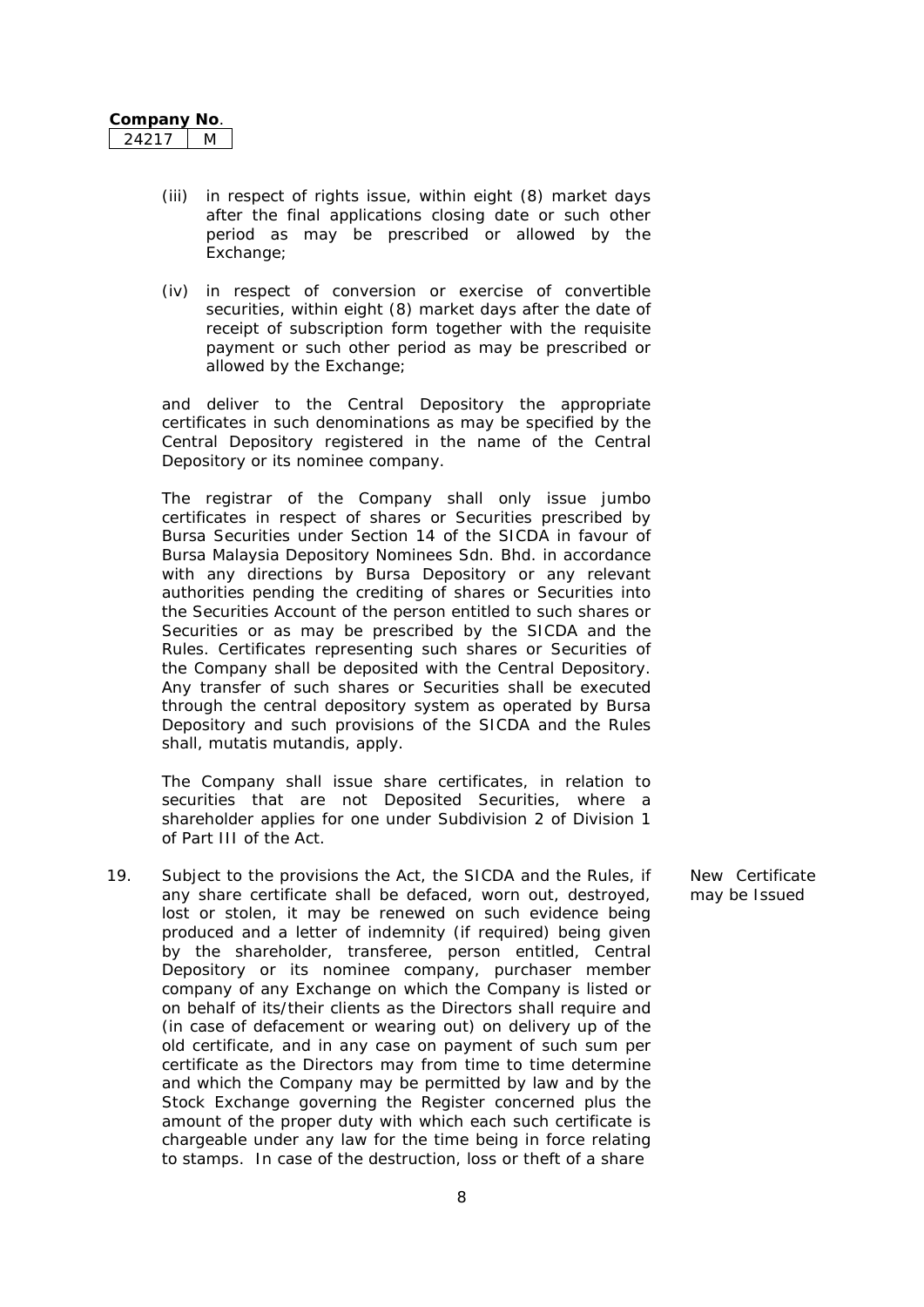| Company No |  |
|------------|--|
|            |  |

certificate a shareholder or person entitled to whom such renewed certificate is given shall also bear the loss and pay the Company all expenses incidental to the investigation by the Company of the evidence of such destruction loss or theft.

#### **LIEN**

- 20. The Company shall have a first and paramount lien on every share (not being a fully paid up share) for all money due and unpaid in respect of that share and the Company shall be entitled to charge interest thereon not exceeding eight per cent (8%) per annum or such other rate as the Directors may determine and the Company shall also have a first and paramount lien on every share (other than a fully paid share) registered in the name of a Member or a deceased Member for such amounts as the Company may be called upon by law to pay in respect of that share. The Company's lien, if any, on a share shall extend to all dividends payable thereon. The Directors may at any time declare any share to be wholly or in part exempt from the provisions of this Clause.
- 21. The Company may sell, in such manner as the Directors think fit, any shares on which the Company has a lien, but no sale shall be made unless a sum in respect of which the lien exists is presently payable, nor until the expiration of fourteen (14) days after a notice in writing, stating and demanding payment of such part of the amount in respect of which the lien exists as is presently payable, has been given to the registered holder for the time being of the share, or the person entitled thereto by reason of his death or bankruptcy.
- 22. To give effect to any such sale, the Directors may authorise some person to transfer the shares sold to the purchaser thereof. The purchaser shall be registered as the holder of the shares comprised in any such transfer and he shall not be bound to see to the application of the purchase money nor shall his title to the shares be affected by any irregularity or invalidity in the proceedings in reference to the sale.
- 23. The proceeds of the sale after payment of the amount of interest and costs relating to the sale shall be received by the Company and applied in payment of such part of the amount in respect of which the lien exists as is presently payable and the residue, if any, shall be paid to the person entitled to the shares at the date of the sale or his executors, administrators or assignees or as he directs.

Company's Lien on Shares

Lien may be Enforced by Sale of Shares

Directors may Effect Transfer

Application of Proceeds of Sale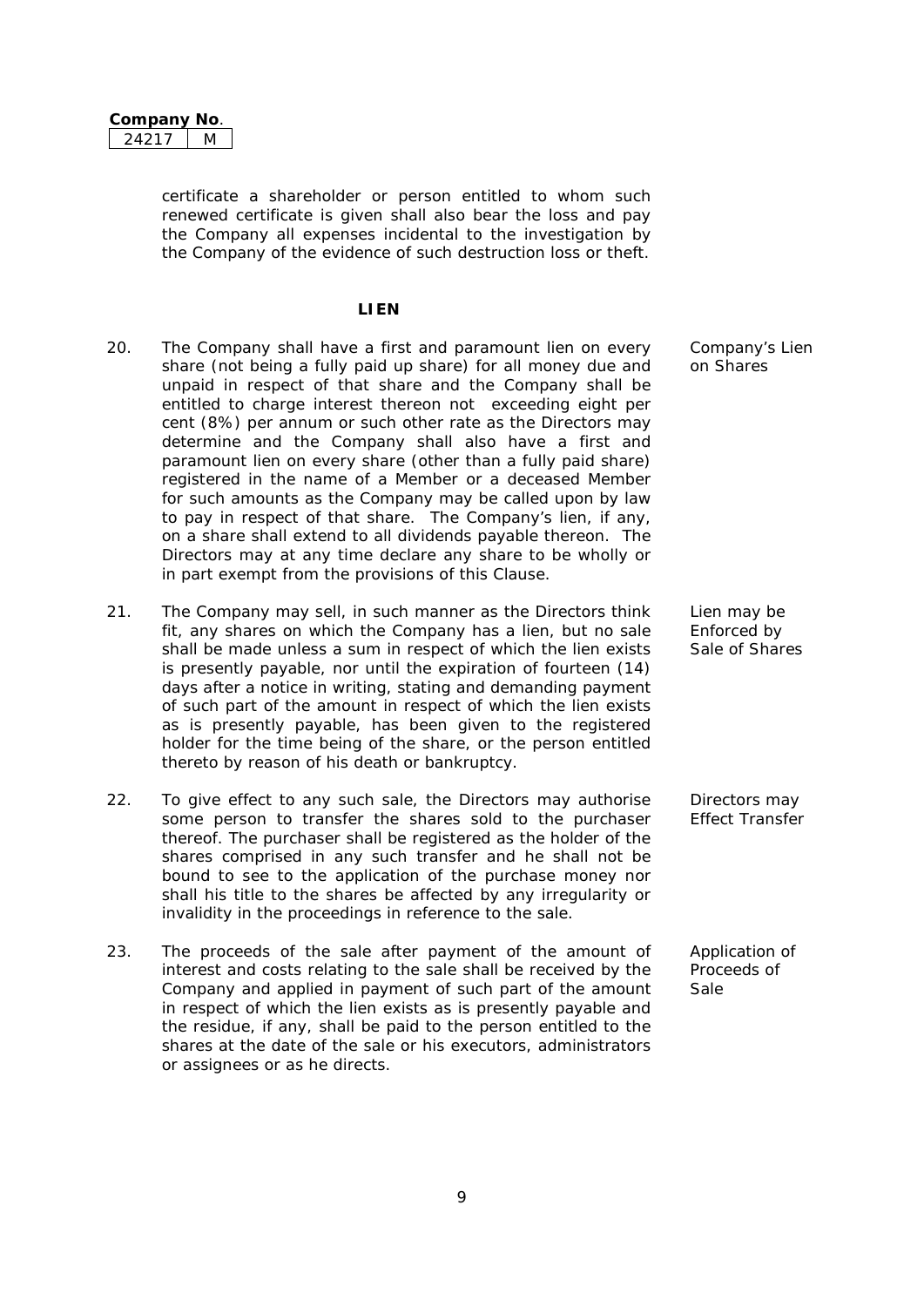#### **CALLS ON SHARES**

- 24. The Directors may from time to time make calls upon the Members in respect of any money unpaid on their shares and not by the conditions of allotment thereof made payable at fixed times, provided that no calls shall exceed one-fourth (1/4) of the issued price of the share or be payable at less than thirty (30) days from the date fixed for the payment of the last preceding call, and each Member shall (subject to receiving at least fourteen (14) days' notice specifying the time or times and place of payment) pay to the Company at the time or times and place so specified the amount called on his shares. A call may revoked or postponed as the Directors may determine.
- 25. A call shall be deemed to have been made at the time when the resolution of the Directors authorising the call was passed and may be required to be paid by instalments. No shareholder shall be entitled to receive any dividend or to exercise any privilege as a Member until he has paid all calls for the time being due and payable on every share held by him, together with interest and expenses (if any). Effective Date
- 26. If a sum called in respect of shares is not paid before or on the day appointed for payment thereof, the person from whom the sum is due shall pay interest on the sum from the day appointed for payment thereof to the time of actual payment at such rate not exceeding eight per cent (8%) per annum or such other rate as the Directors may determine, but the Directors shall be at liberty to waive payment of the interest wholly or in part.
- 27. Any sum which by the terms of issue of a share is payable on allotment or any fixed date, shall for the purposes of this Constitution be deemed to have been duly called for and shall be payable on the date on which by the terms of issue the same becomes payable, and in case of non-payment all the relevant provisions of this Constitution as to payment of interest and expenses, forfeiture or otherwise shall apply as if the sum had become payable by virtue of a call duly made and notified.
- 28. The Directors may, on the issue of shares, differentiate between the holders as to the amount of calls to be paid and the times of payment of such calls. Difference in Calls

Directors may Make Calls

of Call

Interest on Unpaid Calls

When Calls Deemed Made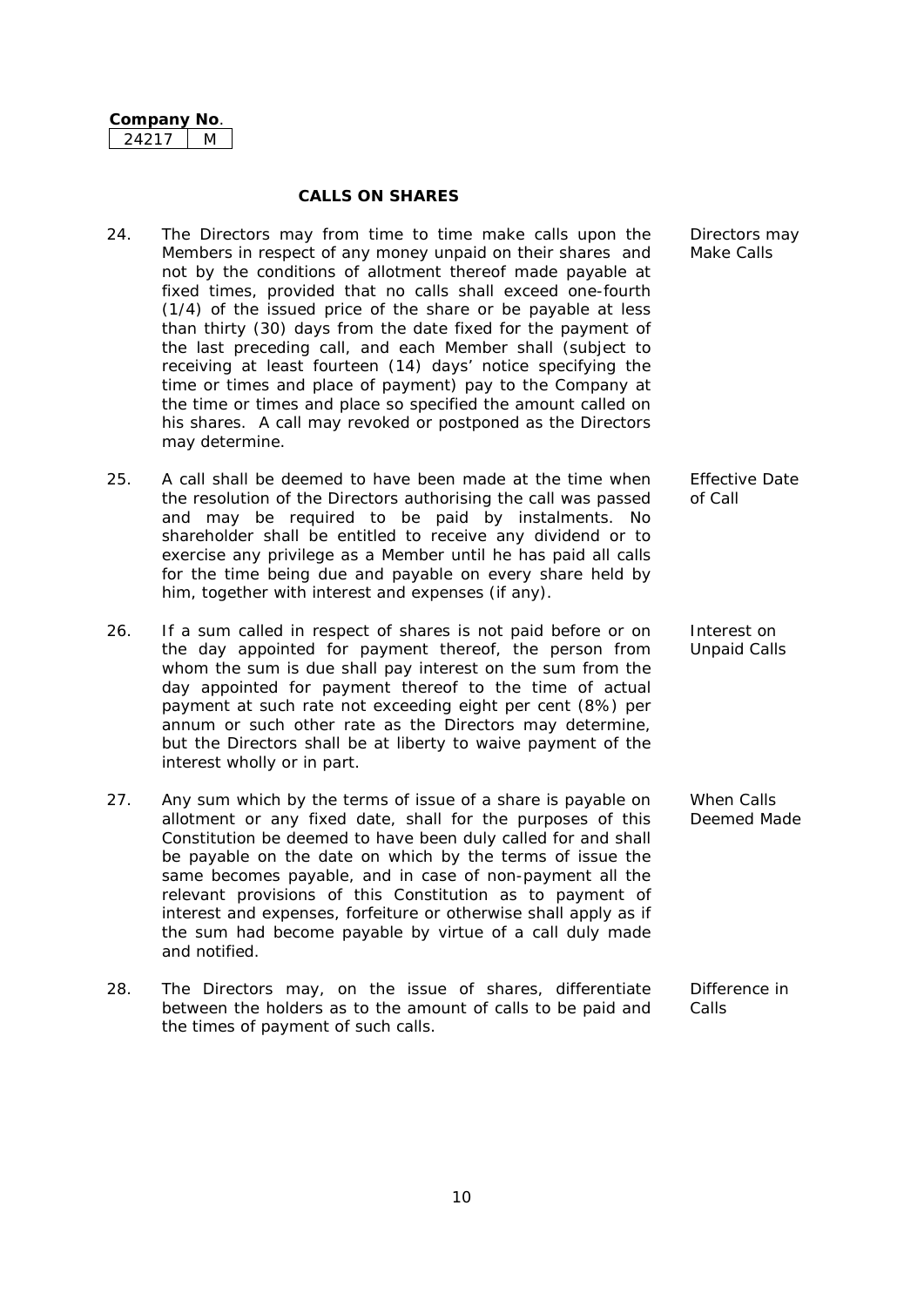| Company i | NΩ |
|-----------|----|
| 421       |    |

29. The Directors may, if they think fit, receive from any Member willing to advance the same all or any part of the money uncalled and unpaid upon any shares held by him, and upon all or any part of the money so advanced may (until the same would, but for the advance, become payable) pay interest at such rate not exceeding (unless the Company in general meeting shall otherwise direct) eight per cent (8%) per annum as may be agreed upon between the Directors and the Member paying the sum in advance. Such capital paid on shares in advance of calls shall not, whilst carrying interest, confer a right to participate in profits. Except in liquidation, capital paid in advance of calls shall not, until the same would but for such advance have become payable, be treated as paid up on the shares in respect of which they have been paid.

## **INFORMATION ON SHAREHOLDING**

- 30. (1) The Company may by notice in writing require any Member of the Company within such reasonable time as is specified in the notice:-
	- (a) to inform the Company whether he holds any voting shares in the Company as beneficial owner, Authorised Nominee or as trustee; and
	- (b) if he holds them as trustee or Authorised Nominee, to indicate so far as he can the persons for whom he holds them by name and by other particulars sufficient to enable those persons to be identified and the nature of their interest.
	- (2) Where the Company is informed in pursuance of a notice given to any person under sub-section (1) hereof or under this sub-section that any other person has an interest in any of the voting shares in the Company, the Company may by notice in writing require that other person within such reasonable time as is specified in the notice :-
		- (a) to inform the Company whether he holds that interest as beneficial owner, Authorised Nominee or as trustee; and
		- (b) if he holds it as trustee or Authorised Nominee, to indicate so far as he can the persons for whom he holds it by name and by other particulars sufficient to enable them to be identified and the nature of their interest.

Capital Paid in Advance of Calls

Information of **Shareholding**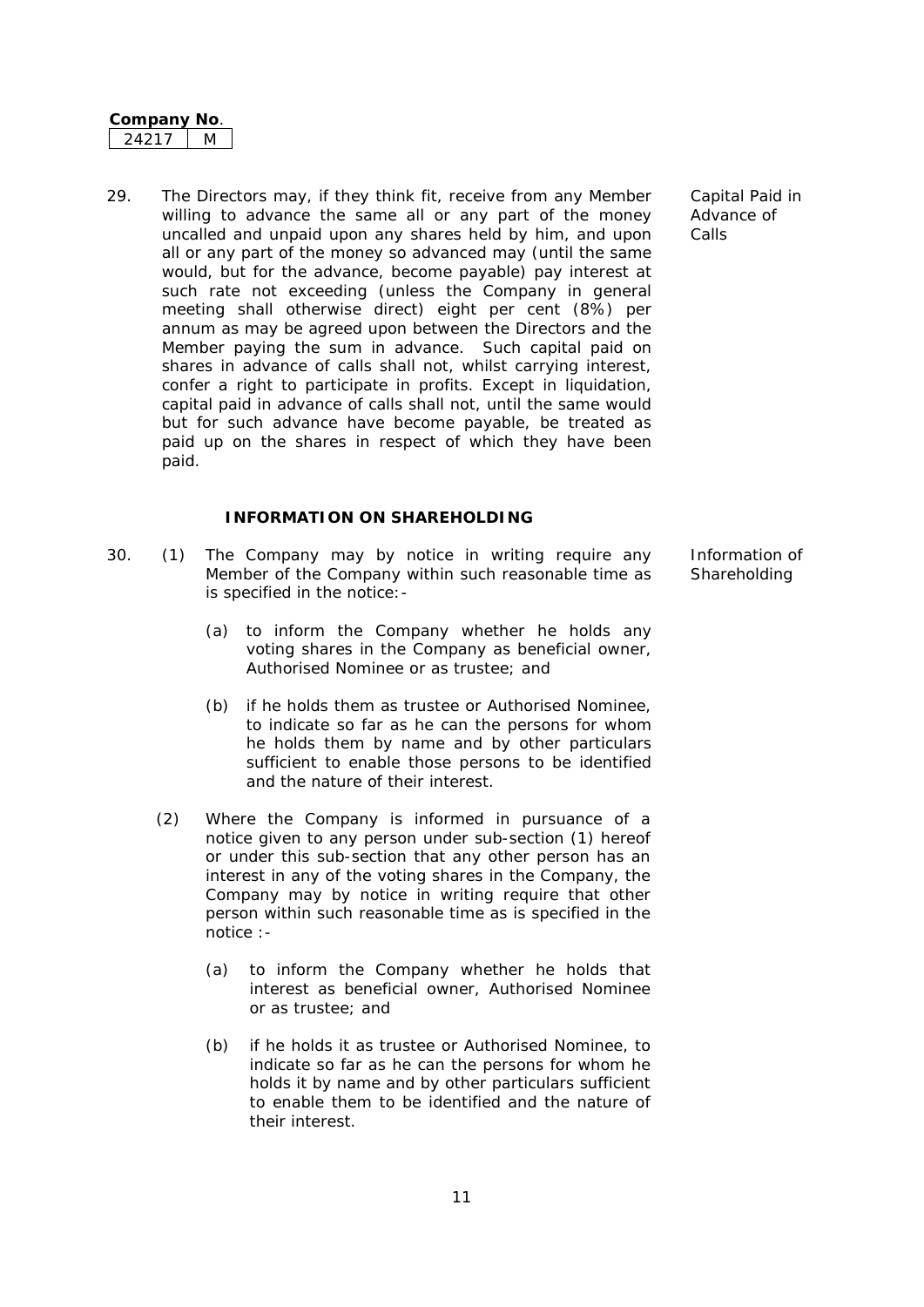| ∪ompanv No |  |
|------------|--|
|            |  |

(3) The Company may by notice in writing require a Member of the Company to inform it, within such reasonable time as is specified in the notice, whether any of the voting rights carried by any voting shares in the Company held by him are the subject of an agreement or arrangement under which another person is entitled to control his exercise of those rights and, if so, to give particulars of the agreement or arrangement and the parties to it.

#### **TRANSFER OF SHARES**

- 31. The transfer of any listed security or class of listed security of the Company, shall be by way of book entry by the Central Depository in accordance with the Rules and, notwithstanding sections 105, 106 and 110 of the Act, but subject to subsection 148(2) of the Act and any exemption that may be made from compliance with subsection 148(1) of the Act, the Company shall be precluded from registering and effecting any transfer of the listed securities.
- 32. Subject to the SICDA and the Rules, there shall be no restriction on the transfer of fully paid securities except where required by law.
- 33. (1) The Central Depository may, in its absolute discretion, refuse to register any transfer of Depository Security where the reason for the transfer does not fall within any of the approved reasons provided for in the Rules or that does not comply with the SICDA and the Rules.
	- (2) Neither the Company nor the Directors nor any of its officers shall incur any liability for registering or acting upon a transfer of shares apparently made by sufficient parties or registered by the Central Depository, although the same may, by reason of any fraud or other cause not known to the Company or the Directors or other officers be legally inoperative or insufficient to pass the property in the shares proposed or professed to be transferred, and although transferred, be liable to be set aside, and notwithstanding that the Company may have notice that such instrument of transfer was signed or executed and delivered by the transferor in blank as to the name of the transferee or the particulars of the shares transferred, or otherwise in defective manner. And in every such case, the person registered as transferee, his executors, administrators and assignees alone shall be entitled to be recognised as the holder of such shares and the previous holder shall, so far as the Company is concerned, be deemed to have transferred his whole title hereto.

Member to inform Company

Transfer of **Securities** 

No restriction on the transfer of fully paid securities

Refusal to Register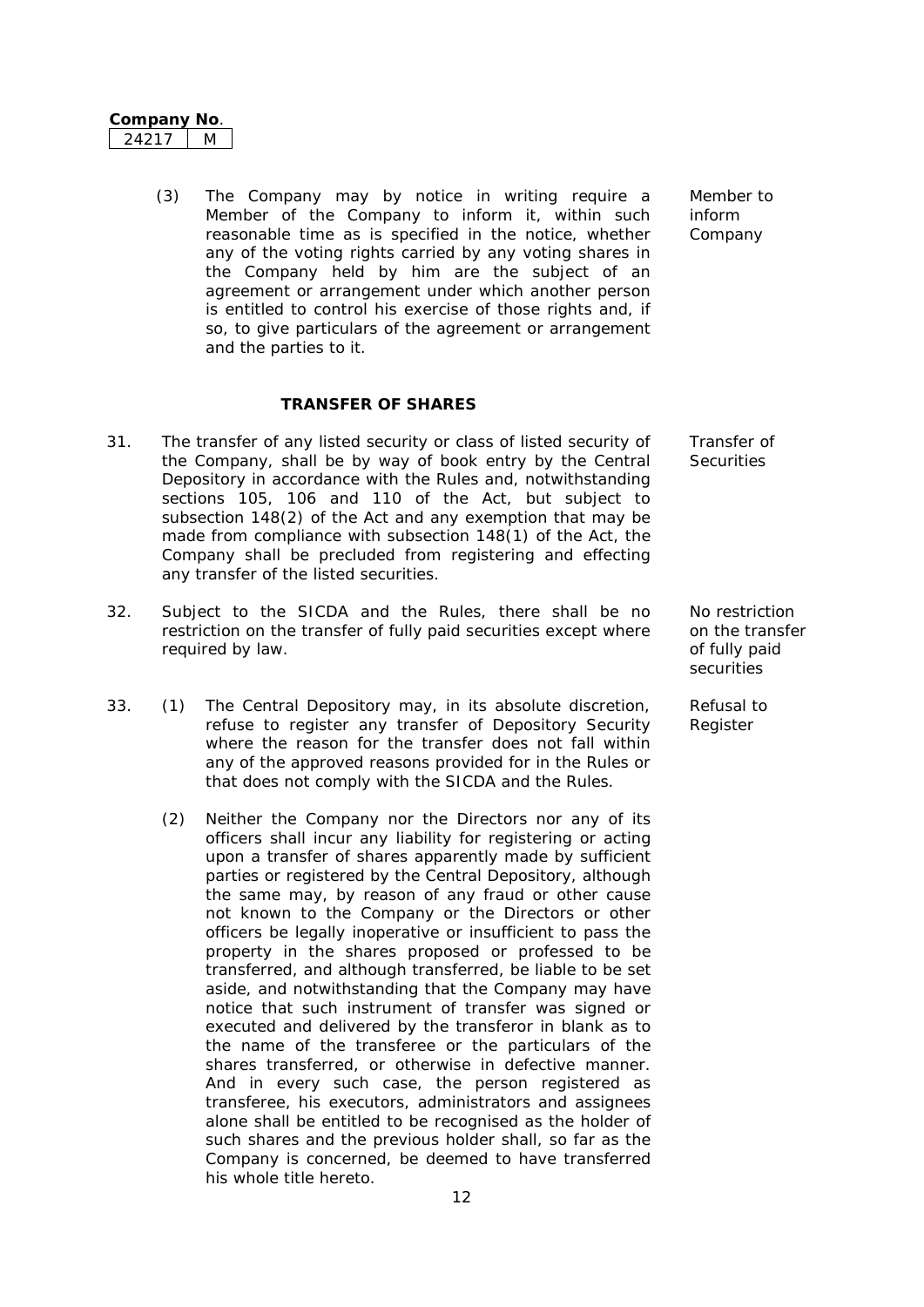- 34. The Company may require the Central Depository to suspend the registration of transfers at such times and for such periods as the Directors may from time to time determine not exceeding in the whole thirty (30) days in any year. Ten (10) market days' notice, or such other period as may from time to time be specified by the Stock Exchange governing the Register concerned, of intention to close the Register shall be published in a daily newspaper circulating in Malaysia and shall also be given to the Exchange. The said notice shall state the period and purpose or purposes for which the Register is being closed. At least three (3) market days prior notice or such other period as may from time to time be specified by the Central Depository shall be given to the Central Depository to prepare the appropriate Record of Depositors provided that where the Record of Depositors is required in respect of corporate actions at least seven (7) market days prior notice or such other periods as may from time to time be specified by the Central Depository shall be given to the Central Depository.
- 35. Subject to the provisions of this Constitution, the Directors may recognise a renunciation of any share by the allottee thereof in favour of some other person.

#### **TRANSMISSION OF SHARES**

- 36. In the case of the death of a Member, the legal representative(s) of the deceased shall be the only persons recognised by the Company as having any title to his interest in the shares; but nothing herein contained shall release the estate of a deceased shareholder from any liability in respect of any share which had been held by him.
- 37. Any person becoming entitled to a share in consequence of the death or bankruptcy of a Member may, upon such evidence being produced as may from time to time properly be required by the Central Depository and subject as hereinafter provided, elect either to be registered himself as holder of the share or to have person nominated by him registered as the transferee thereof, but the Central Depository shall in either case, have the same right to decline or suspend registration as they would have had in the case of a transfer of the share by that Member before his death or bankruptcy. Provided always that subject to the Rules, a transfer of the share may be carried out by the person becoming so entitled.

Suspension of Registration

Renunciation

Death of Member

Share of Deceased or Bankrupt Member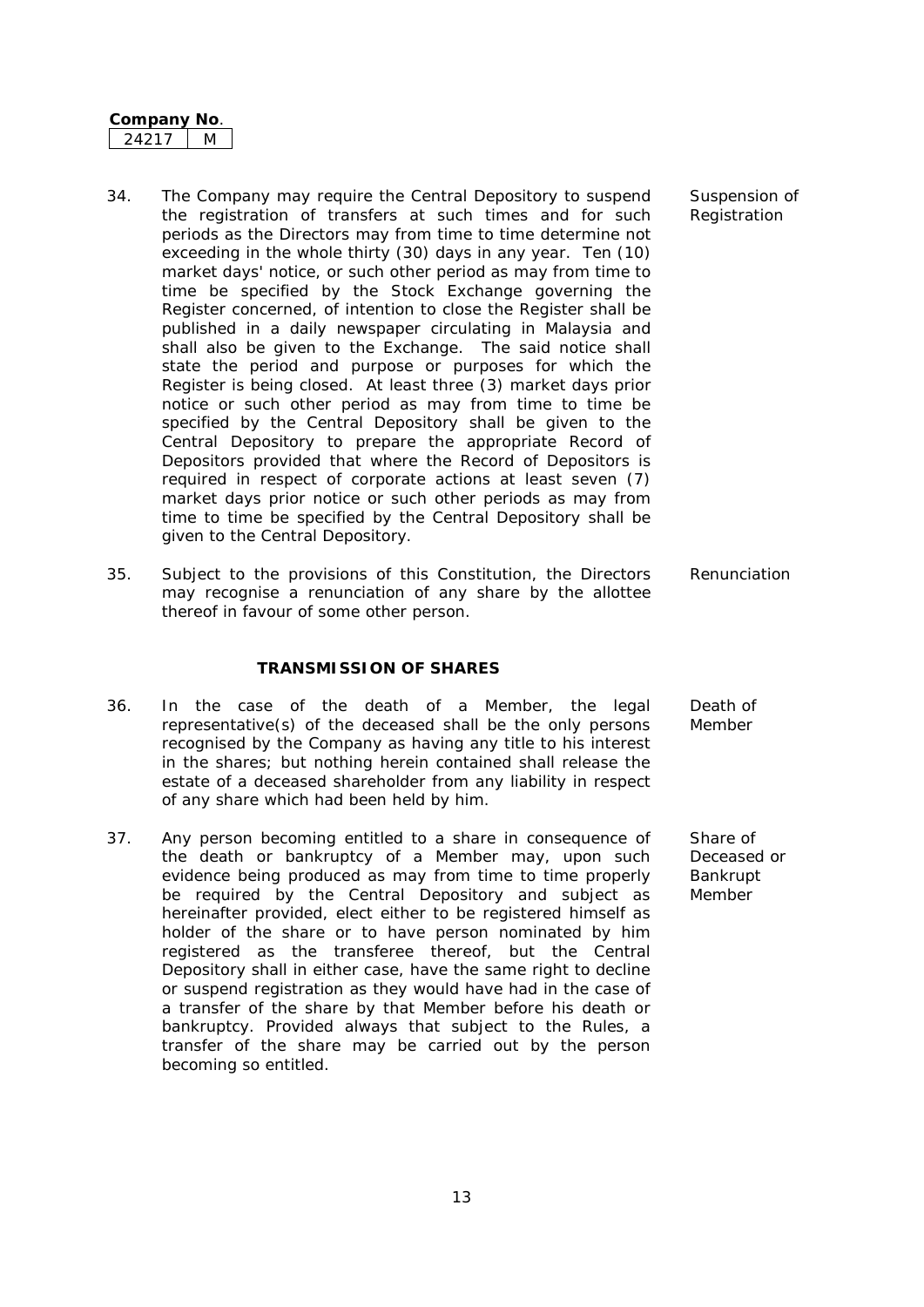- 38. If the person so becoming entitled elects to be registered himself, he shall notify the Central Depository in writing in accordance with the Rules. If he elects to have another person registered, he shall testify his election by executing to that person a transfer of the share in accordance with the Rules. All limitations, restrictions and provisions of this Constitution relating to the rights to transfer and the registration of transfer of shares shall be applicable to any such notice or transfer as aforesaid as if the death or bankruptcy of the Member had not occurred and the notice of transfer were a transfer signed by that Member.
- 39. Where the registered holder of any share dies or becomes bankrupt, his personal representative or the assignee of his estate, as the case may be, shall, upon the production of such evidence as may from time to time be properly required by the Directors in that behalf, be entitled to the same dividends and other advantages and to the same rights (whether in relation to meetings of the Company or to voting or otherwise) as the registered holder would have been entitled to if he had not died or become bankrupt.
- 40. Where:- Transmission of
	- (a) the securities of the Company are listed on another stock exchange; and
	- (b) the Company is exempted from compliance with section 14 of the SICDA or section 29 of the Securities Industry (Central Depositories) (Amendment) Act 1998, as the case may be, under the Rules in respect of such securities, the Company shall, upon request of a securities holder, permit a transmission of securities held by such securities holder from the register of holders maintained by the registrar of the Company in the jurisdiction of the other stock exchange, to the register of holders maintained by the registrar of the Company in Malaysia and vice versa provided that there shall be no change in the ownership of such securities.

#### **FORFEITURE OF SHARES**

41. If any Members fails to pay the whole or any part of any call or instalment of a call on the day appointed for payment thereof, the Directors may, at any time thereafter during such time as any part of the call or instalment remains unpaid, serve a notice on him requiring payment of so much of the call or instalment as is unpaid, together with any interest or compensation, at the rate of eight per cent (8%) per annum which may have accrued by reason of non-payment.

Notice of Election

Person Entitled may Receive Dividends etc.

securities from Foreign Register

Notice Requiring Payment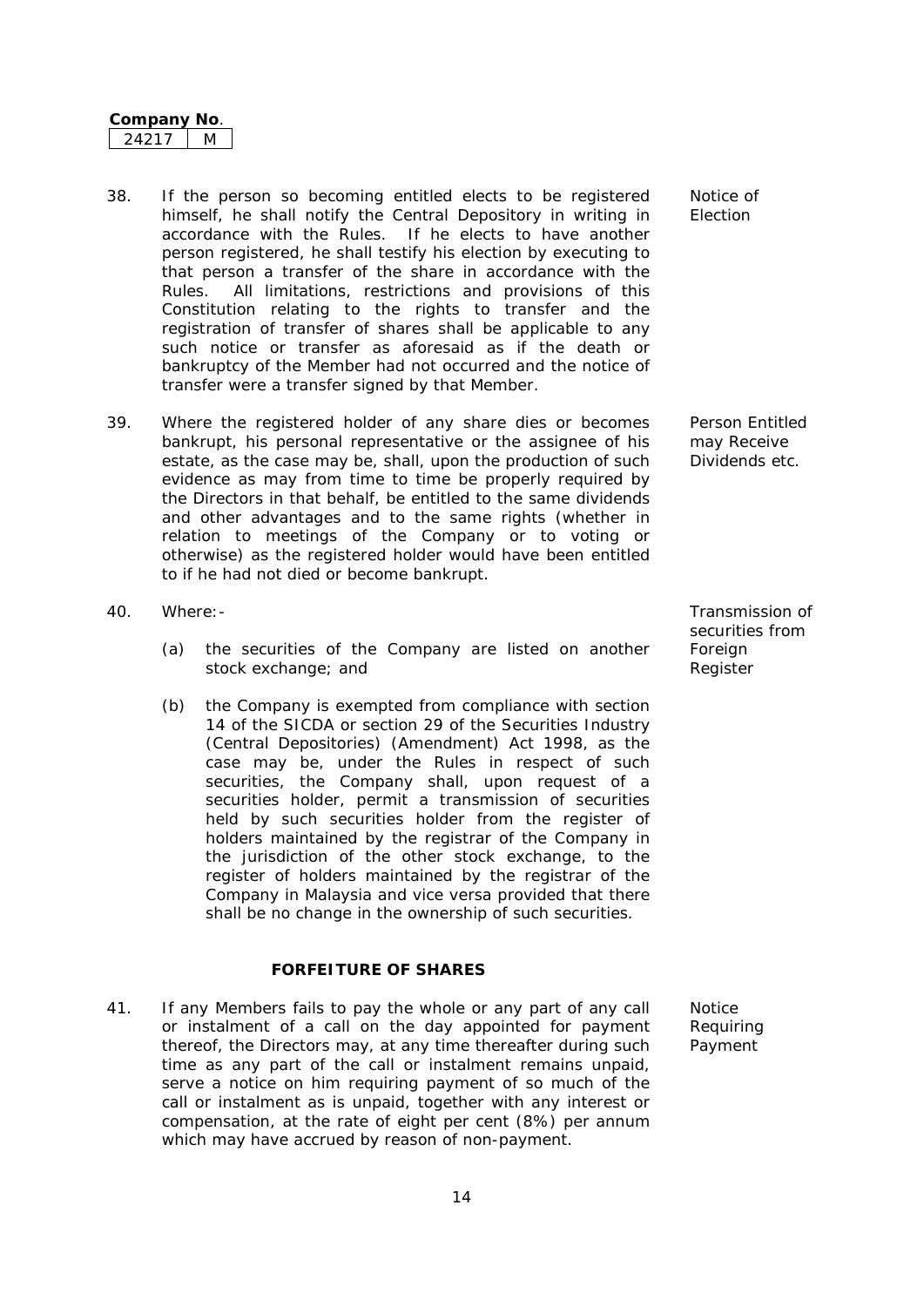- 42. The notice shall specify a date (not earlier than the expiration of fourteen (14) days from the date of service of the notice) on or before which the payment required by the notice is to be made and the place where payment is to be made and shall state that in the event of non-payment at or before the time and place appointed the shares in respect of which the call was made will be liable to be forfeited.
- 43. If the requirements of any such notice as aforesaid are not complied with any share in respect of which the notice has been given may at any time thereafter, before the payment required by the notice has been made be forfeited by a resolution of the Directors to that effect. Such forfeiture of shares shall include all dividends declared in respect of the forfeited shares and not actually paid before the forfeiture. A notice of forfeiture shall be sent to the Member within fourteen (14) days of the forfeiture.
- 44. A forfeited share may be sold or otherwise disposed of on such terms and in such manner as the Directors think fit, and at any time before a sale or disposition the forfeiture may be cancelled on such terms as the Directors think fit. Notice of sale or disposal shall be sent to the holder of the shares sold or disposed of within fourteen (14) days of the date of sale or disposal.
- 45. A person whose shares have been forfeited shall cease to be a Member in respect of the forfeited shares, but shall, notwithstanding, remain liable to pay to the Company all money which, at the date of forfeiture, was payable by him to the Company in respect of the shares (together with interest or compensation at the rate of eight per cent (8%) per annum from the date of forfeiture on the money for the time being unpaid if the Directors think fit to enforce payment of such interest), but his liability shall cease if and when the Company receives payment in full of all such money in respect of the shares.
- 46. A statutory declaration in writing that the declarant is a Director or the Secretary of the Company and that a share in the Company has been duly forfeited on a date stated in the declaration shall be conclusive evidence of the facts therein stated as against all persons claiming to be entitled to the share.

Particulars of **Notice** 

Forfeiture

Directors may Sell Shares or Cancel Forfeiture

Liability of Member in respect of Forfeited Shares

Evidence of Forfeiture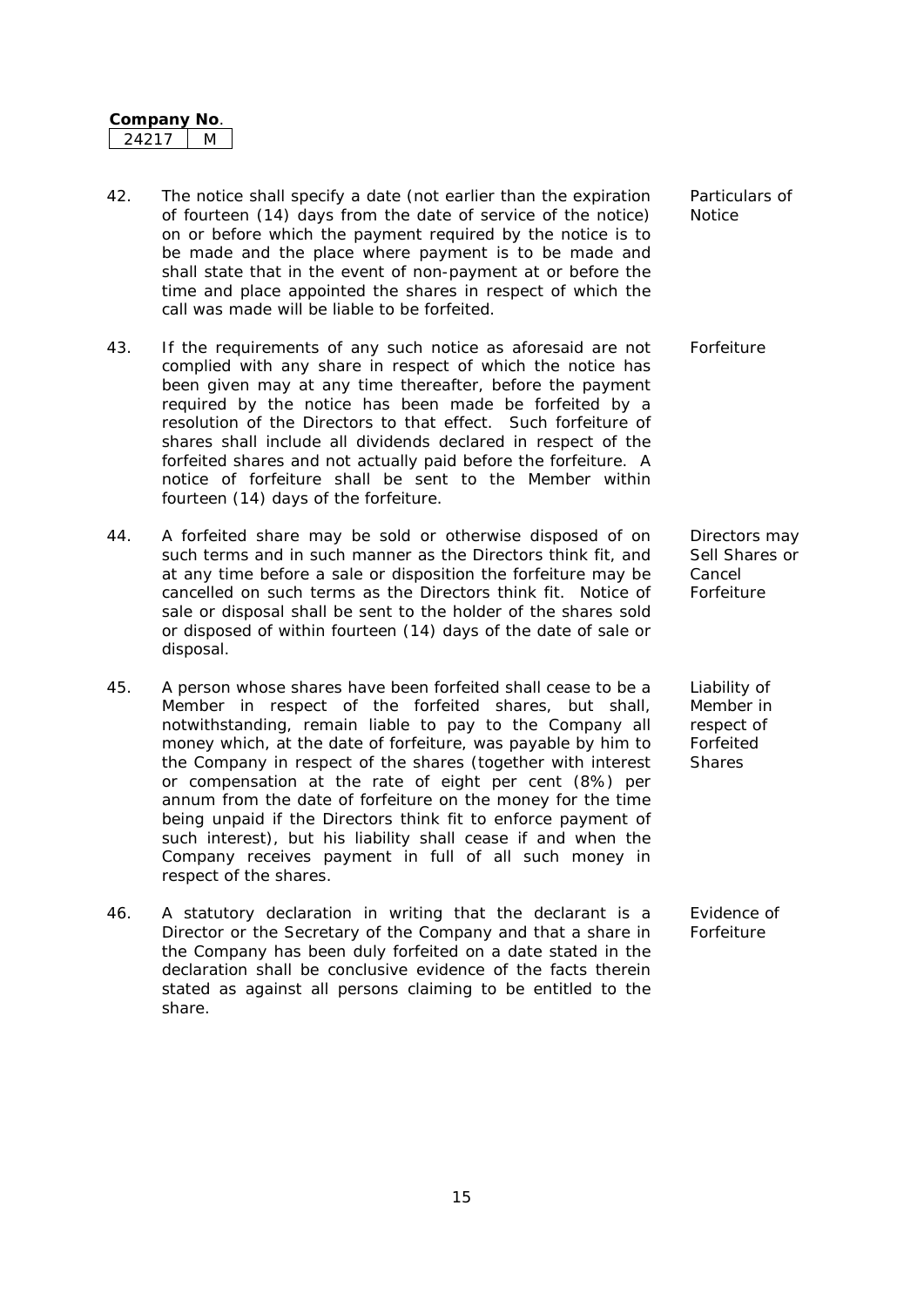- 47. The Company may receive the consideration, if any, given for any forfeited share on any sale or disposition thereof and authorise some person to execute a transfer of the share in favour of the person to whom the share is sold or disposed of and he shall thereupon be registered as the holder of the share, and he shall not be bound to see to the application of the purchase money, if any, nor shall his title to the share be affected by any irregularity or invalidity in the proceedings in reference to the forfeiture, sale, or disposal of the share. Any residue of the proceeds of sale of shares which are forfeited and sold or disposed of, after the satisfaction of the unpaid calls or instalments payable at fixed times and accrued interest and expenses, shall be paid to the person entitled to the shares immediately before the forfeiture thereof or his executors, administrators, or assignees or as he directs.
- 48. The provisions of this Constitution as to forfeiture shall apply in the case of non-payment of any sum which, by the terms of issue of a share, becomes payable at a fixed time, as if the same had been payable by virtue of a call duly made and notified.

#### **CONVERSION OF SHARES INTO STOCK**

- 49. The Company may by special resolution passed at a general meeting convert any paid up shares into stock or re-convert any stock into paid up shares of any denomination.
- 50. The holders of the stock may transfer the same, or any part thereof in the same manner and subject to this Constitution as and subject to which, the shares from which the stock arose might previously to conversion have been transferred, or as near thereto as circumstances permit; but the Directors may from time to time fix the minimum amount of stock transferable and restrict or forbid the transfer of fractions of that minimum.
- 51. The holders of stock shall, according to the amount of the stock held by them have the same rights, privileges, and advantages as regards dividends, voting at meetings of the Company and other matters as if they held the shares from which the stock arose, but no such right, privilege or advantage (except participation in the dividends and profits of the Company and in the assets on winding up) shall be conferred by any such aliquot part of stock as would not, if existing in shares, have conferred that right, privilege or advantage.
- 52. Such of this Constitution as are applicable to paid-up shares shall apply to stock and the words "share" and "shareholder" therein shall include "stock" and "stockholder".

Proceeds of Sale

Non–Payment of Any Sum Pursuant to the Issue of a Share

Conversion by Special Resolution

Transfer of **Stock** 

Rights of **Stockholders** 

Definition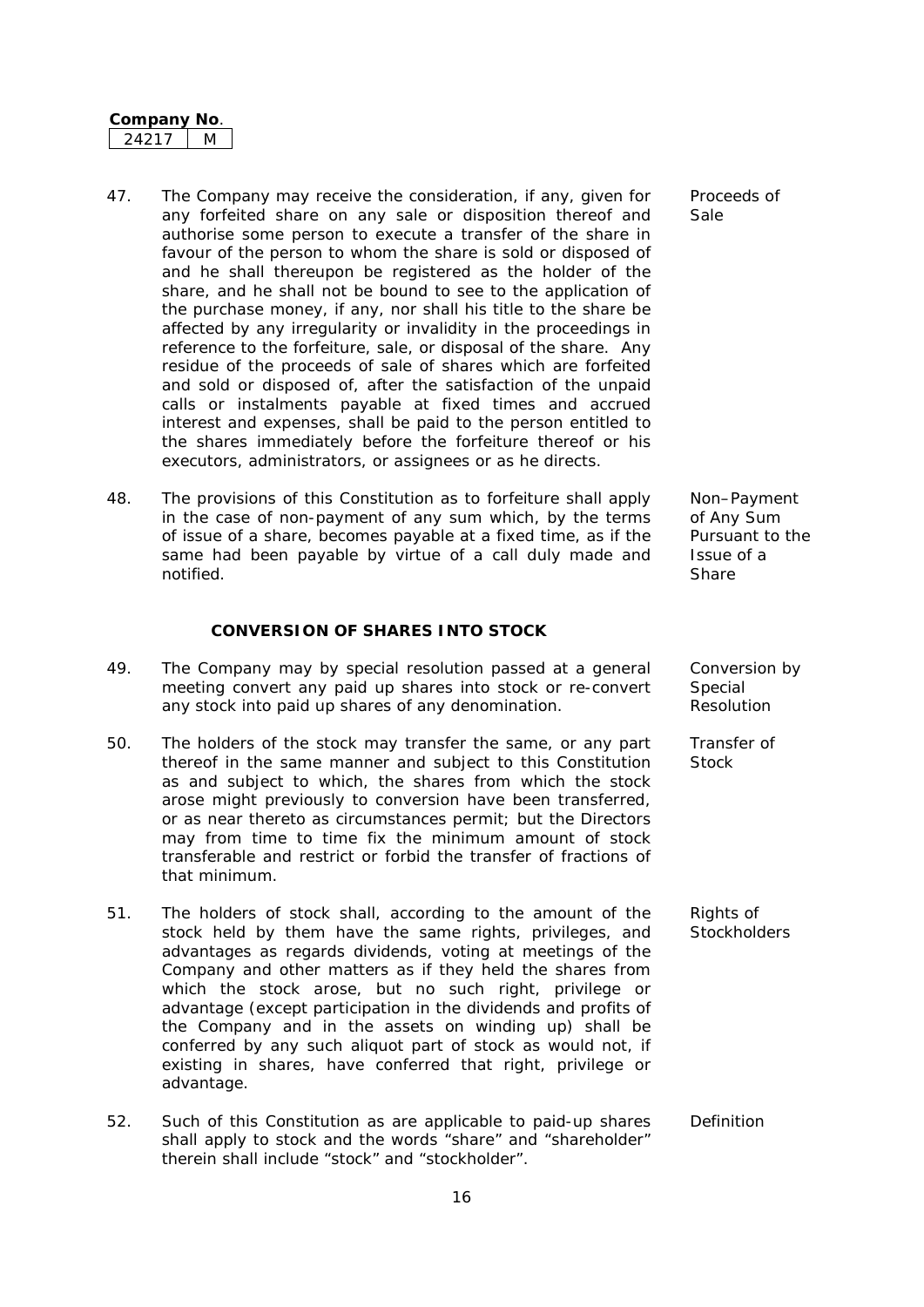#### **INCREASE OF CAPITAL**

- 53. The Company may from time to time, whether all the shares for the time being issued shall have been fully paid up or not, by ordinary resolution increase its share capital by the creation and issue of new shares, such new capital to be of such amount and to be divided into shares of such respective amounts and to carry such rights or to be subject to such conditions or restrictions in regard to dividend, return of capital or otherwise as the Company by the resolution authorising such increase directs.
- 54. Subject to any direction to the contrary that may be given by the Company in general meeting any original shares for the time being unissued and not allotted and any new shares or other convertible securities from time to time to be created shall before they are issued be offered to such persons as at the date of the offer are entitled to receive notices from the Company of general meetings in proportion, as nearly as the circumstances admit, to the amount of the existing shares or securities to which they are entitled. The offer shall be made by notice specifying the number of shares or securities offered, and limiting a time within which the offer, if not accepted, will be deemed to be declined, and, after the expiration of that time, or on the receipt of an intimation from the person to whom the offer is made that he declines to accept the shares or securities offered, the Directors may dispose of those shares or securities in such manner as they think most beneficial to the Company. The Directors may likewise so dispose of any new shares or securities which (by reason of the ratio which the new shares or securities bear to shares or securities held by persons entitled to an offer of new shares or securities) cannot, in the opinion of the Directors, be conveniently offered under this Clause.
- 55. Except so far as otherwise provided by the conditions of issue, any capital raised by the creation of new shares shall be considered as part of the original share capital of the Company, and shall be subject to the same provisions with reference to the payment of calls, lien, transfer, transmission, forfeiture and otherwise as the original share capital.

## **ALTERATION OF CAPITAL**

- 56. The Company may by special resolution:- Power to Alter
	- (i) consolidate and divide all or any of its share capital, the proportion between the amount paid and the amount, if any, unpaid on each subdivided share shall be the same as it was in the case of the share from which the subdivided share is derived;

Power to Increase Capital

Offer of Unissued Original Shares and New **Shares** 

New Shares to Rank with Original Shares

**Capital**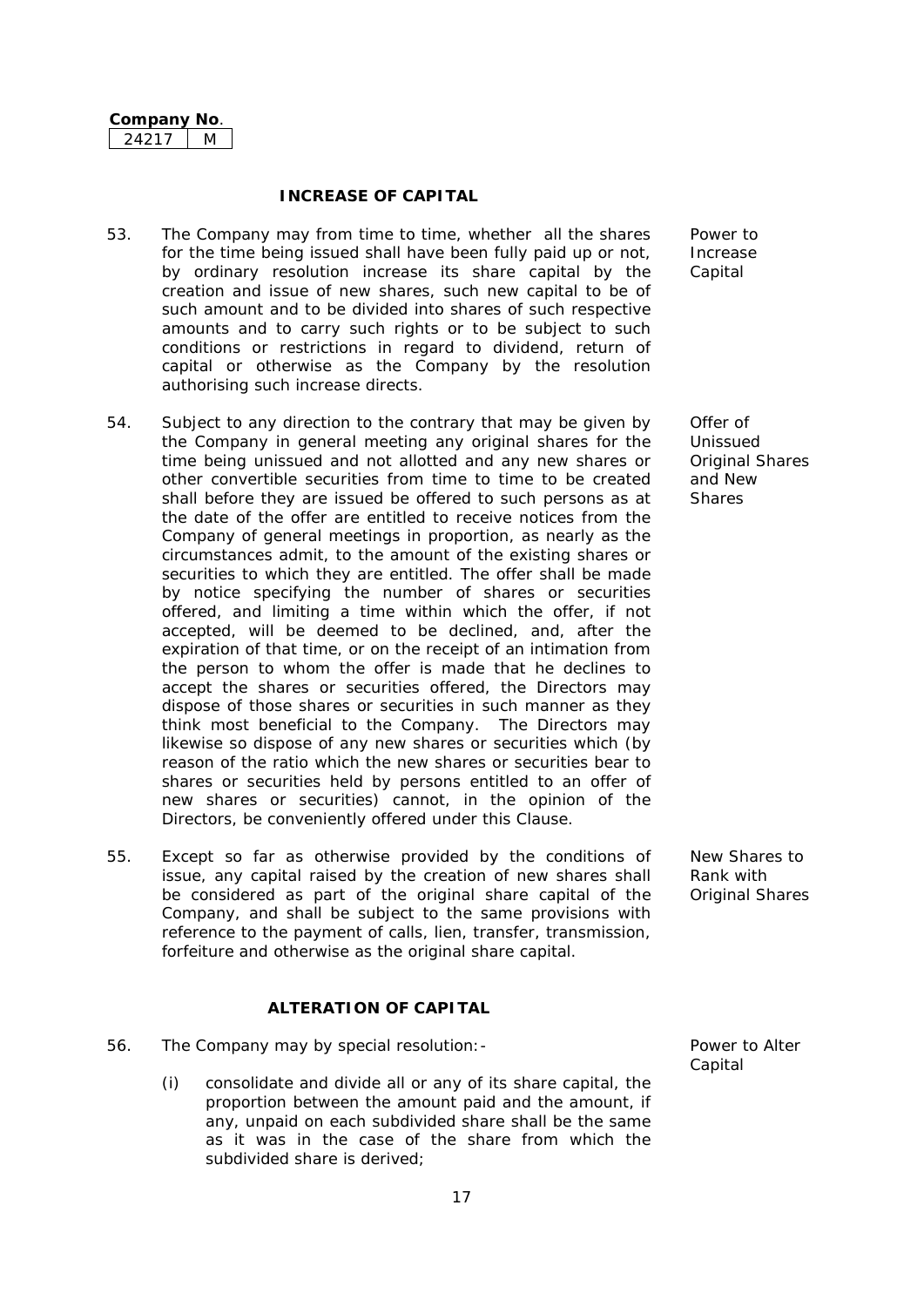- (ii) convert all or any of its paid-up shares into stock and may reconvert that stock into paid-up shares; or
- (iii) subdivide its shares or any of the shares, whatever is in the subdivision, the proportion between the amount paid and the amount, if any, unpaid on each subdivided share shall be the same as it was in the case of the share from which the subdivided share is derived;

The Company may by special resolution reduce its share capital, any capital redemption reserve fund or any share premium account in any manner and with, and subject to, any authorization, and consent required by law.

57. Subject to the provisions of the Act and the Listing Requirements, the Company may purchase its own shares and make payment in respect of the purchase of its own shares on such date(s), terms and manner as may be determined from time to time by the Directors and that any shares in the Company so purchased by the Company shall be dealt with as provided by the Act and the requirements of the Stock Exchange and/or any other relevant authority.

#### **GENERAL MEETINGS**

- 58. (a) An annual general meeting of the Company shall be held in accordance with the provisions of the Act within six (6) months of the Company's financial year end and not more than fifteen (15) months after the holding of the last preceding annual general meeting*,* but so long as the Company holds its first annual general meeting within eighteen (18) months of its incorporation, it need not hold it in the year of its incorporation or in the following year. All general meetings other than the annual general meeting shall be called extraordinary general meetings. All general meetings shall be held at such time and place as the Directors shall determine. Every notice of an annual general meeting shall specify the meeting as such and every meeting convened for passing a special resolution shall state the intention to propose such resolution as a special resolution;
	- (b) The main venue of all general meetings shall be in Malaysia at such time and place as the Board of Directors shall determine. The Chairman of the meeting shall be present at that main venue of the meeting; and

Power to Reduce Capital

Purchase by the Company of its Own Shares

General Meeting *(Special Resolution Passed On 20.05.2022)*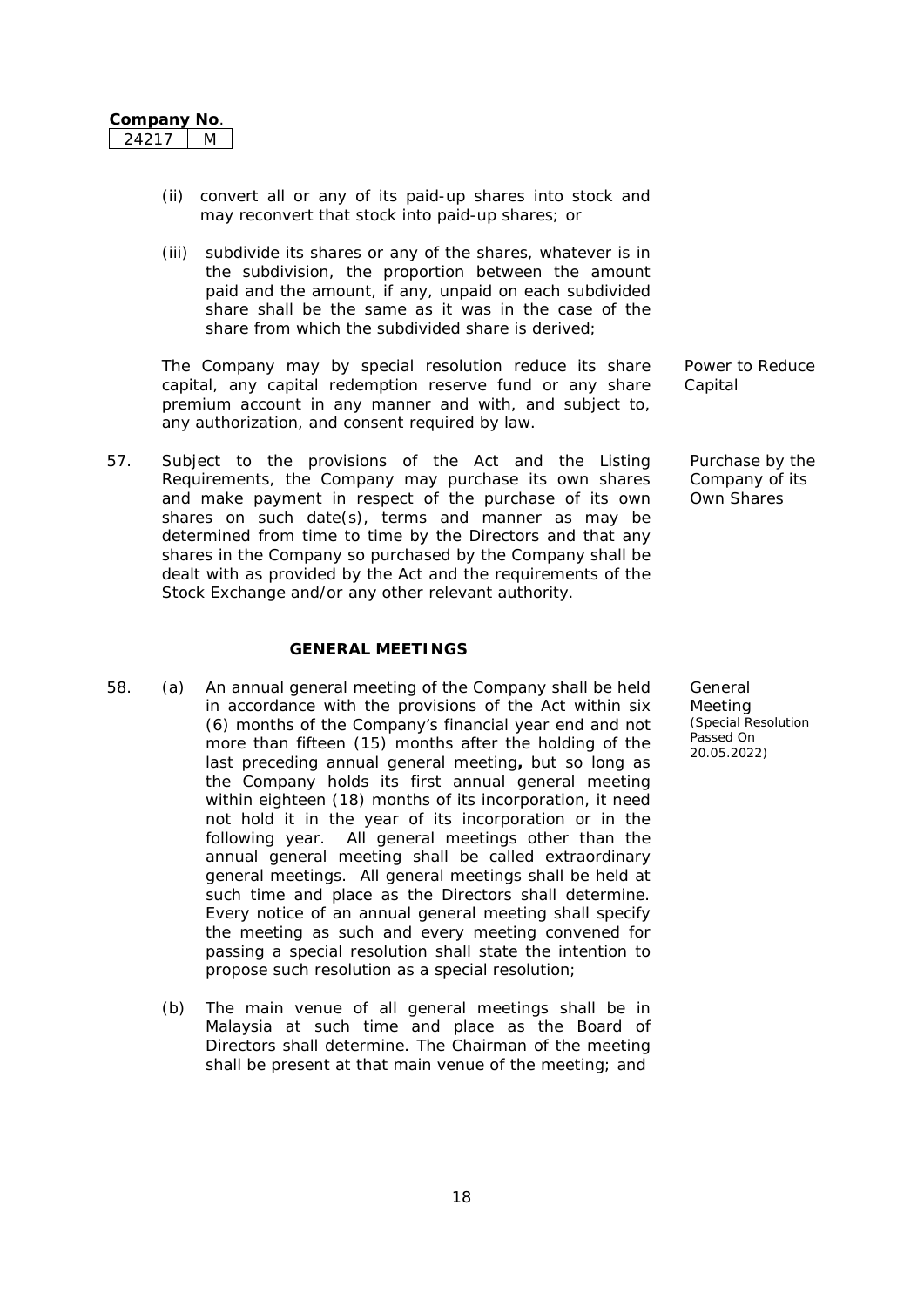| Company | חעו |
|---------|-----|
|         |     |

- (c) The Company may convene a general meeting at more than one (1) venue using any electronic means that enables the Members of the Company to participate and to exercise the Members' right to speak and vote at the meeting. If the general meeting is to be held in two (2) or more places, the notice of the general meeting shall specify the electronic means or method that will be used to facilitate the general meeting.
- 59. The Directors may whenever they so decide by resolution convene an extraordinary general meeting of the Company. In addition, an extraordinary general meeting shall be convened on such requisition as is referred to in Section 311 of the Act, or if the Company default in convening a meeting in compliance with a requisition received pursuant to Section 311, a meeting may be convened by the requisitionists themselves in the manner provided in Section 311 of the Act.
- 60. Subject to the provisions of the Act relating to convening meetings to pass special resolutions every notice convening meetings shall specify the place, the day and the hour of the meeting and shall be given to all members at least fourteen (14) days before the meeting or at least twenty-one (21) days before the meeting where any special resolution is to be proposed or where it is an annual general meeting. Any notice of a meeting called to consider special business shall specify the general nature of such business and shall also be accompanied by a statement regarding the effect of any proposed resolution in respect of such special business and shall be given in the manner hereinafter mentioned to such persons as are under the provisions of this Constitution entitled to receive notice of general meetings from the Company. At least fourteen (14) days' notice or twenty-one (21) days' notice in case where special resolution is proposed or where it is the annual general meeting, of every such meeting shall be given by advertisement in at least one (1) nationally circulated Bahasa Malaysia or English daily newspaper and in writing to the Exchange such that notices of all meeting shall be given to the Exchange and advertised in the newspaper at the same time as shareholders are notified.
- 61. (1) The Company shall request the Central Depository in accordance with the Rules, to issue a Record of Depositors to whom notices of general meetings shall be given by the Company.
	- (2) The Company shall also request the Central Depository in accordance with the Rules, to issue a Record of Depositors, as at the latest date which is reasonably practicable which shall in any event be not less than three (3) market days before the general meeting (hereinafter referred to as "the General Meeting Record of Depositors").

Extraordinary General Meeting

Notice of Meeting

Record of **Depositors**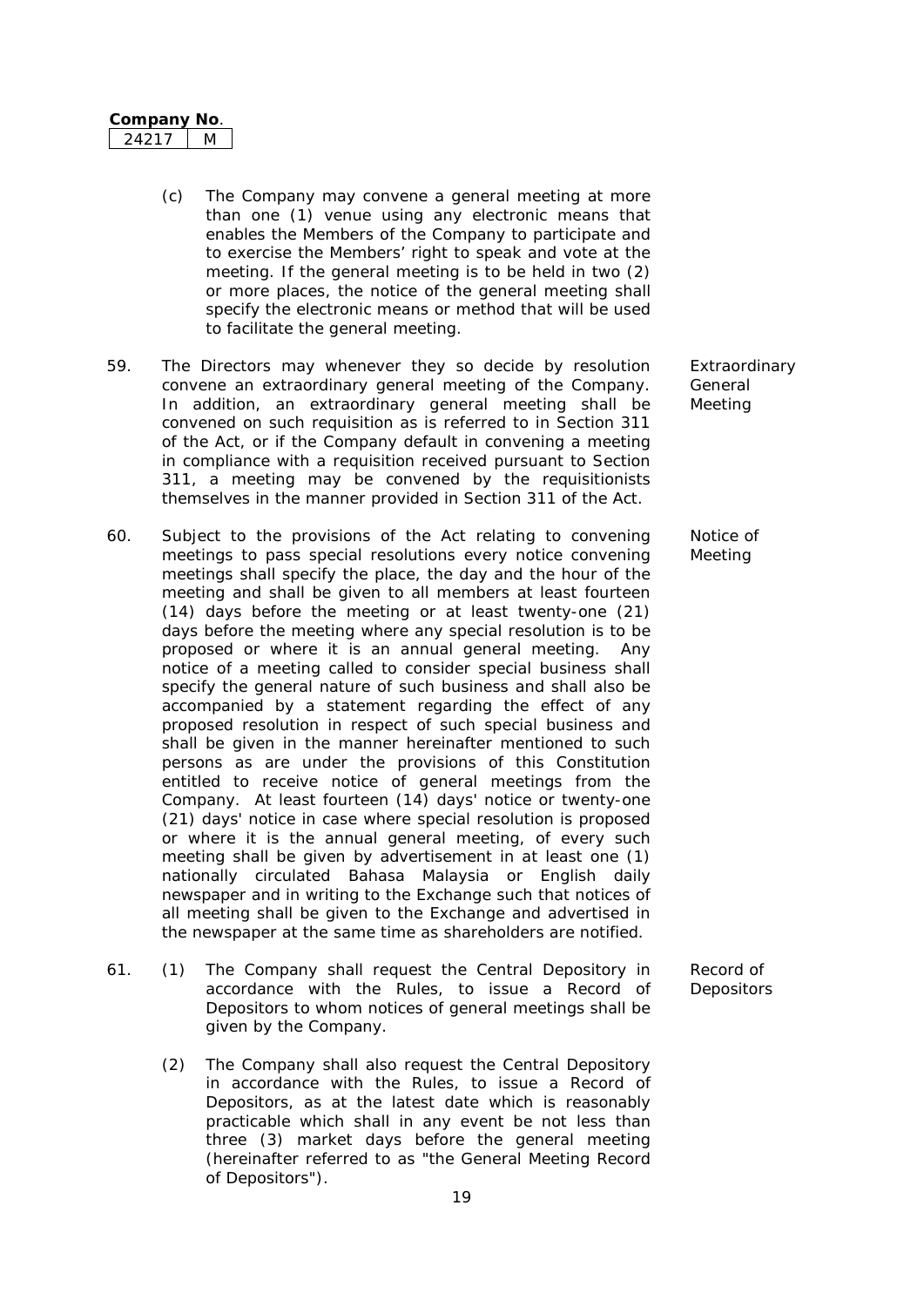| <b>∪ompanv No</b> |  |
|-------------------|--|
|                   |  |

- (3) Subject to the Securities Industry (Central Depositories) (Foreign Ownership) Regulations 1996 (where applicable), a Depositor shall not be regarded as a Member entitled to attend any general meeting and to speak and vote thereat unless his name appears in the General Meeting Record of Depositors
- 62. Subject always to the provision of Section 303 of the Act, no business shall be transacted at an extraordinary general meeting except business of which notice has been given in the notice convening the meeting and no business shall be transacted at an annual general meeting other than business of which notice has been given aforesaid, with the exception of declaring a dividend, the consideration of the accounts, financial statement, and the report of the Directors and auditors, the fixing of the remuneration of Directors, the election of Directors in the place of those retiring, and the appointment and fixing of the remuneration of the auditors.
- 63. In every notice calling a meeting of the Company, or at a meeting of any class of members of the Company, there shall appear with reasonable prominence a statement that a Member entitled to attend and vote is entitled to appoint one or more proxies to attend and vote instead of him and that a proxy need not also be a Member. There shall be no restriction as to the qualification of the proxy.
- 64. The accidental omission to give notice of any meeting to, or the non-receipt of notice of a meeting by, any person entitled to receive such notice shall not invalidate any resolution passed or the proceedings at any such meeting.
- 64A. (1) Where a meeting of Members is convened by the Board, they may by not less than three (3) market days' notice, whenever they think fit, cancel the meeting or postpone the holding of the meeting to a date and time determined by them or change the place for the meeting. The cancellation or postponement of a meeting of Members is subject to the Listing Requirements and other requirements by the Exchange.

This Clause shall not apply to a meeting convened in accordance with Sections 310 and 311 of the Act by a Member or Members unless with the consent of such Member or Members only.

(2) Notice of cancellation or postponement of a meeting or change of place of a general meeting must state the reason for cancellation or postponement and such a notice shall be:

Business at Meetings

Notice that Proxy is Allowed

Omission to Give Notice

Cancellation or Postponement of Meeting of **Members**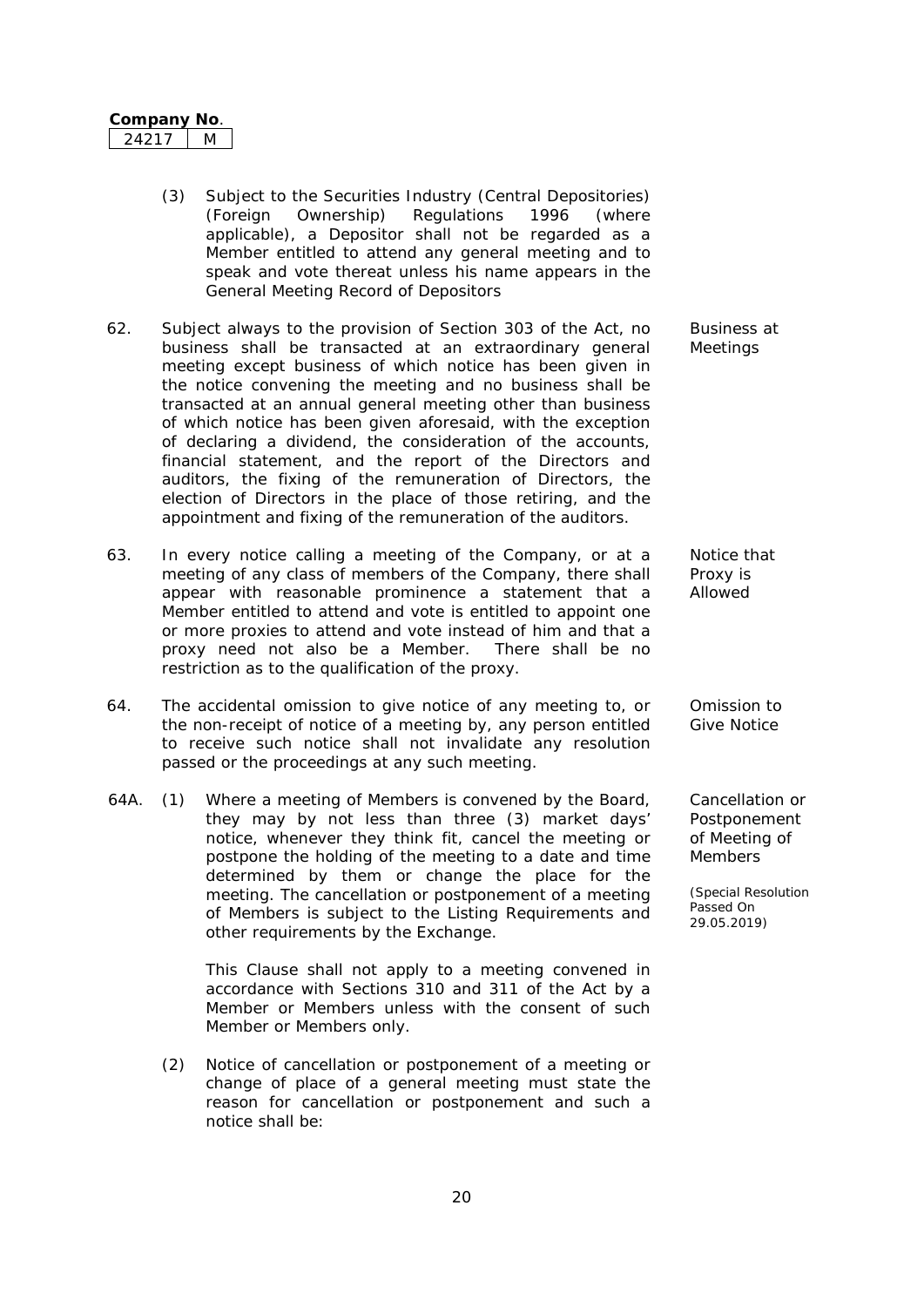- 2.1 published in a daily newspaper circulating in Malaysia;
- 2.2 given to the Exchange and given in other manner required by the Listing Requirements or other requirements by the Exchange; and
- 2.3 subject to the Act and the Listing Requirements, given in any other manner determined by the Board.
- (3) A notice of postponement of a general meeting must specify:
	- 3.1 the postponed date and time for the holding of the meeting;
	- 3.2 a place for the holding of the meeting which may be either the same as or different from the place specified in the notice convening the meeting; and
	- 3.3 if the meeting is to be held in two (2) or more places, the technology that will be used to facilitate the holding of the meeting in that manner.

The new time and place specified in the notice of postponement will be taken to be the time and place for the meeting as if specified in the notice which called the meeting originally.

- (4) The only business that may be transacted at a meeting of Members the holding of which is postponed is the business specified in the original notice convening the meeting.
- (5) Where by the terms of an instrument appointing a proxy or attorney or an appointment of a representative:
	- 5.1 the appointed person is authorised to attend and vote at a meeting of Members to be held on or before a specified date; and
	- 5.2 the date for holding the meeting is postponed to a date later than the date specified in the instrument of proxy, power of attorney or appointment of representative, then, by force of this Clause, that later date is substituted for and applies to the exclusion of the date specified in the instrument of proxy, power of attorney or appointment of representative. However, this does not apply if the Member appointing the proxy, attorney or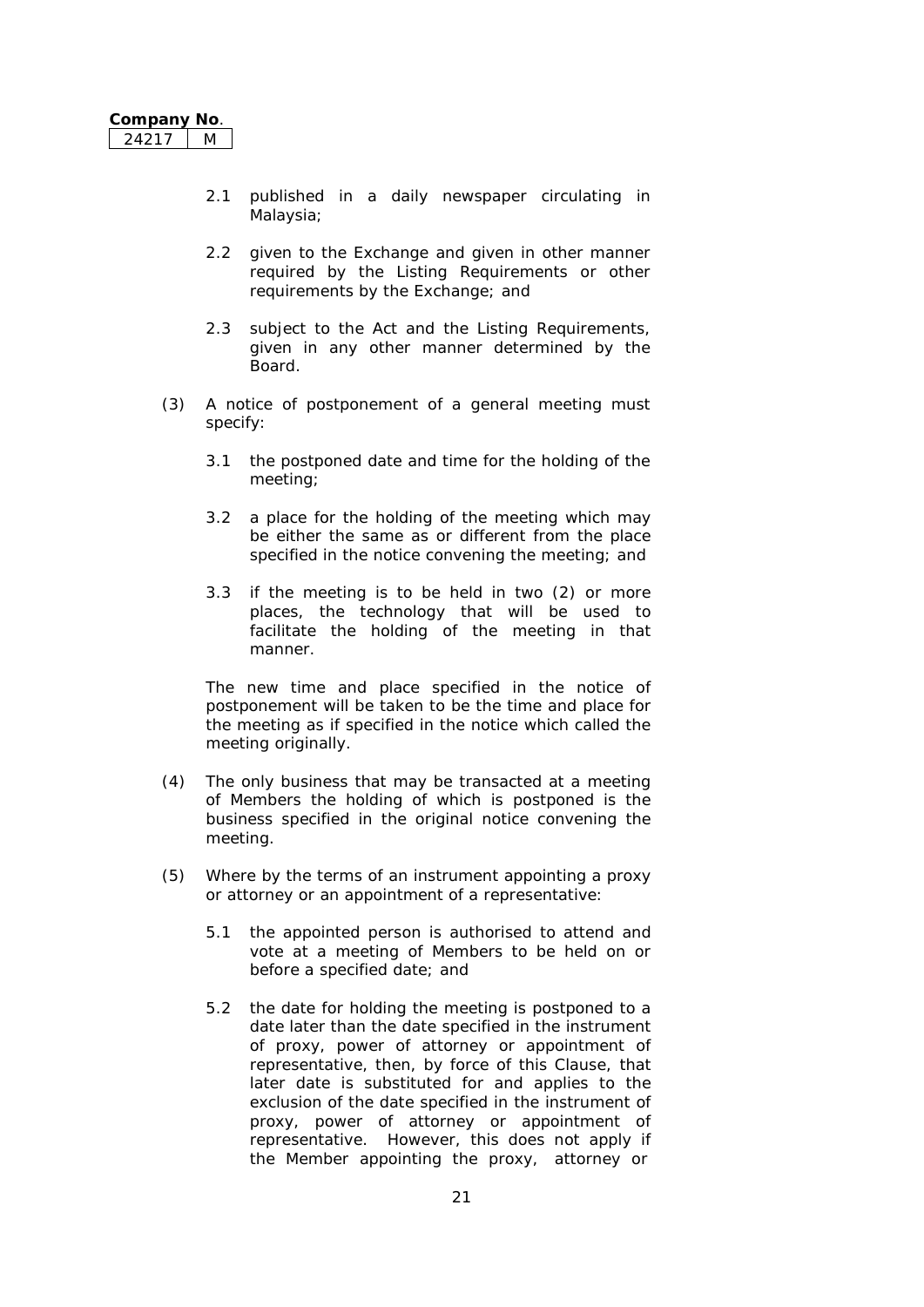representative gives notice in writing to the Company at the Registered Office or another address (including electronic address) specified in the notice of meeting to the contrary not less than twenty-four (24) hours before the time to which the holding of the meeting has been postponed.

- (6) The non-receipt of notice of cancellation or postponement of a meeting of Members by, or the accidental omission to give notice of cancellation or postponement of a meeting of Members to, a person entitled to receive notice does not invalidate any resolution passed at a postponed meeting or the cancellation or postponement of a meeting.
- (7) A Director is entitled to receive notice of and to attend all meetings of Members and is entitled to speak at those meetings.
- (8) If the Directors are required to convene and arrange to hold a meeting of Members as a result of a request by Members in accordance with Section 311 of the Act, the meeting may be cancelled by the Directors if the Members who requisitioned the meeting withdraw their requests prior to the date of the meeting.

## **PROCEEDINGS AT GENERAL MEETINGS**

- 65. No business shall be transacted at any general meeting unless a quorum of Members is present at the time when the meeting proceeds to business. Save as herein otherwise provided, three (3) Members present in person or by proxy shall be a quorum. For the purpose of constituting a quorum-No Business Unless Quorum Present
	- (a) one (1) or more representatives appointed by a corporation shall be counted as one Member, or
	- (b) one (1) or more proxies appointed by a person shall be counted as one Member.
- 66. If within half an hour from the time appointed for the meeting a quorum is not present, the meeting, if convened upon the requisition of Members, shall be dissolved; in any other case it shall stand adjourned to the same day in the next week (or if that day be a public holiday, then to the next business day following that public holiday) at the same time and place, or to such other day and at such other time and place as the Directors may determine, but if a quorum is not present at an adjourned meeting, the Members present shall be a quorum. Adjournment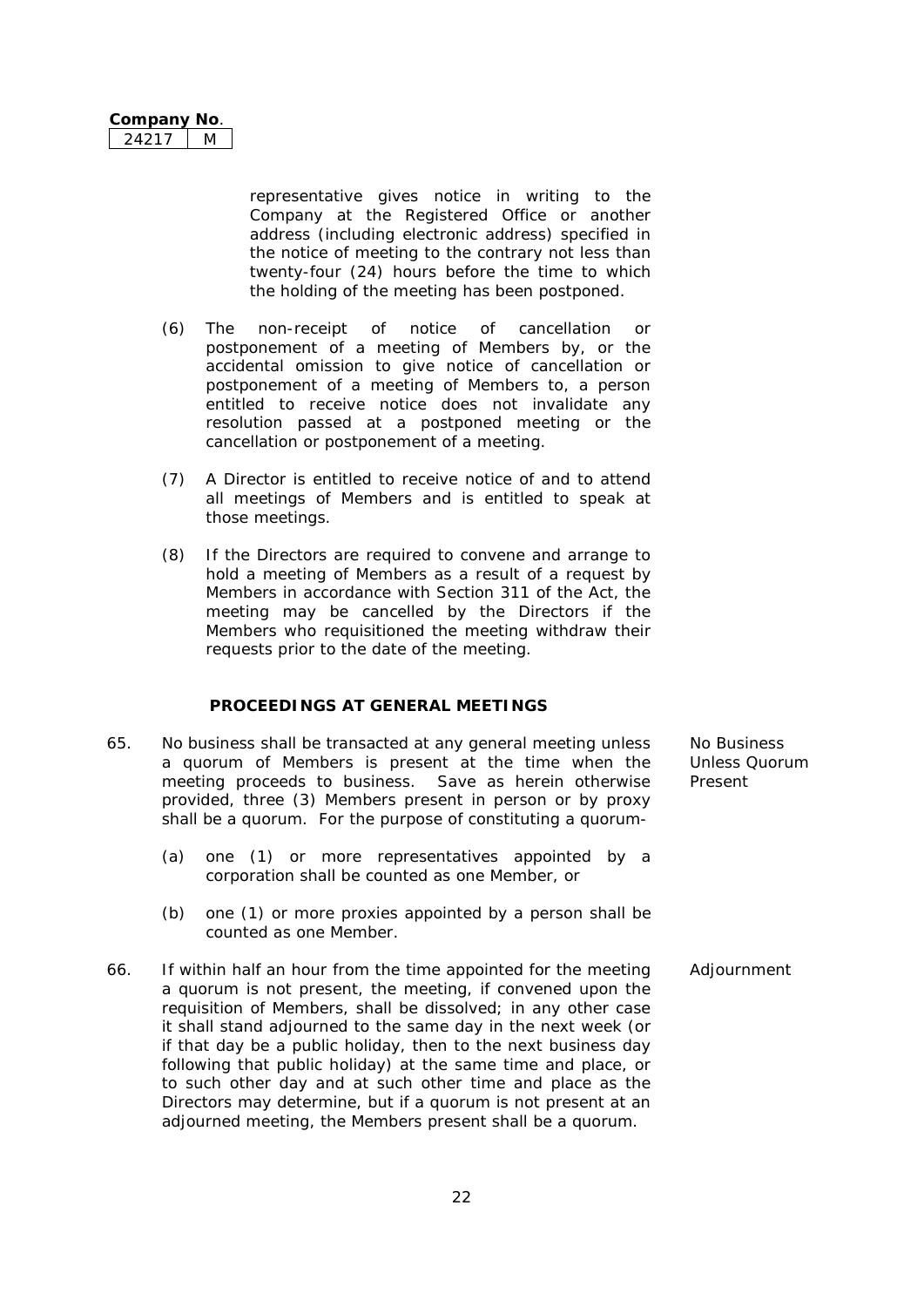- 67. The Chairman (if any) of the Board of Directors or, in his absence, a Deputy Chairman (if any) shall preside as Chairman at every meeting. If there is no such Chairman or Deputy Chairman, or if at any meeting neither the Chairman or a Deputy Chairman is present within fifteen (15) minutes after the time appointed for holding the meeting, or if neither of them is willing to act as chairman, the Directors present shall choose one of their number, to act as chairman, or if one Director only is present, he shall preside as chairman if willing to act. If no Director is present, or if each of the Directors present declines to take the chair, the persons present and entitled to vote (on a poll) shall elect one of their number to be chairman. The election of the chairman shall be by a show of hands.
- 68. The Chairman may, with the consent of any meeting at which a quorum is present (and shall if so directed by the meeting), adjourn the meeting from time to time and from place to place but no business shall be transacted at any adjourned meeting other than the business left unfinished at the meeting from which the adjournment took place. When a meeting is adjourned for thirty (30) days or more, notice of the adjourned meeting shall be given as in the case of an original meeting. Save as aforesaid it shall not be necessary to give any notice of an adjournment or of the business to be transacted at an adjourned meeting.
- 69. Subject to the Listing Requirements, any resolution set out in the notice of any general meeting, or in any notice of resolution which may properly be moved and is intended to be moved at any general meeting shall be voted by poll. Notwithstanding the above, a poll may be demanded :-
	- (a) by the Chairman of the meeting;
	- (b) by at least three (3) Members present in person or by proxy;
	- (c) by any Member or Members present in person or by proxy and representing not less than ten per centum (10%) of the total voting rights of all Members having the right to vote at the meeting excluding any voting rights attached to shares in the Company held as treasury shares; or
	- (d) by a Member or Members holding shares in the Company conferring a right to vote at the meeting being shares on which an aggregate sum has been paid up equal to not less than ten per centum (10%) of the total sum paid up on all the shares conferring that right excluding any voting rights attached to shares in the Company held as treasury shares.

Chairman

Adjournment with Consent of Meeting

Evidence of Passing of **Resolutions** *(Special Resolution Passed On 20.05.2022)*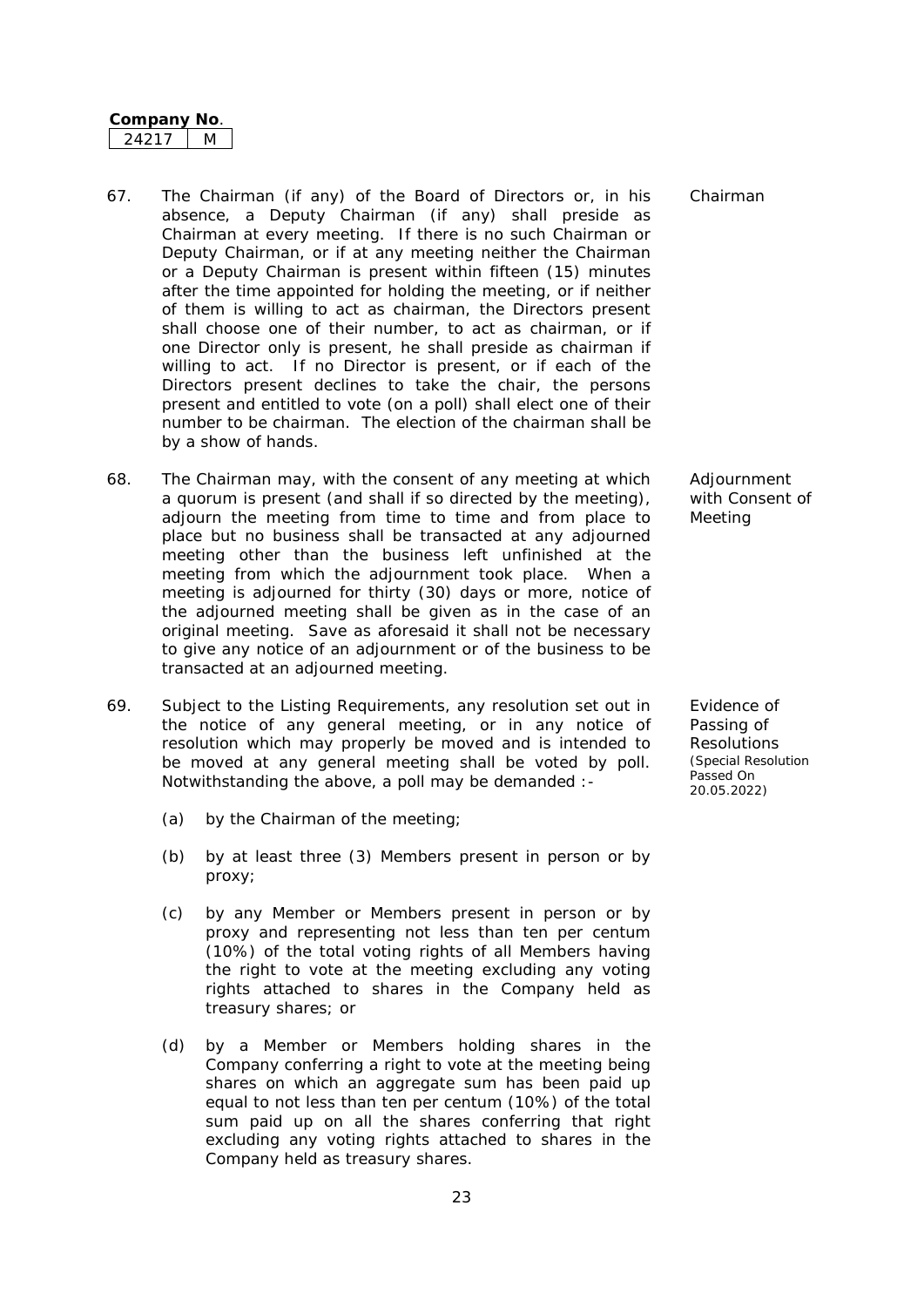| Company No |  |
|------------|--|
|            |  |

Unless a poll is so demanded or as may be required by the Listing Requirements, a declaration by the chairman of the meeting that a resolution has on a show of hands been carried unanimously, or by a particular majority, or lost, and an entry to that effect in the book containing the minutes of the proceedings of the Company shall be conclusive evidence of the fact without proof of the number or proportion of the votes recorded in favour of or against the resolution. The demand for a poll may be withdrawn, except for those required to be voted by poll under Listing Requirements.

- 70. If a poll is duly demanded, it shall be taken in such manner and either at once or after an interval or adjournment or otherwise as the chairman directs, and the result of the poll shall be the resolution of the meeting at which the poll was demanded, but a poll demanded on the election of Chairman or on a question of adjournment shall be taken forthwith. The demand for a poll shall not prevent the continuance of a meeting for the transaction of any business other than the question on which the poll has been demanded. The chairman of the meeting must appoint at least one (1) scrutineer and may in addition to the powers of adjourning meetings contained in Clause 68, adjourn the meeting to some place and time fixed for the purpose of declaring the result of the poll.
- 71. The Chairman or the Secretary can take any action they consider appropriate:
	- (a) for proper and orderly conduct at a general meeting. meeting This may include, demanding that debate or discussion on any business, question, motion or resolution being ended or that the business, question, motion or resolution be put to a vote of the shareholders; or
	- (b) so that the meeting reflects the wishes of the majority.
- 72. The Board can ask shareholders or proxies wanting to attend a general meeting to submit to searches or other security arrangements which the Board decide. The Board can, in their discretion, refuse entry to, or remove from, a general meeting, a shareholder or proxy who does not submit to those searches or comply with those security arrangements. Security arrangements may include, shareholders or proxies not being allowed into a general meeting with recording or broadcasting devices or an article which the Chairman or the Secretary considers to be dangerous, offensive, or liable to cause disruption.

How a Poll is to be Taken

Proper and orderly conduct at a general

**Security** measures at a general meeting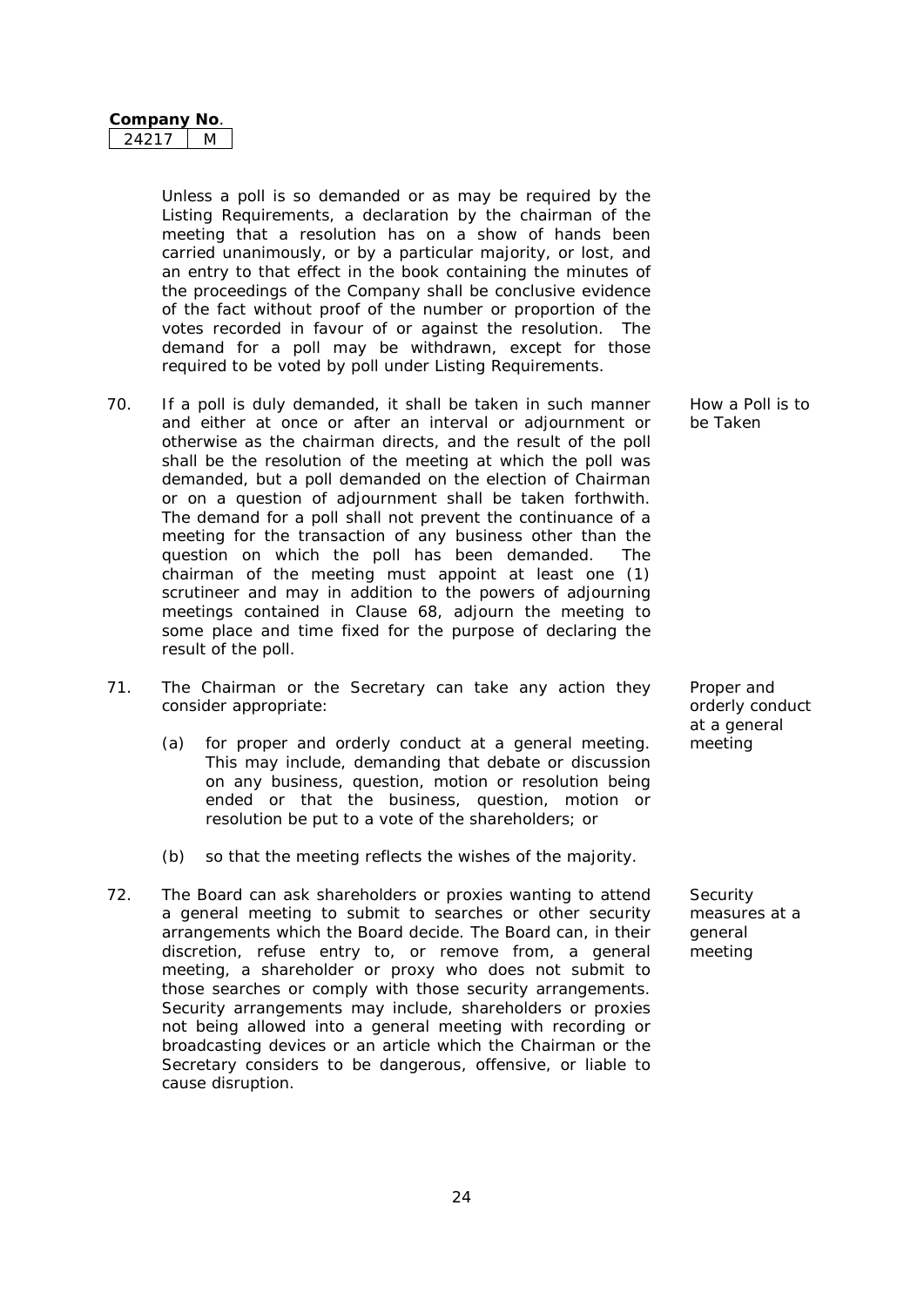- 73. In the case of an equality of votes, whether on a show of hands or a poll, the chairman of the meeting at which the show of hands takes place or at which the poll is demanded shall be entitled to a second or casting vote.
- 74. Subject to any rights or restrictions for the time being attached to any classes of shares at meetings of Members or classes of Members, each Member entitled to vote may vote in person or by proxy or by attorney or by duly authorised representative and on a show of hands every person who is a Member or proxy or attorney or representative of a Member shall have one vote, and on a poll every Member present in person or by proxy or attorney or representative shall have one vote for each share he holds. Where a Member entitled to vote on a resolution has appointed more than one proxy, the appointment shall not be valid unless he specifies the proportions of his holdings to be represented by each proxy. A proxy shall be entitled to vote on a show of hands on any question at any general meeting.
- 75. In the case of joint holders of Shares of the Company, the joint holders shall be considered as one shareholder. The following provisions shall have effect: Joint Holder
	- (a) The Company shall not (subject to this Constitution) be bound to issue more than one (1) certificate and shall deliver the same (or if additional certificates are required, all the certificates) to the person first named on the Register of Members and delivery of the certificate to such person shall be deemed sufficient delivery to all;
	- (b) The joint holders shall be jointly and severally liable to pay all calls and other sums of any nature due in respect of shares held by them;
	- (c) Any one of such joint holders may give effectual receipts and discharges for any dividend or other sum or benefit (including any return of capital) in respect of the shares held jointly;
	- (d) Any notice shall be sufficiently given to all the joint holders if given to the one whose name stands first on the Register of Member; and
	- (e) Upon the death of any joint holder, the survivors or survivor shall be the only persons or person recognised by the Company as having any title to the shares and the Directors may require such proof to be given of the death as they shall consider fit.

Chairman's Casting Vote

Voting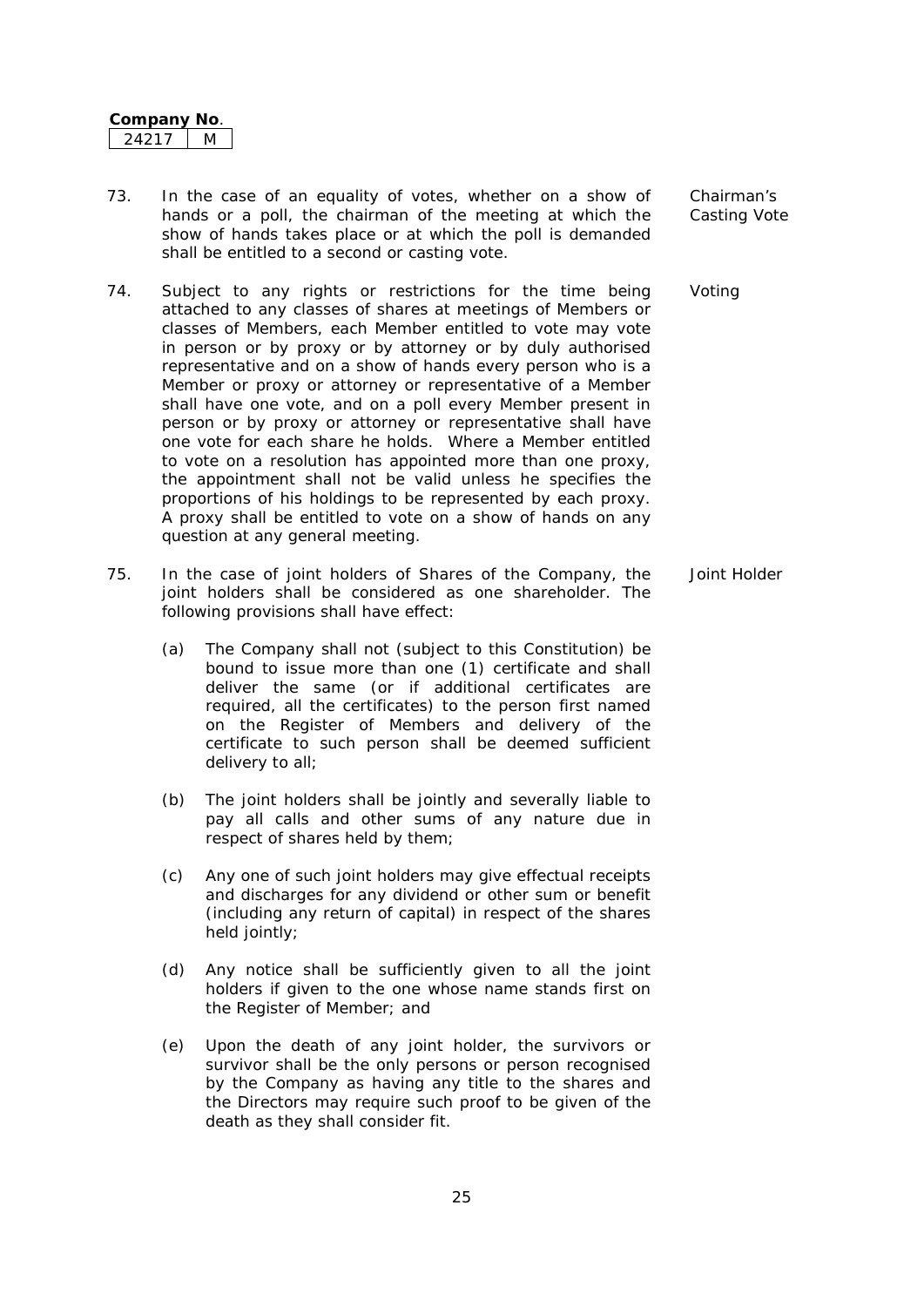PROVIDED THAT any references in the Constitution to joint holders shall not include joint holders of a Deposited Security unless such joint ownership is permitted under the SICDA or the Rules or the guidelines or directives from time to time issued by the Central Depository. In the event that joint ownership of a Deposited Security is permitted under the Central Depositories Act or the Rules, the rights and obligations of such joint owners shall be governed by the relevant provisions of the Act, Rules, guidelines or directives as the case maybe.

For this purpose if the joint holders purport to exercise the power in the same way, the power is treated as exercised in that way; if the joint holders do not purport to exercise the power in the same way, the power is treated as not exercised.

- 76. Where the capital of the Company consists of shares of different monetary denominations, voting rights shall be prescribed in such a manner that a unit or capital in each class, when reduced to a common denominator, shall carry the same voting power when such right is exercisable.
- 77. A Member who is of unsound mind or whose person or estate is liable to be dealt with in any way under the law relating to mental disorder may vote whether on a show of hands or on a poll, by his committee or by such other person as properly has the management of his estate, and any such committee or other person may vote by proxy or attorney and any person entitled under the transmission Clause hereof to transfer any shares may vote at any general meeting in respect thereof in the same manner as if he was the registered holder of such shares provided that forty-eight (48) hours at least before the time of holding the meeting or adjourned meeting as the case may be at which he proposes to vote, he shall satisfy the Directors of his right to transfer such shares unless the Directors shall have previously admitted his right to vote at such meeting in respect thereof.
- 78. Subject to Clause 61, a Member of the Company shall be entitled to be present and to vote at any general meeting in respect of any share or shares upon which all calls due to the Company have been paid.
- 79. No objection shall be raised to the qualification of any voter except at the meeting or adjourned meeting at which the vote objected to is given or tendered, and every vote not disallowed at such meeting shall be valid for all purpose. Any such objection made in due time shall be referred to the chairman of the meeting whose decision shall be final and conclusive.

Shares of Different Monetary Denominations

Vote of Member of Unsound Mind and Person Entitled to Transfer

Voting rights of members

Time for **Objection**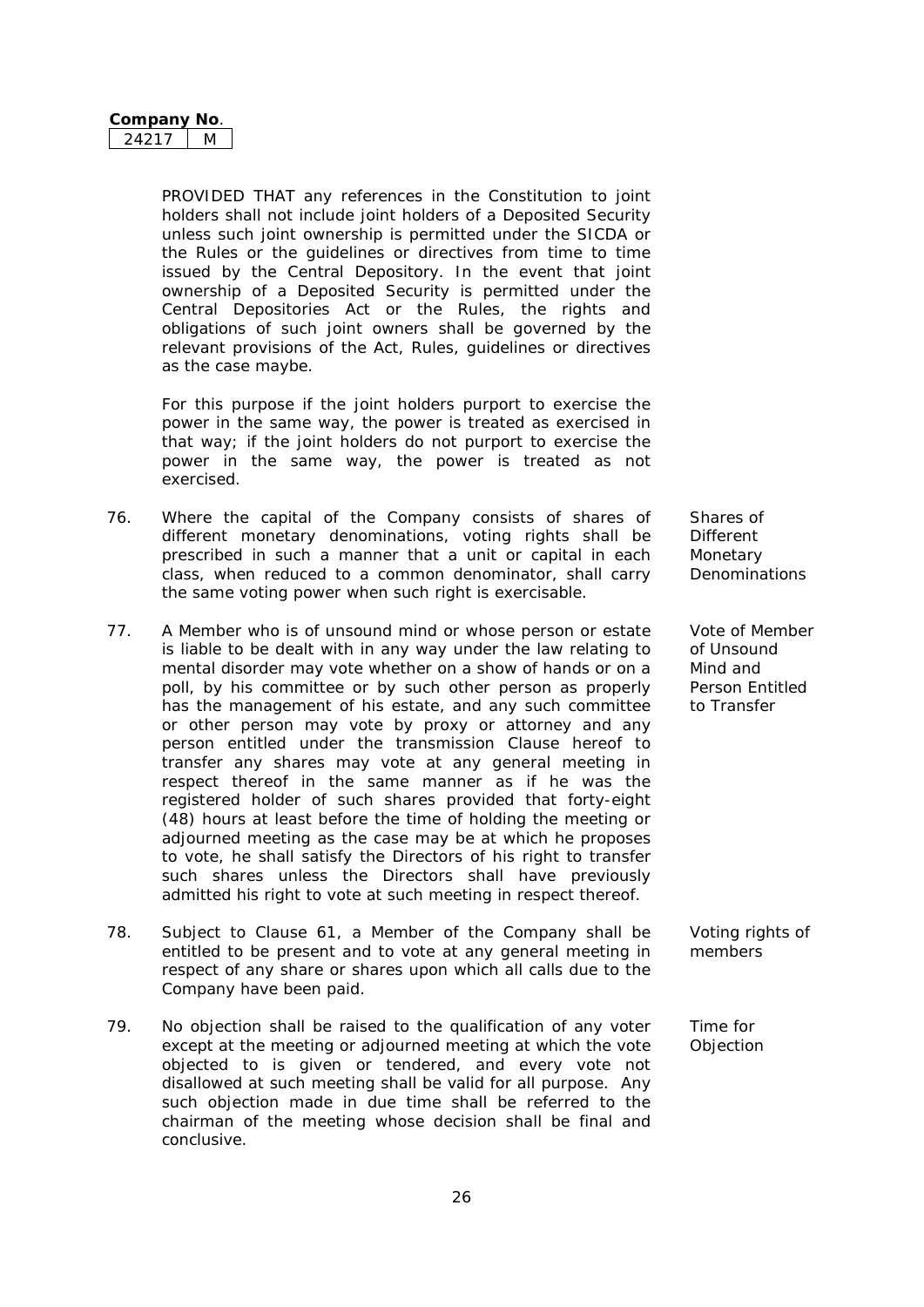| Company No |  |
|------------|--|
| オフェ        |  |

- 80. The instrument appointing a proxy shall be in writing under the hand of the appointor or of his attorney duly authorised in writing or, if the appointor is a corporation, either under Seal or under the hand of an officer or attorney duly authorised. A Member of the Company entitled to attend and vote at a meeting of the Company, or at a meeting of any class of members of the Company, shall be entitled to appoint any person as his proxy to attend and vote instead of the Member at the meeting. There shall be no restriction as to the qualification of the proxy. The instrument appointing a proxy shall be deemed to confer authority to demand or join in demanding a poll. A proxy appointed to attend and vote at a meeting of the Company shall have the same rights as the Member to speak at the meeting.
- 81. Where a member of the Company is an exempt authorised nominee which holds ordinary shares in the Company for multiple beneficial owners in one securities account ("omnibus account"), there is no limit to the number of proxies which the exempt authorised nominee may appoint in respect of each omnibus account it holds.

An exempt authorised nominee refers to an authorised nominee defined under the SICDA which is exempted from compliance with the provisions of subsection 25A(1) of the SICDA.

- 82. Where a member of the Company is an authorised nominee as defined under the SICDA, it may appoint one proxy in respect of each securities account it holds with ordinary shares of the Company standing to the credit of the said securities account. one Proxy
- 83. The instrument appointing a proxy shall be in the following form with such variations as circumstances may require or the statutes permit or in such other form (including the electronic proxy appointment and voting manner) as the Board of Directors may determine from time to time:-

writing

Instrument Appointing Proxy to be in

Appointment of Multiple Proxies

Appointment of

Form of Proxy *(Special Resolution Passed On 20.05.2022)*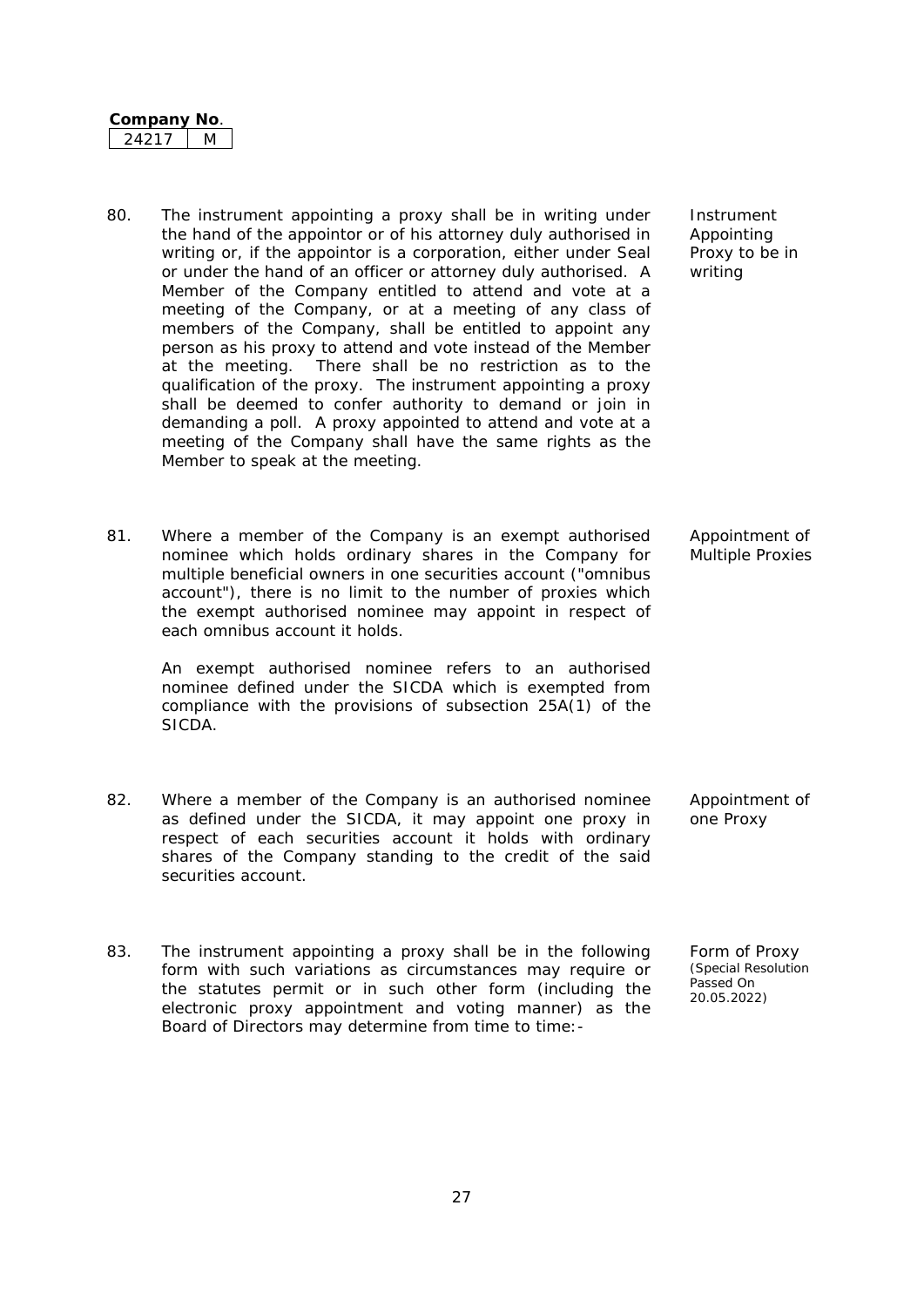Shareholding Represented by Proxy ………………………………

I/We, .......................................................................... of ................................................. being a Member/Members of the abovenamed Company hereby appoint……………………………………………………............................... ................................................................................... of ............................................................... or failing whom, ................................................................................... of ................................................ as my/our proxy to vote for me/us on my/our behalf at the Annual/Extraordinary\* General Meeting of the Company, to be held on the………… day of ……………. 20 …….. and, at any adjournment thereof for/against\* the resolution(s) to be proposed thereat.

Dated this ……… day of ……………. 20 ………

*\* Strike out whichever is not desired. (Unless otherwise instructed, the proxy may vote as he thinks fit)*

*Notes:*

*A proxy may but need not be a member of the Company*

*To be valid, this form duly completed must be deposited at the Registered Office not less than 48 hours before the time for holding the meeting.*

*A member shall be entitled to appoint one or more proxies to attend and vote at the same meeting.*

*Where a member appoints more than one proxy the appointment shall be invalid unless he specifies the proportions of his holdings to be represented by each proxy.*

*If the appointer is a corporation, this form must be executed under its Common Seal or under the hand of its attorney.*

84. (a) Subject to the Act and the Listing Requirements, the Directors or any agent of the Company so authorised by the Directors, may accept the appointment of proxy received via electronic means on such terms and subject to such conditions as they consider fit.

> For the purpose of this Clause, the Directors may require such reasonable evidence that they consider necessary to determine and verify:

Instrument Appointing Proxy to be Left at Company's **Office** *(Special Resolution Passed On 20.05.2022)*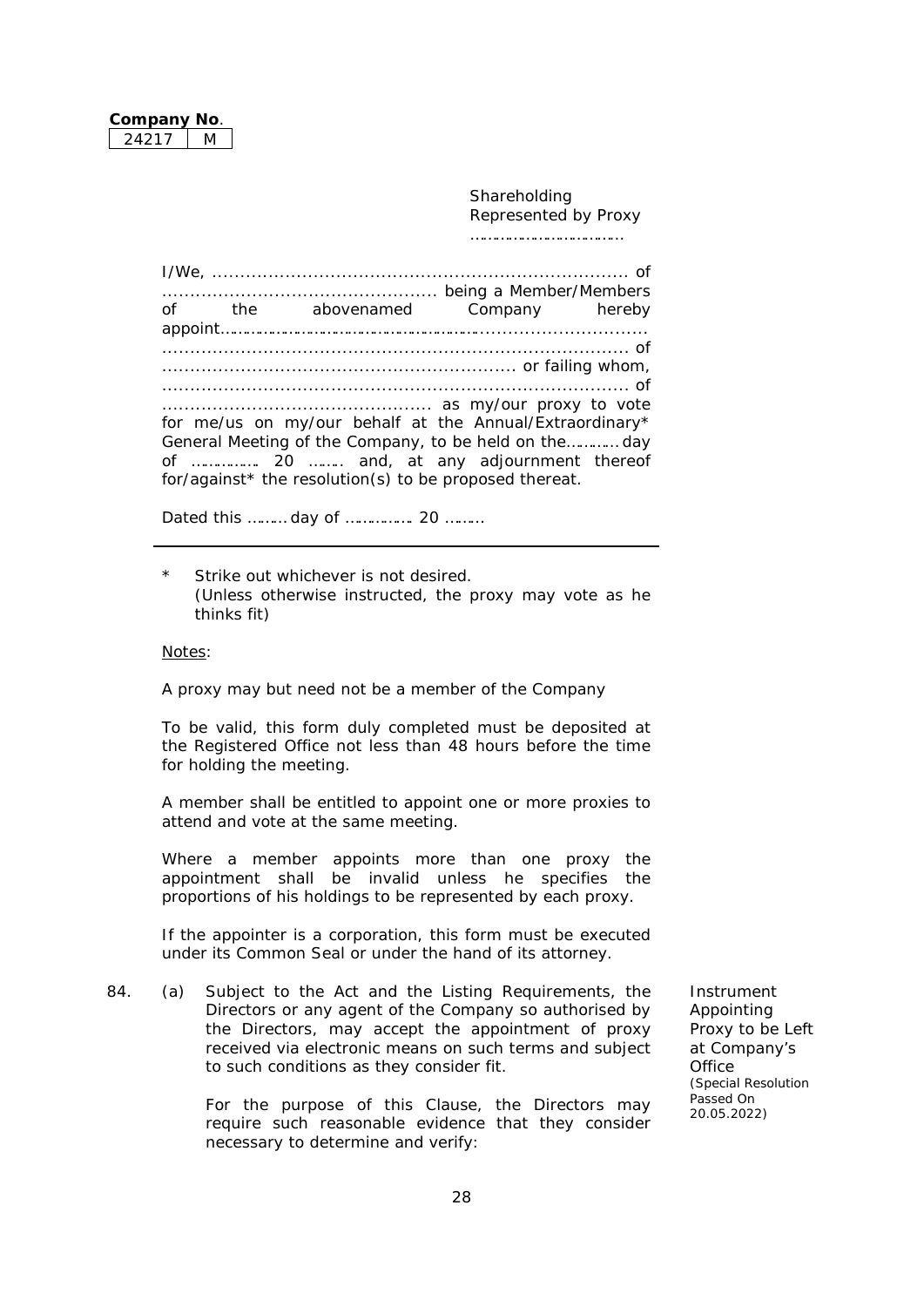- (i) the identity of the Member and the proxy; and
- (ii) where the proxy if appointed by a person acting on behalf of the Member, the authority of that person to make the appointment.
- (b) Without prejudice to Clause 84(a), the appointment of a proxy via electronic means must be received at the electronic address specified by the Company in any of the following sources and shall be subject to any terms, conditions or limitations specified therein:
	- (i) The notice calling the meeting;
	- (ii) The instrument of proxy sent out by the Company in relation to the meeting; or
	- (iii) The website maintained by or on behalf of the Company.
- (c) The instrument appointing a proxy and the power of attorney or other authority, if any, under which it is signed or a notarially certified copy of the power or authority shall be deposited at the Registered Office or at such other place as is specified for that purpose in the notice convening the meeting, or in the case of the appointment of a proxy via electronic means, at the electronic means, at the electronic address specified by the Company pursuant to Clause 84(b), not less than forty eight (48) hours before the time appointed for holding the meeting or adjourned meeting at which the person named in the instrument proposes to vote, or in the case of a poll, not less than twenty-four (24) hours before the time appointed for the taking of the poll, and in default the instrument of proxy shall not be treated as valid.
- 85. Every power, right or privilege herein given in these presents to any Members of the Company to convene, attend, vote and in anyway take part in any meeting of the Company may be exercised in the event of such Member being out of Malaysia by any attorney, whether a Member of the Company or not, duly appointed by such Member for the purpose, by a Power of Attorney produced at the Registered Office during business hours not less than two (2) clear days before the same is acted on. And any vote given or things done by such attorney shall be valid notwithstanding the previous death of the Member giving such Power of Attorney or revocation of such Power of Attorney by other means provided no intimation in writing of such death or revocation shall have been received at the Registered Office before such vote is given or thing done.

Power of Attorney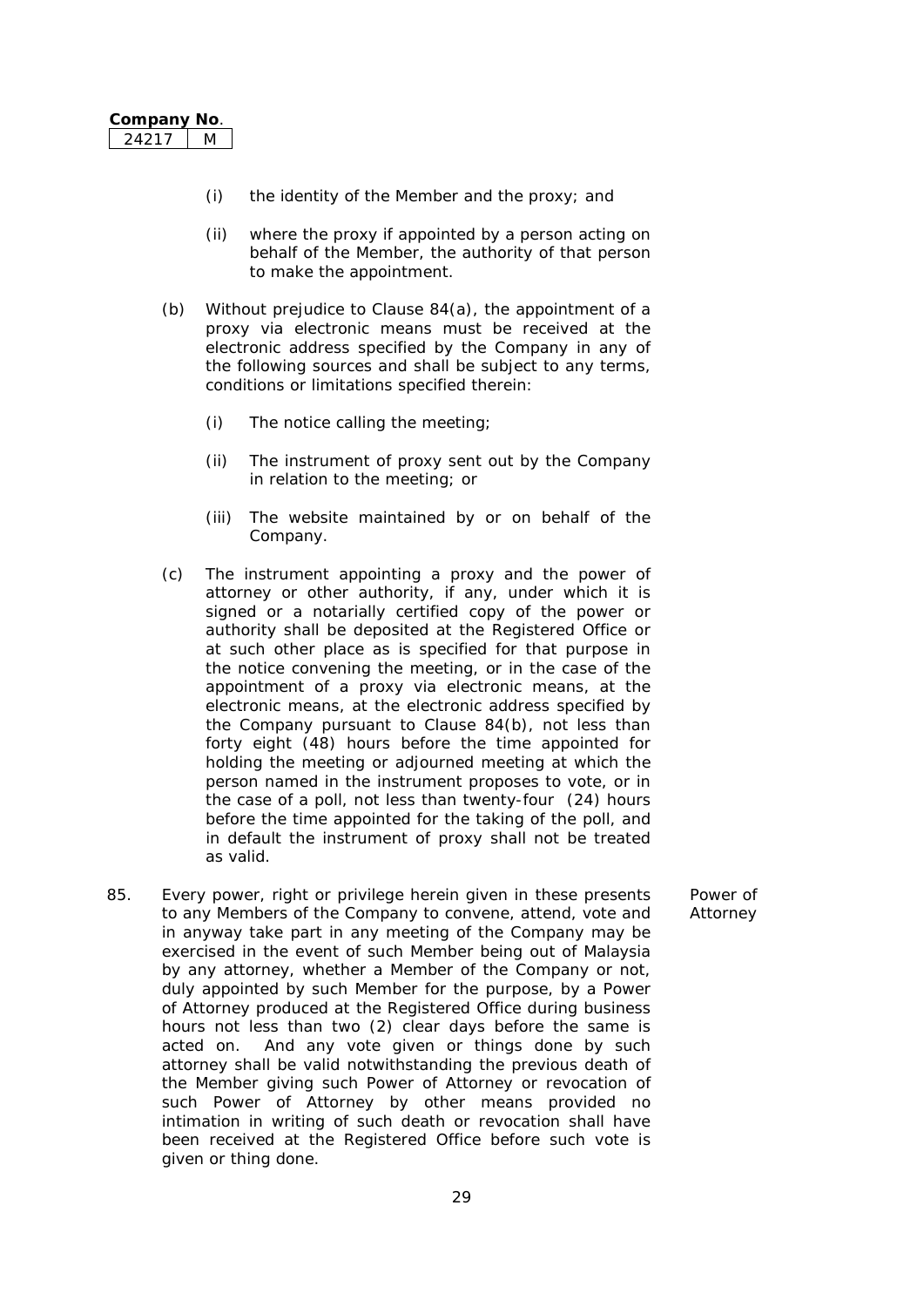- 86. A vote given in accordance with the terms of an instrument of proxy or attorney or authority shall be valid, notwithstanding the previous death or unsoundness of mind of the principal or revocation of the instrument or of the authority under which the instrument was executed, or the transfer of the share in respect of which the instrument is given, if no intimation in writing of such death, unsoundness of mind, revocation or transfer as aforesaid has been received by the Company at the Registered Office before the commencement of the meeting or adjourned meeting at which the instrument is used.
- 87. A corporation may by resolution of its directors or other governing body, if it is a Member of the Company, authorise such person as it thinks fit to act as its representative either at a particular meeting or at all meetings of the Company or of any class of Members, and a person so authorized shall be in accordance with his authority and until his authority is revoked by the corporation be entitled to exercise the same powers on behalf of the corporation as the corporation could exercise if it were an individual Member of the Company.
- 88. The decision of the chairman on points of order, matters of procedure arising incidentally out of the business of a general meeting is conclusive, as is the chairman's decision, acting in good faith, on whether a point or matter is of this nature.

#### **DIRECTORS: APPOINTMENT, REMOVAL, ETC.**

- 89. Until otherwise determined by general meeting the number of directors shall not be less than two (2) nor more than (9) but in the event of any casual vacancy occurring and reducing the number of directors below the aforesaid minimum the continuing director or directors may except in an emergency, act only for the purpose of increasing the number of directors to such minimum number or to summon a general meeting of the Company but not for any other purpose. All the Directors shall be natural persons of at least eighteen (18) years of age.
- 90. At the first annual general meeting of the Company all the directors shall retire from office and at the annual general meeting in every subsequent year one-third of the directors for the time being, or, if their number is not three or a multiple of three, then the number nearest to one-third (1/3) shall retire from office and be eligible for re-election. PROVIDED ALWAYS that all directors shall retire from office once at least in each three (3) years but shall be eligible for re-election. A retiring director shall retain office until the close of the meeting at which he retires. **Directors**

Validity of Vote given under Proxy

**Corporate** Representative

Conclusive decision by Chairman

Number of **Directors** 

Retirement of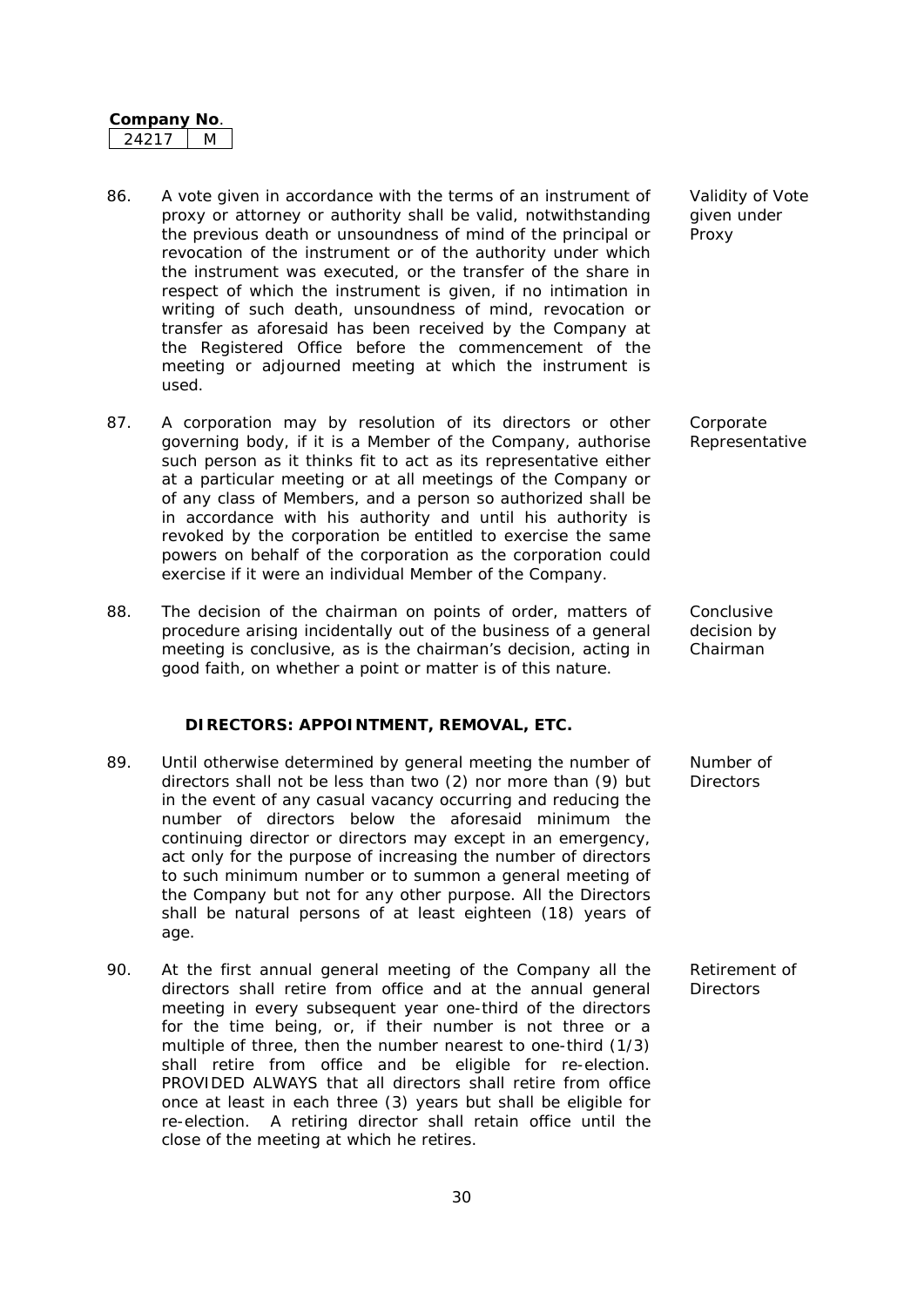- 91. The Directors to retire in each year shall be those who have been longest in office since their last election, but as between persons who became directors on the same day those to retire shall (unless they otherwise agree among themselves) be determined by lot.
- 92. No person not being a retiring director shall be eligible for election to the office of director at any general meeting unless some Member intending to propose him has, at least eleven (11) clear days before the meeting, left at the Registered Office a notice in writing duly signed by nominee, giving his consent to the nomination and signifying his candidature for the office, or the intention of such Member to propose him, provided that in the case of a person recommended by the Directors for election, nine (9) clear days' notice only shall be necessary, and notice of each and every candidature for election to the Board of Directors shall be served on the registered holders of shares at least seven (7) days prior to the meeting at which the election is to take place.
- 93. The Company at the meeting at which a director so retires may fill the vacated office by electing a person thereto. Unless at that meeting it is expressly resolved not to fill the vacated office or a resolution for the re-election of the director retiring at that meeting is put to the meeting and lost or some other person is elected a director in place of the retiring director, the retiring director shall, if offering himself for re-election and not being disqualified under the Act from holding office as a director, be deemed to have been reelected.
- 94. At any general meeting at which more than one (1) director is to be elected, each candidate shall be the subject of a separate motion and vote unless a motion for the appointment of two or more persons as directors by a single resolution shall have first been agreed to by the meeting without any vote being given against it.
- 95. The Company may from time to time by ordinary resolution passed at a general meeting increase or reduce the number of the directors, and may also determine in what rotation the increased or reduced number is to go out of office.
- 96. The Company may by ordinary resolution of which special notice is given remove any director before the expiration of his period of office, and may if thought fit, by ordinary resolution appoint another director in his stead. The person so appointed shall hold office for so long as the director in whose place he is appointed would as if he had not been removed.

Selection of Directors to Retire

Notice of Candidate for Election as **Director** 

Retiring Director Deemed to be Reappointed

Motion for Appointment of **Directors** 

Increase or Reduction of Number of **Directors** 

Removal of **Directors**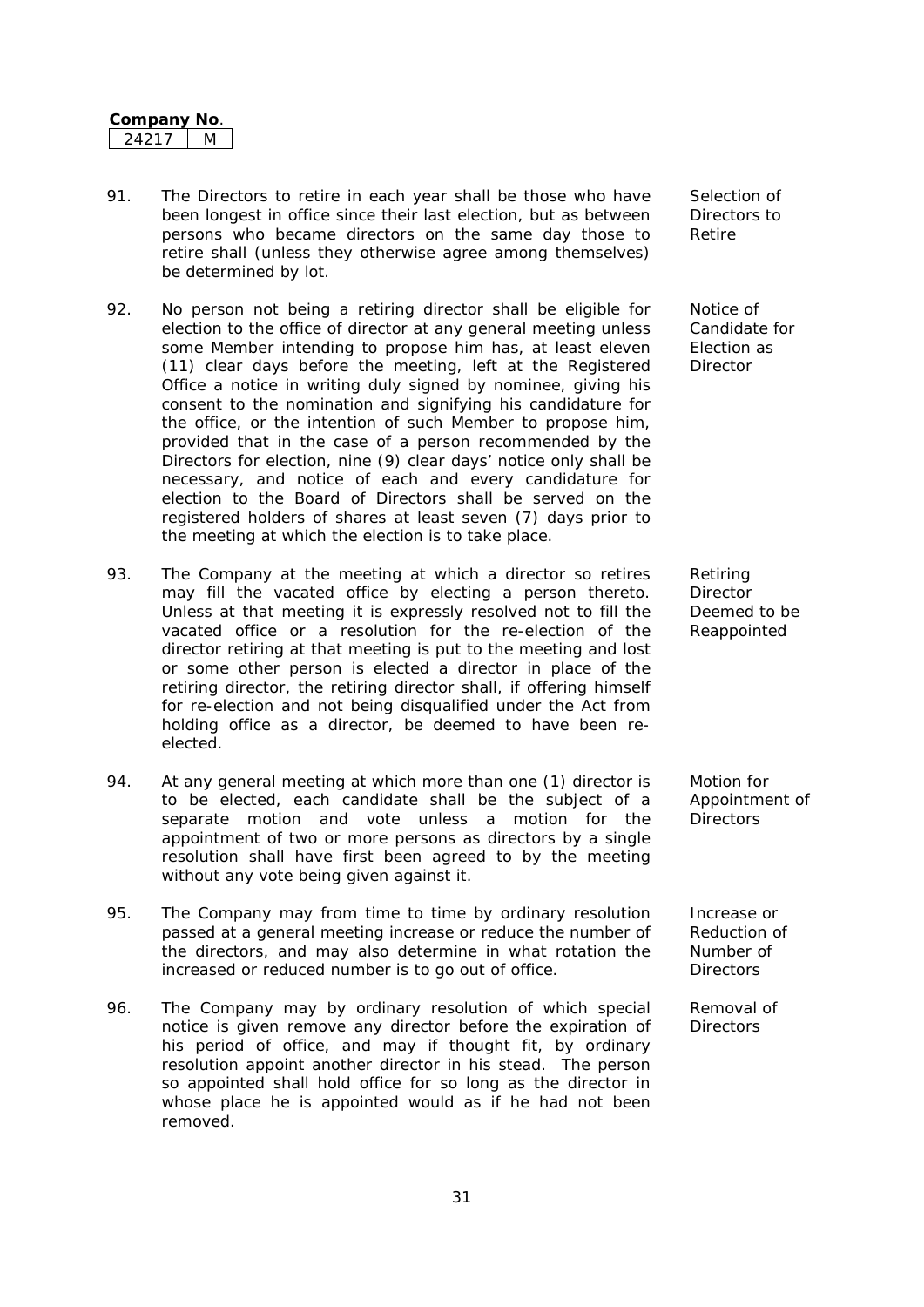- 97. The Directors shall have power at any time, and from time to time appoint any person to be a director, either to fill a casual vacancy or as an addition to the existing directors, but so that the total number of directors shall not at any time exceed the maximum number fixed in accordance with this Constitution. Any director so appointed shall hold office only until the next annual general meeting, and shall then be eligible for reelection but shall not be taken into account in determining the directors who are to retire by rotation at that meeting.
- 98. The shareholding qualification for directors may be fixed by the Company in general meeting and until so fixed no shareholding qualification for directors shall be required. All directors shall be entitled to receive notice of and to attend all general meetings of the Company.
- 98A. The tenure of an Independent Director (as defined in the Listing Requirements) should not exceed a cumulative term limit of nine (9) years. Upon completion of the nine (9) years, an Independent Director may continue to serve on the Board as a Non-Independent Director. If the Board intends to retain a Director as an Independent Director beyond nine (9) years, the Board may justify and seek annual shareholders' approval. If the Board continues to retain the Independent Director after the twelfth (12) year, the Board may seek annual shareholders' approval through a two-tier voting process.

Subject to and in accordance with the provisions of the Act and the requirements of the Listing Requirements and such other relevant law, regulation or guideline, the Company is allowed and shall have power, to the fullest extent permitted, to retain a Director as an Independent Director who has served on the Board beyond nine (9) years subject to the Board's justification and seeking annual shareholders' approval. If the Board continues to retain the Director as an Independent Director after the twelfth (12) year, the Board may seek annual shareholders' approval through a two-tier voting process. Under the two-tier voting process, shareholders' votes will be cast in the following manner at the same shareholders meeting:-

- Tier 1: Only the **Large Shareholder(s)** of the Company votes; and
- Tier 2: Shareholders other than **Large Shareholders**  votes.

**Large Shareholder** means a person who:-

is entitled to exercise, or control the exercise of, not less than 33% of the voting shares in the Company:

Power to Fill Vacancy or to Add Directors

Directors' Qualification

Two-tier voting process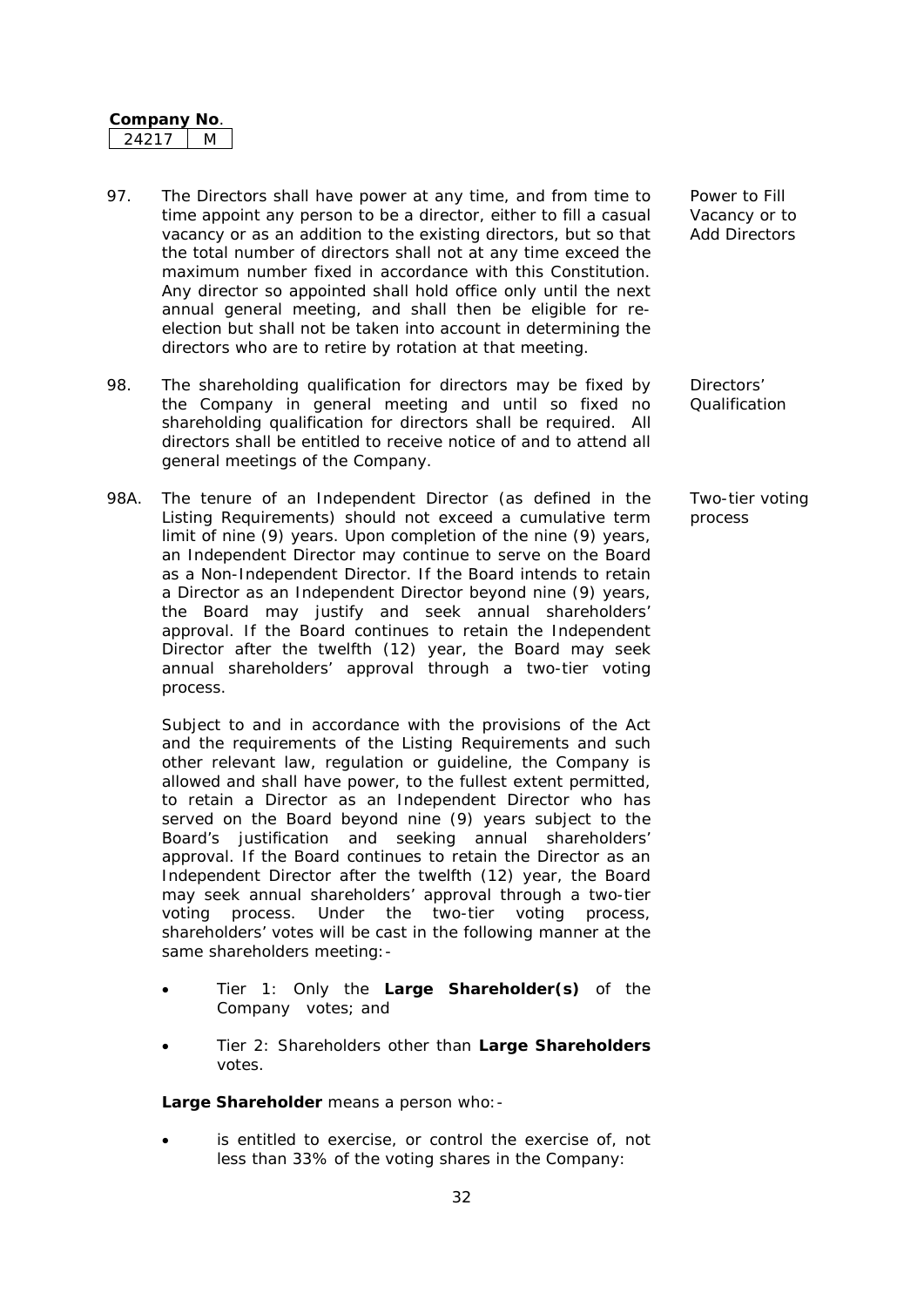| <b>Company No</b> |  |
|-------------------|--|
| 42 T              |  |

- is the largest shareholder of voting shares in the Company;
- has the power to appoint or cause to be appointed a majority of the directors of the Company; or
- has the power to make or cause to be made, decisions in respect of the business or administration of the Company, and to give effect to such decisions or cause them to be given effect to.

The decision for the above resolution is determined based on the vote of Tier 1 and a simple majority of Tier 2. If there is more than one **Large Shareholder**, a simple majority of votes determine the outcome of the Tier 1 vote.

The resolution is deemed successful if both Tier 1 and Tier 2 votes support the resolution.

However, the resolution is deemed to be defeated where the vote between the two tiers differs or where Tier 1 voter(s) abstained from voting. If the resolution is defeated or deemed defeated, the said Director may (subject to any requirement to re-elect any such Director who may be retiring under Clause 90 remain in office but shall be designated as a Non-Independent Director. Nothing in this Constitution shall require a Director to vacate his office as a Director merely because such a resolution relating to him is defeated or deemed defeated.

## **REMUNERATION OF DIRECTORS**

- 99. The Directors shall be paid by way of fees and any benefits payable to the Directors including any compensation for loss of employment of a director or former director for their services as shall from time to time be determined by the Company in general meeting, and such fees shall be divided among the Directors in such proportions and manner as the Directors may determine. Provided always that:-
	- (i) Fees payable to Directors who hold no executive office in the Company shall be paid by a fixed sum and not by a commission on or percentage of profits or turnover and which shall not exceed the amount approved by the shareholders in general meeting;
	- (ii) Salaries and other emoluments payable to Directors who hold an executive office in the Company pursuant to a contract of service need not be determined by the Company in general meeting but such salaries and emoluments may not include a commission on or percentage of turnover;

Director's Remuneration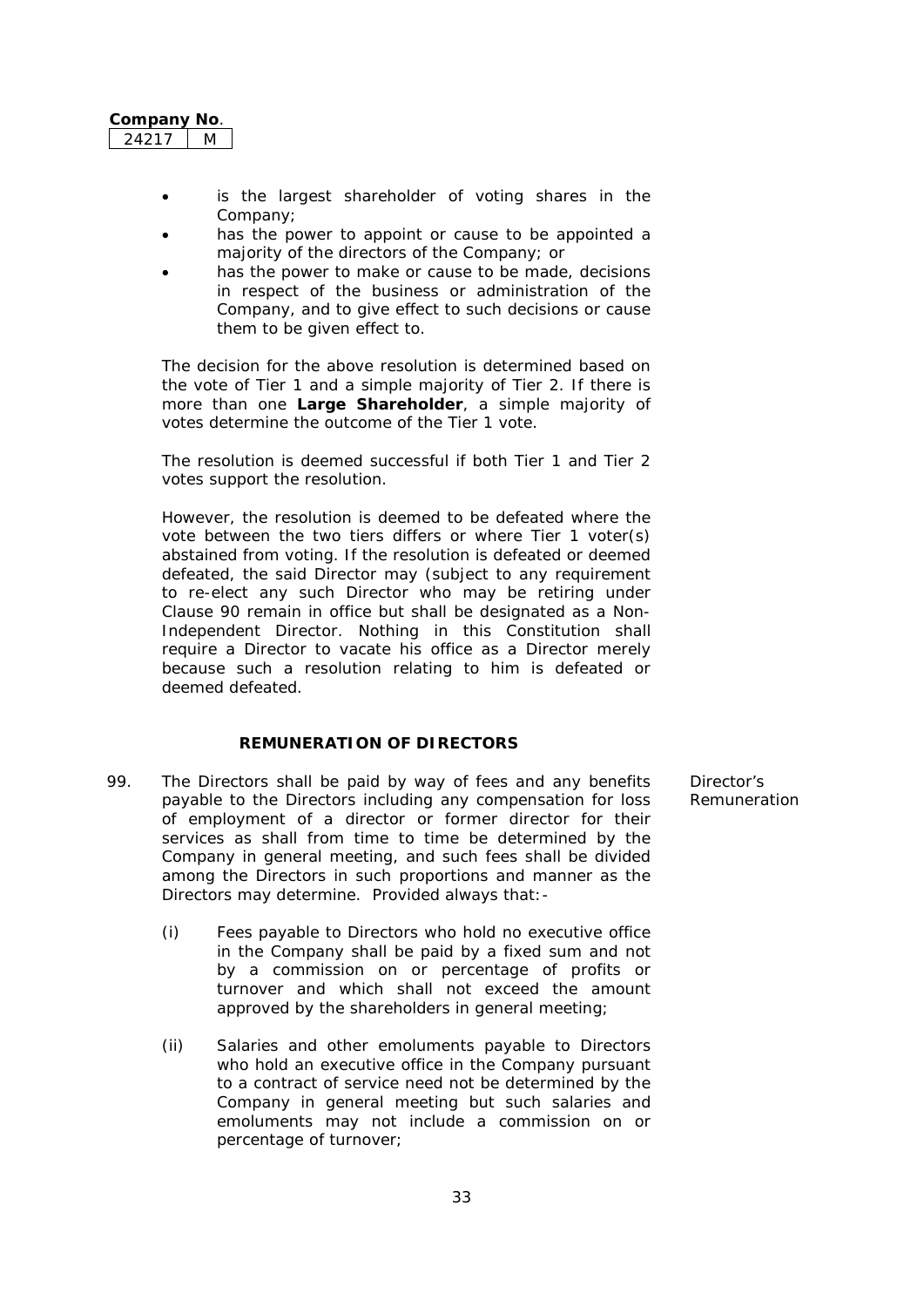- (iii) Fees payable to Directors shall not be increased except pursuant to a resolution passed at a general meeting where notice of the proposed increase has been given in the notice convening the meeting;
- (iv) Any fee paid to an alternate director shall be such as shall be agreed between himself and the Director nominating him and shall be paid out of the remuneration of the latter.

There must be annual Shareholders' approvals at a general meeting for the fees of Directors and any benefits payable to Directors as required by Listing Requirements.

- 100. (1) The Directors shall be paid all their travelling and other expenses properly and necessarily expended by them in and about the business of the Company including their travelling and other expenses incurred in attending Board Meetings of the Company.
	- (2) If any Director being willing shall be called upon to perform extra services or to make any special exertions in going or residing away from his usual place of business or residence for any of the purposes of the Company or in giving special attention to the business of the Company as a member of a committee of Directors, the Company may remunerate the Director so doing either by a fixed sum or otherwise (other than by a sum to include a commission on or percentage of turnover) as may be determined by the Board of Directors of the Company, provided that in the case of non-executive Directors of the Company, the said remuneration shall not include a commission on or percentage of profits or turnover. Such fee may be either in addition to or in substitution for his share in the fee from time to time provided for the Directors.

#### **DISQUALIFICATION OF DIRECTORS**

| 101. |     | The office of a director shall become vacant if the director: |  |  | When Office of |
|------|-----|---------------------------------------------------------------|--|--|----------------|
|      |     |                                                               |  |  | Director       |
|      | (a) | becomes disqualified from being a Director under              |  |  | Deemed Vacant  |
|      |     | Sections 198 or 199 of the Act:                               |  |  |                |

- (b) ceases to be a director by virtue of the Act;
- (c) becomes of unsound mind or a person whose person or estate is liable to be dealt with in any way under the law relating to mental disorder during his term of office;

Reimbursement of Expenses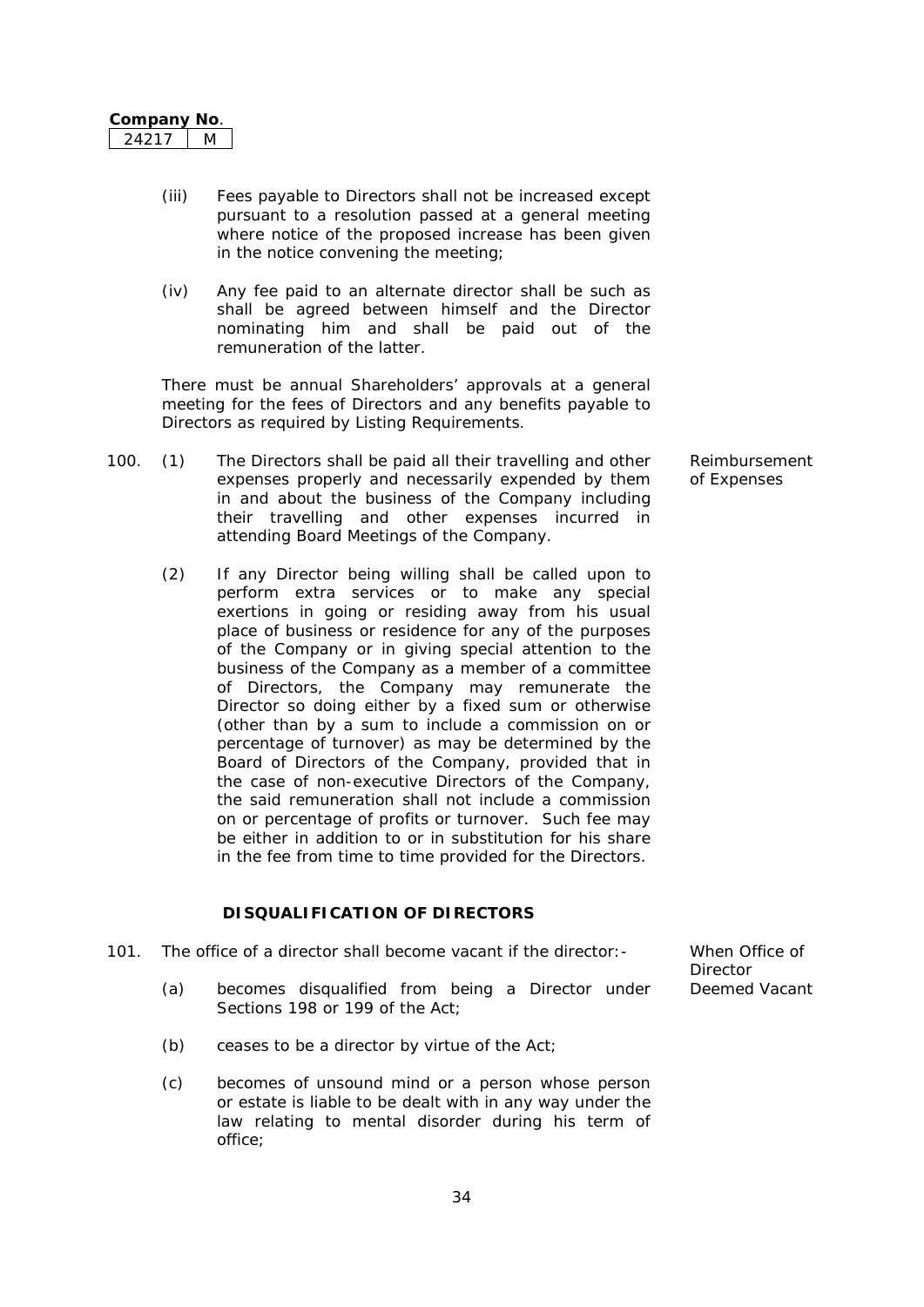- (d) subject to Sections 196(3) and 209 of the Act, resigns from his office by notice in writing to the Company and deposited at the Office of the Company;
- (e) is removed from his office of director by resolution of the Company in general meeting of which special notice has been given or in accordance with the Act or this Constitution; or
- (f) has retired in accordance with the Act or this Constitution but is not re-elected.

### **POWERS AND DUTIES OF DIRECTORS**

- 102. The business and affairs of the Company shall be managed by or under the direction of the Directors who may pay all expenses incurred in promoting and registering the Company, and exercise all such powers of the Company as are not, by the Act or by this Constitution, required to be exercised by the Company in general meeting, subject, nevertheless, to any of this Constitution, to the provisions of the Act, and to such resolutions, not being inconsistent with this Constitution or the provisions of the Act as may be prescribed by the Company in general meeting but no resolution made by the Company in general meeting shall invalidate any prior act of the Directors which would have been valid if such resolution had not been made.
- 103. The Directors shall not without the prior approval of the Company in general meeting:-
	- (a) carry into effect any proposal or execute any transaction for the acquisition of an undertaking or property of a substantial value, or the disposal of a substantial portion of or a controlling interest in the Company's main undertaking or property;
	- (b) exercise any power of the Company to issue shares unless otherwise permitted under the Act;
	- (c) subject to Sections 228 and 229 of the Act, enter into any arrangement or transaction with a director or a substantial shareholder of the Company or a director or a substantial shareholder of its holding company or its subsidiary, or with a person connected with such a director to acquire from or dispose to such a director or substantial shareholder any shares or non-cash assets of the requisite value.

Business of Company to be Managed by **Directors** 

Limitations on Directors' **Powers**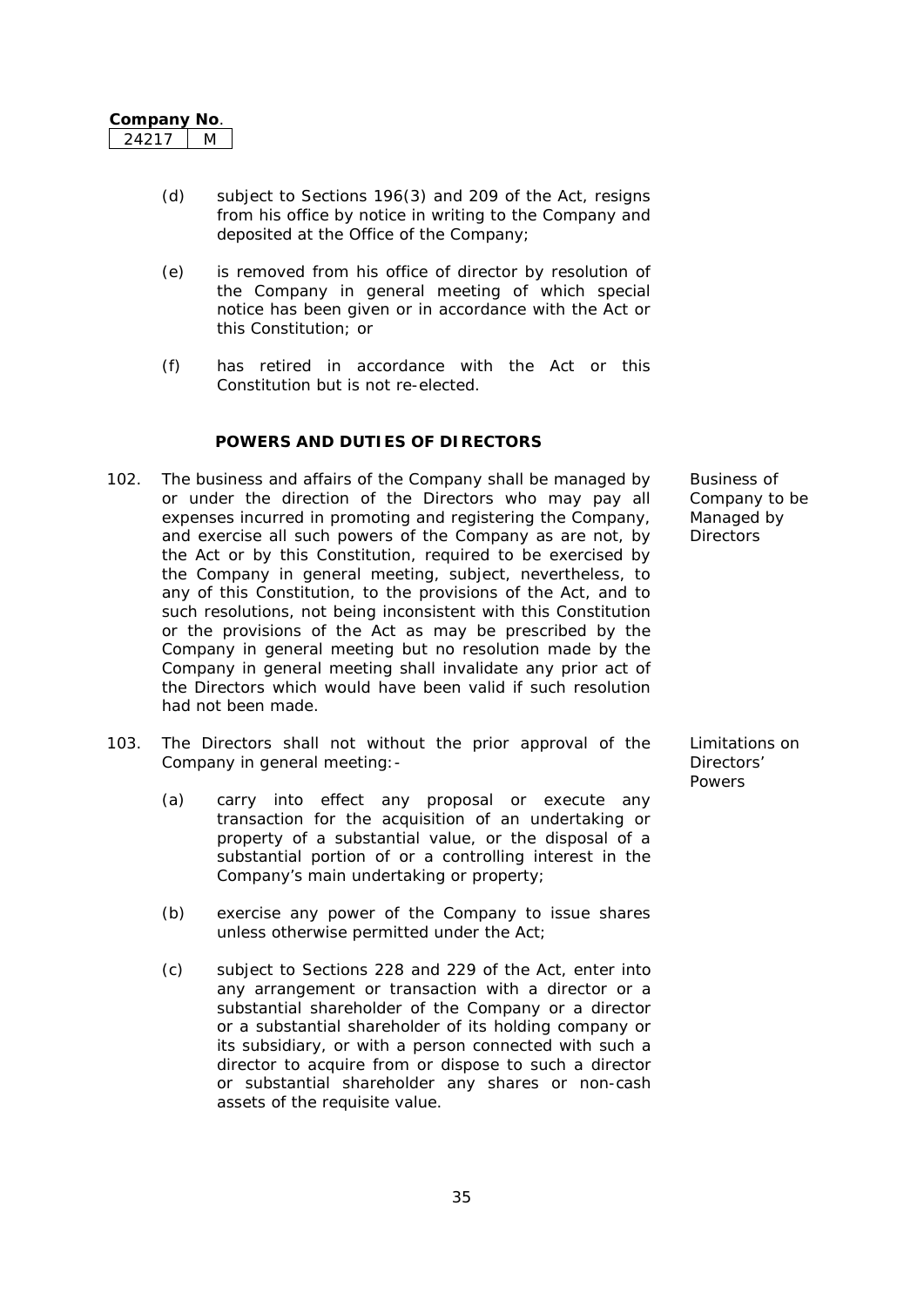| <b>Company No</b> |  |
|-------------------|--|
| ΄)<br>471         |  |

- 104. (1) The Directors may exercise all the powers of the Company to borrow and to mortgage or charge its undertaking, property and uncalled capital, or any part thereof and to issue debentures and other securities whether outright or as security for any debt, liability or obligation of the Company, or any related company as may be thought fit.
	- (2) The Directors shall not borrow any money or mortgage or charge any of the Company's or the subsidiaries' undertaking, property, or any uncalled capital, or to issue debentures and other securities whether outright or as security for any debt, liability or obligation of an unrelated third party.
- 105. The Directors may establish or arrange any contributory or non-contributory pension or superannuation scheme for the benefit of, or pay a gratuity, pension or emolument to, any person who is or has been employed by or in the service of the Company or any subsidiary of the Company, or to any person who is or has been a director or other officer of and holds or has held salaried employment in the Company or any such subsidiary, and the widow, family or dependents of any such person. The Directors may also subscribe to any association or fund which they consider to be for the benefit of the Company or any such subsidiary or any such persons as aforesaid and make payments for or towards any hospital or scholastic expenses, and any director holding such salaried employment shall be entitled to retain any benefit received by him hereunder subject only, where the Act requires, to proper disclosure to the Members and the approval of the Company in general meeting.
- 106. The Directors may exercise all the powers of the Company conferred by the Act in relation to any official seal for use outside Malaysia and in relation to branch registers.
- 107. The Directors may from time to time by power of attorney under the Seal appoint any corporation, firm or person or body of persons, whether nominated directly or indirectly by the Directors, to be the attorney/attorneys of the Company for such purposes and with such powers, authorities and discretions (not exceeding those vested in or exercisable by the Directors under this Constitution) and for such period and subject to such conditions as they may think fit, and any such power of attorney may contain such provisions for the protection and convenience of persons dealing with any such attorney as the Directors may think fit and may also authorise any such attorney to delegate all or any of the powers, authorities and discretions vested in him.

Directors' Borrowing Powers

Power to Maintain Pension or Fund

Power to Use Official Seal

Appointment of Attorneys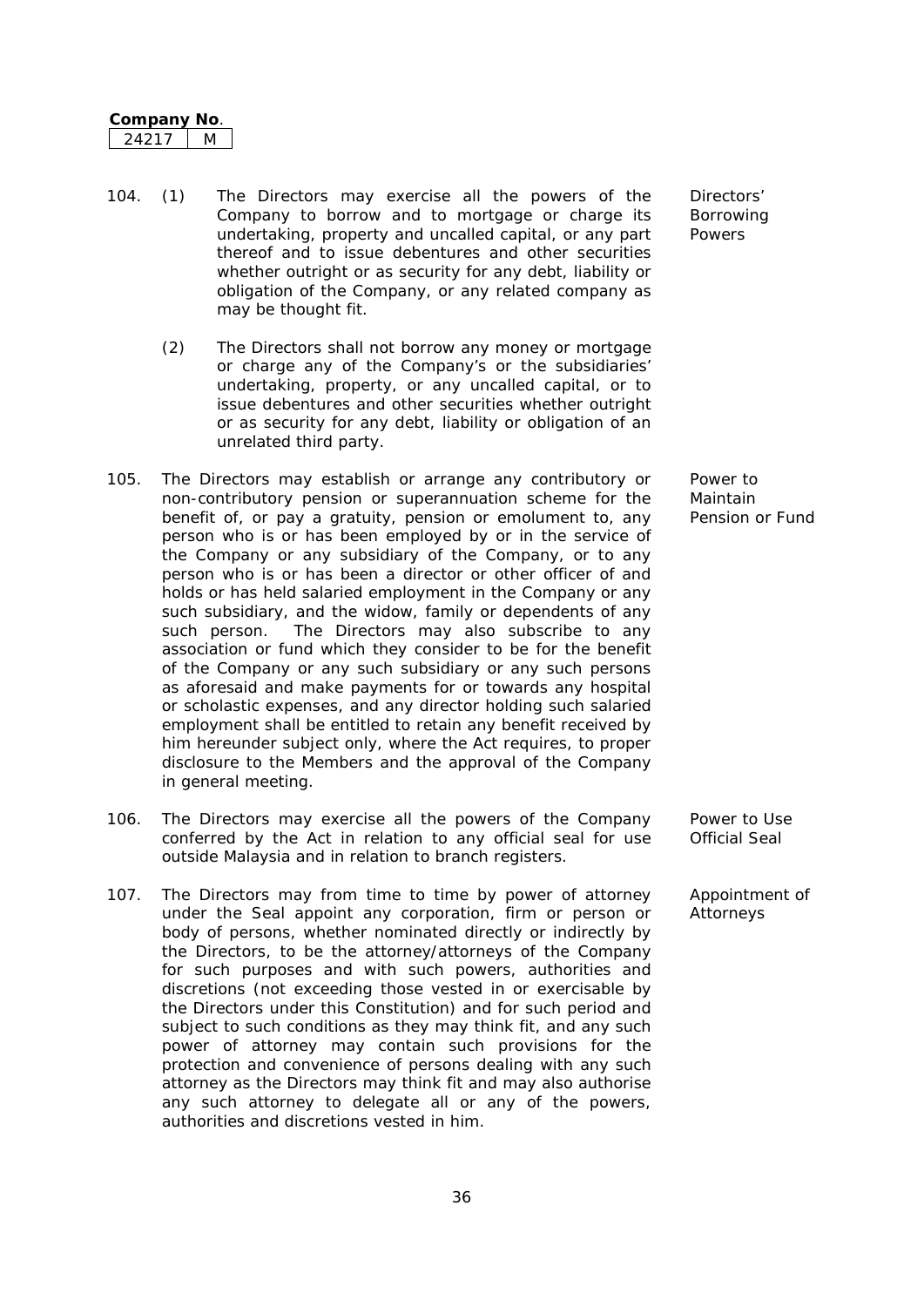- 108. All cheques, promissory notes, drafts, bills of exchange and other negotiable instruments and all receipts for money paid to the Company shall be signed, drawn, accepted, endorsed, or otherwise executed, as the case may be, in such manner as the Directors may from time to time by resolution determine.
- 109. A Director shall at all times act honestly and use reasonable diligence in the discharge of the duties of his office and shall not make use of any information acquired by virtue of his position to gain directly or indirectly an improper advantage for himself or for any other person or to cause detriment to the Company.
- 110. Every Director shall give notice to the Company of such events and matters relating to himself as may be necessary or expedient to enable the Company and its officers to comply with the requirements of the Act.
- 111. Subject always to Sections 221, 228, 229 of the Act, a Director may hold any other office or place of profit under the Company (other than the office of Auditor) in conjunction with his office of Director for such period and on such terms (as to remuneration and otherwise) as the Directors may determine and no director or intending director shall be disqualified by his office from contracting with the Company either with regard to his tenure of any such other office or place of profit or as vendor, purchaser or otherwise nor shall any such contract, or any contract or arrangement entered into by or on behalf of the Company in which any director is in any way interested, be liable to be avoided, nor shall any director so contracting or being so interested be liable to account to the Company for any profit realised by any such contract or arrangement by reason of such director holding that office or of the fiduciary relationship thereby established.
- 112. Any Director may act by himself or his firm in a professional capacity for the Company, and he or his firm shall be entitled to remuneration for professional services as if he were not a Director, provided that nothing herein contained shall authorise a Director or his firm to act as auditor of the Company and provided further that such shall be at normal commercial terms.

## **PROCEEDINGS OF DIRECTORS**

113. The Directors may meet together for the despatch of business, adjourn and otherwise regulate their meetings as they think fit. Any Director may at any time and the Secretary shall on the requisition of any of the Directors summon a meeting of the Directors.

Signing of Cheques etc.

Discharge of Duties

Notice of **Disclosures** 

Director may Hold Other **Office** 

Director may Act in His Professional Capacity

Meeting of **Directors**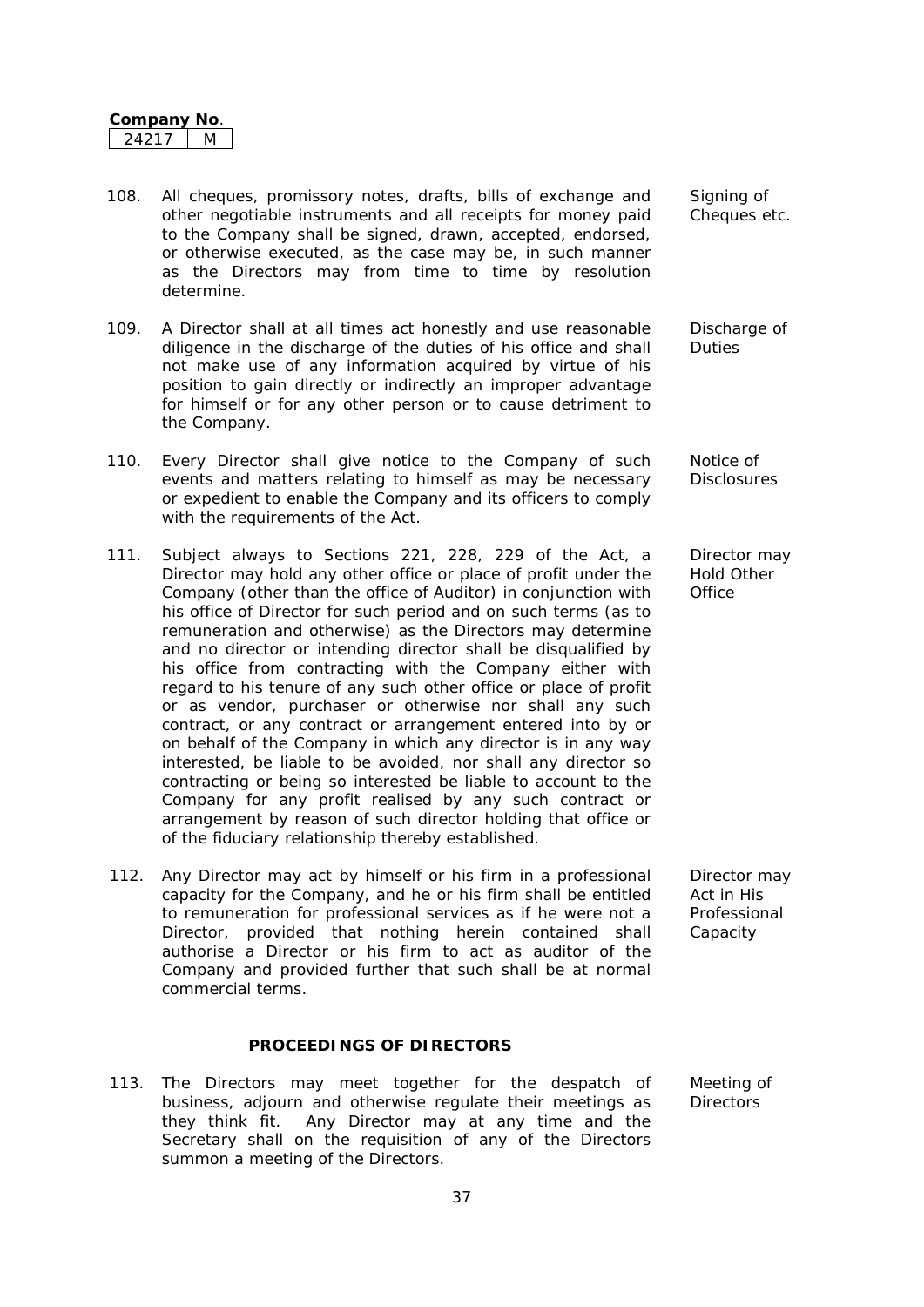- 114. It shall not be necessary to give any director or alternate director, who has not got an address in Malaysia, registered with the Company, notice of a meeting of the Directors. Unless otherwise determined by the Directors from time to time, notice of all Directors' meetings shall be given to all Directors and their alternates, who have a registered address in Malaysia. Except in the case of an emergency, reasonable notice of every Directors' meeting shall be given in writing and the notice of each Directors' meeting shall be served in the manner referred to in Clauses 163 and 164 and the said Clauses 163 and 164 shall apply mutatis mutandis to the service of notice of Directors' meetings on Directors as they apply to the service of notices on Members of the Company. Any irregularity in the notice of a meeting is waived if all directors entitled to receive notice of the meeting attend the meeting without objection to the irregularity.
- 115. The quorum necessary for the transaction of business of the Directors shall be two and a meeting of the Directors for the time being at which a quorum is present shall be competent to exercise all or any of the powers, authorities and discretions by or under this Constitution vested in or exercisable by the Directors generally. For the purpose of determining whether the quorum for the transaction of the business of the Directors exists:-
	- (i) in the case of a resolution agreed by Directors in telephonic communications, all such Directors shall be counted in the quorum;
	- (ii) in the case of a meeting of Directors, in addition to the Directors present at the meeting, any Director in telephonic communication with such meeting shall be counted in the quorum.
- 116. The Directors may elect a Chairman of their meetings and determine the period for which he is to hold office and unless otherwise determined the Chairman shall be elected, if no such Chairman is elected, or if at any meeting the Chairman is not present within fifteen (15) minutes after the time appointed for holding the meeting, the Directors present may choose one of their number to be Chairman of the meeting.
- 117. The Directors shall have full powers to appoint any person from time to time as and when necessary, as their proxies to represent them at Directors Meetings. An instrument appointing a proxy shall be in writing in any form approved by the Directors, under the hand of the appointor or his attorney duly authorised in writing.

Notice of Directors' Meeting

Quorum of Meeting of **Directors** 

Chairman of the Board

Appointment of Proxy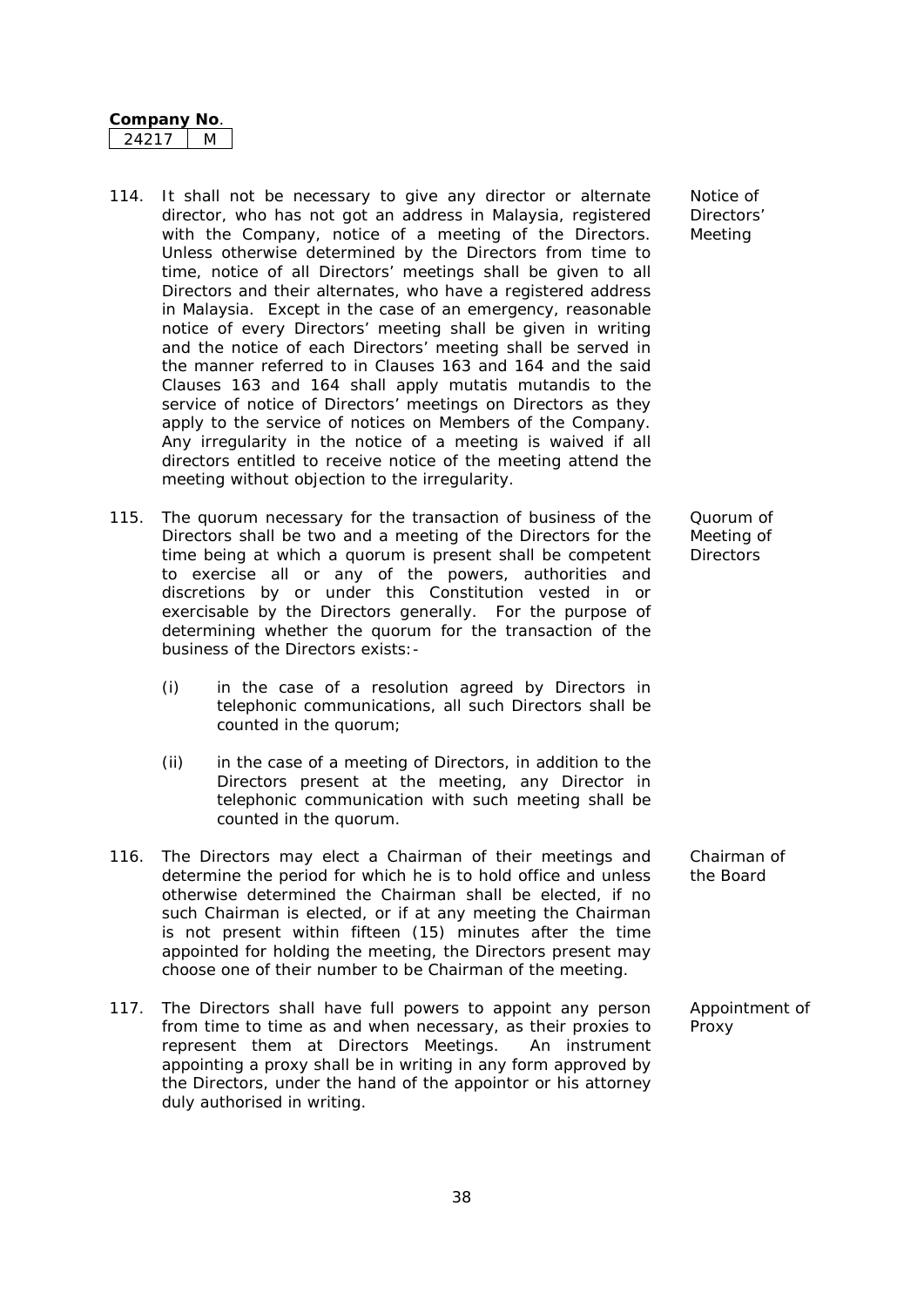- 118. Subject to this Constitution any question arising at any meeting of Directors shall be decided by a majority of votes and a determination by a majority of Directors shall for all purposes be deemed a determination of the Directors. In case of an equality of votes the Chairman of the meeting shall have a second or casting vote except where at the meeting only two (2) Directors form the quorum or are competent to vote on the question at issue.
- 119. The continuing Directors may act notwithstanding any vacancy in their body, but if and so long as their number is reduced below the minimum number fixed by or pursuant to this Constitution as the necessary quorum of Directors, the continuing Directors or Director except in an emergency may act for the purpose of increasing the number of directors to that minimum number or of summoning a general meeting of the Company, but for no other purpose.
- 120. Every Director shall comply with the provisions of Section 221 and 219 of the Act in connection with the disclosure of his shareholding and interests in the Company and his interest in any contract or proposed contract with the Company and in connection with the disclosure, every Director shall state the fact and the nature, character and extent of any office or possession of any property whereby whether directly or indirectly duties or interests might be created in conflict with his duty or interest as a director of the Company.
- 121. A Director shall not vote in respect of any contract or proposed contract or arrangement in which he has direct or indirect interest (and if he shall do so his vote shall not be counted), nor shall he be counted for the purpose of any resolution regarding the same, in the quorum present at the meeting.
- 122. A Director notwithstanding his interest may, provided that none of the other Directors present disagree, be counted in the quorum present at any meeting whereat he or any other Director is appointed to hold any office or place of profit under the Company or whereat the Directors resolve to exercise any of the rights of the Company, (whether by the exercise of voting rights or otherwise) to appoint or concur in the appointment of a director to hold any office or place of profit under any other company, or whereat any decision is taken upon any contract or arrangement in which he is in any way interested **PROVIDED ALWAYS** that he has complied with Section 221 and all other relevant provisions of the Act and of this Constitution.

Votes by Majority and Chairman to have Casting Vote

Directors may Act Notwithstanding Vacancy

Disclosure of Interest

Restriction on Voting

Relaxation of Restriction on Voting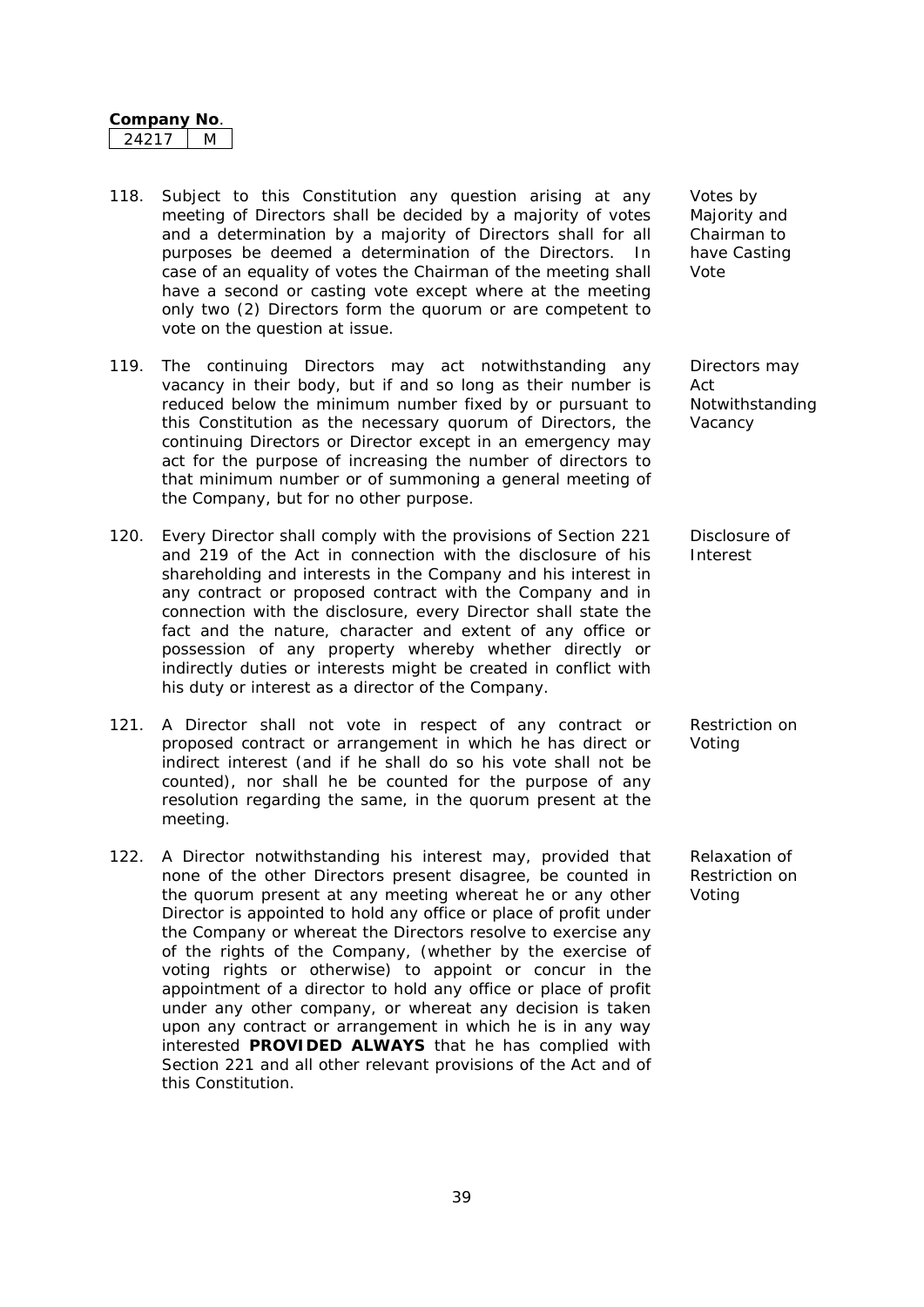| Company I | NΩ |
|-----------|----|
|           |    |

- 123. A Director may vote in respect of:- Power to Vote
	- (i) any arrangement for giving the Director himself or any other Directors any security or indemnity in respect of money lent by him to or obligations undertaken by him for the benefit of the Company;
	- (ii) any arrangement for the giving by the Company of any security to a third party in respect of a debt or obligation of the Company for which the Director himself or any other Director has assumed responsibility in whole or in part under a guarantee or indemnity or by the deposit of a security.
- 124. A Director of the Company may be or become a Director or other officer of or otherwise interested in any corporation promoted by the Company or in which the Company may be interested as shareholder or otherwise or any corporation, which is directly and indirectly interested in the Company as shareholder or otherwise and no such Director shall be accountable to the Company for any remuneration or other benefit received by him as a Director or officer of, or from his interest in, such corporation unless the Company otherwise directs at the time of his appointment. The Directors may exercise the voting power conferred by the shares or other interest in any such other corporation held or owned by the Company, or exercisable by them as Directors of such other corporation in such manner and in all respects as they think fit (including the exercise thereof in favour of any resolution appointing themselves or any of the Directors or other officers of such corporation), and any Director may vote in favour of the exercise of such voting rights in manner aforesaid, notwithstanding that he may be, or is about to be appointed a Director or other officer of such corporation and as such is or may become interested in the exercise of such voting rights in manner aforesaid.
- 125. A meeting of the Board may be held either: Meeting
	- (a) By a number of the Directors who constitute a quorum, being assembled together at the place, date and time appointed for the meeting;
	- (b) By means of audio, or audio and visual, communication by which all Directors participating and constitution quorum can simultaneously hear each other throughout the meeting; or
	- (c) By a combination of both the methods set out in Clause 125(a) and 125(b).

methods

Directors may Become Directors of **Other** Corporation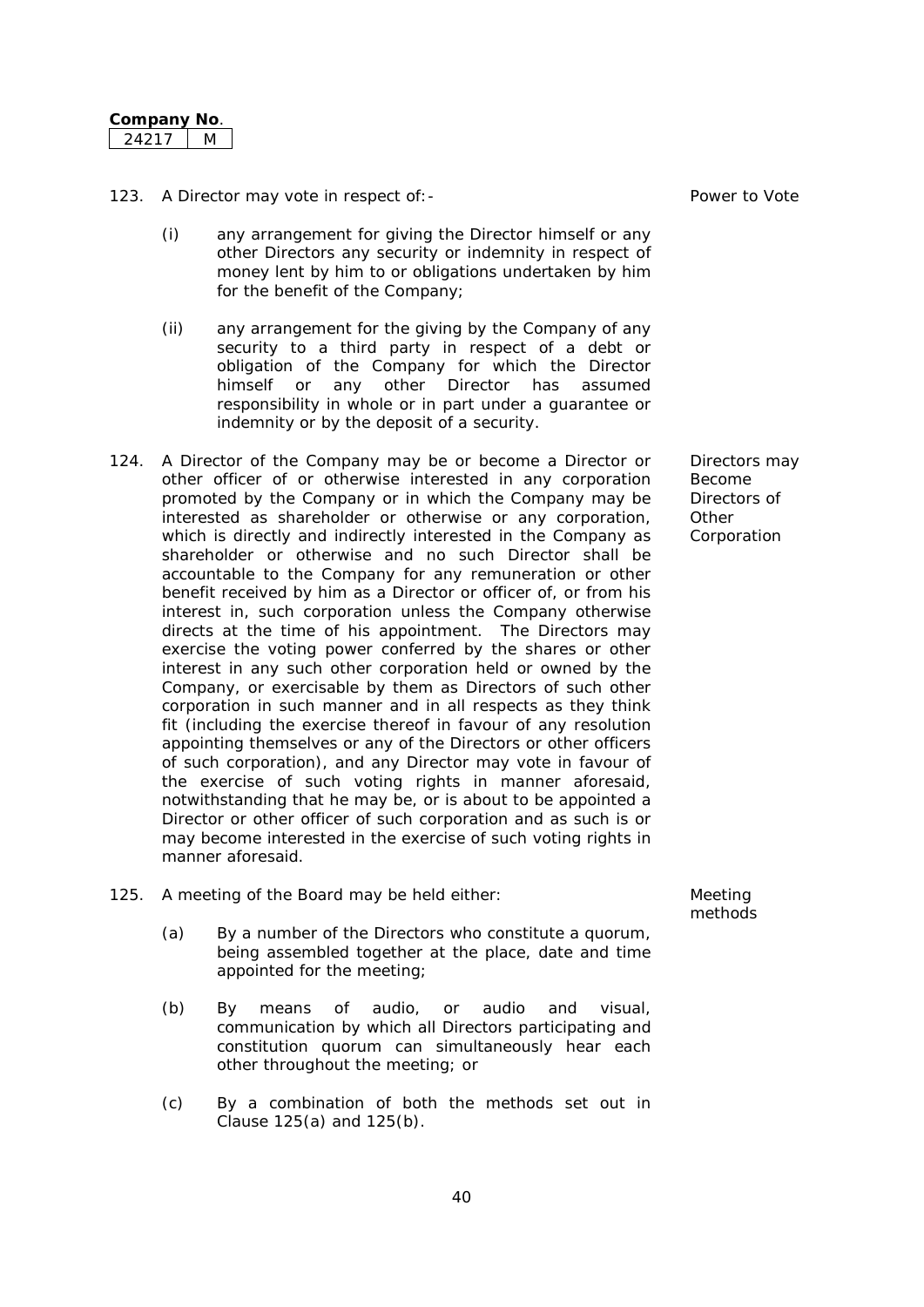- 126. A resolution of the Board is passed if it is agreed by all Directors present without dissent or if a majority of the votes cast on it are in favour of it.
- 127. Except as provided in this Constitution, the Board may regulate its own proceedings.

#### **ALTERNATE DIRECTOR**

- 128. (1) Each Director shall have power from time to time to nominate another Director or any person (not being a Director) to act as his alternate director and at his discretion remove such alternate director; but the appointment of such alternate director shall not take effect until approved by a majority of the other Directors **PROVIDED ALWAYS** that any fee paid by the Company to an alternate director shall be deducted from that Director's remuneration.
	- (2) An alternate director shall (except as regards the power to appoint an alternate director and remuneration) be subject in all respects to the terms and conditions existing with reference to the other Directors, and shall be entitled to receive notices of all meetings of the Directors and to attend speak and vote at any such meeting at which his appointor is not present. However,
		- (a) an alternate director must not already be an existing director;
		- (b) an alternate director must not act as an alternate for more than one (1) director;
		- (c) an alternate director must be approved by a majority of the Board; and
		- (d) any fee paid by the Company to the alternate shall be deducted from the appointing director's remuneration.
	- (3) Any appointment or removal of an alternate director may be made by cable, telegram or radiogram, telex or in any other manner approved by the Directors. Any cable, telegram or radiogram shall be confirmed as soon as possible by letter, but may be acted upon by the Company meanwhile.

Alternate **Directors**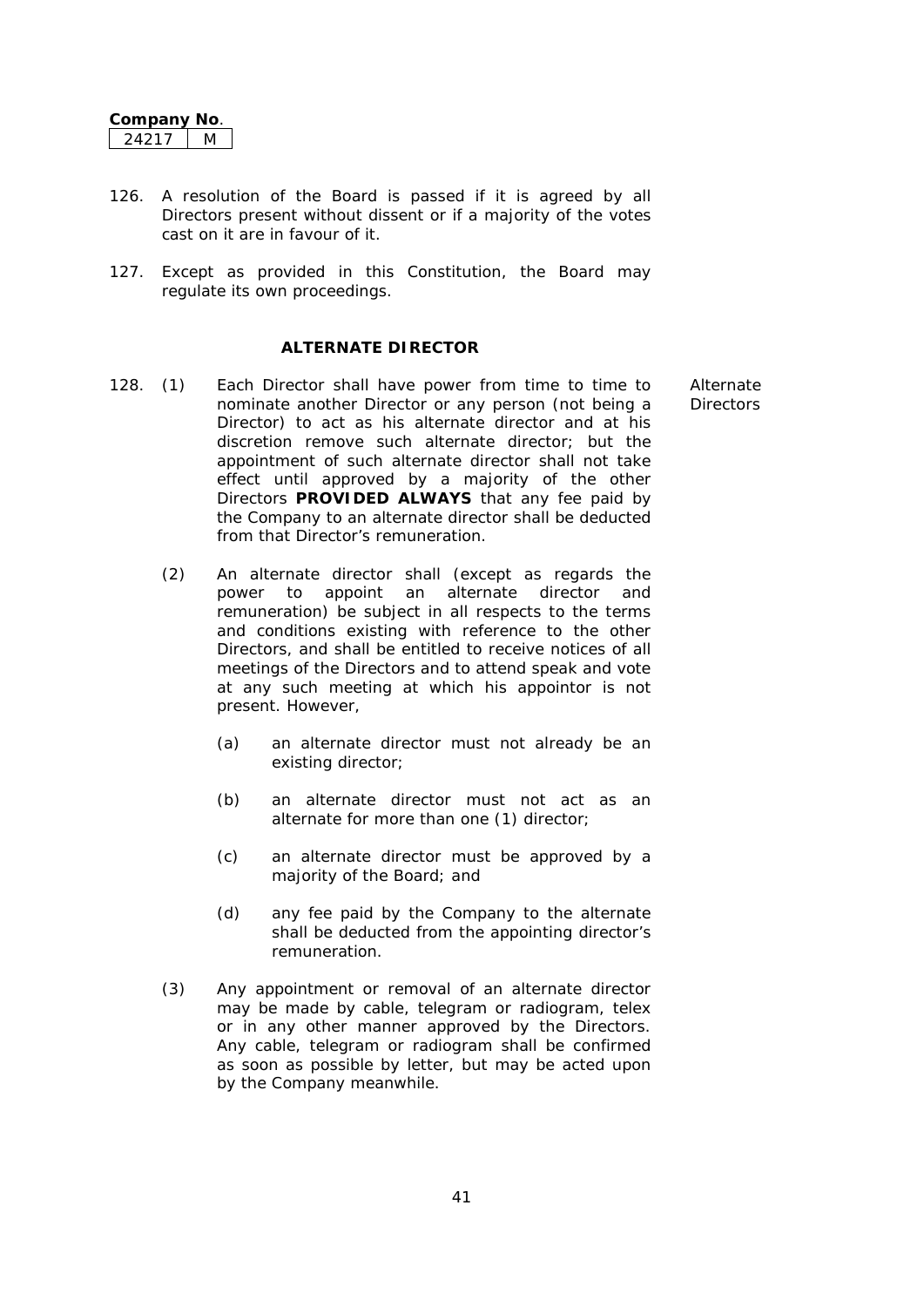| ompanv | הוא |
|--------|-----|
|        |     |

- (4) If a Director making any such appointment as aforesaid shall cease to be a Director (otherwise than by reason of vacating his office at a meeting of the Company at which he is re-elected), the person appointed by him shall thereupon cease to have any power or authority to act as an alternate director.
- (5) A Director shall not be liable for the acts and defaults of any alternate director appointed by him.
- (6) An alternate director shall not be taken into account in reckoning the minimum or maximum number of Directors allowed for the time being but he shall be counted for the purpose of reckoning whether a quorum is present at any meeting of the Directors attended by him at which he is entitled to vote.

## **MANAGING AND/OR EXECUTIVE DIRECTORS**

- 129. The Directors may from time to time appoint any one or more of their body to any executive office including the offices of Chief Executive, Managing Director, Deputy Managing Director or Executive Director for such period and upon such terms as they think fit, and may entrust to and confer upon a director holding such executive office any of the powers exercisable by them as Directors upon such terms and conditions and with such restrictions as they think fit and either collaterally with or to the exclusion of their own powers, and may from time to time revoke, withdraw, alter or vary all or any of such powers. Any Director appointed to any executive position (including, a Managing Director or person performing the functions of a Managing Director, by whatever name called) shall be subject to the control of the Board.
- 130. A Managing Director shall, subject to the terms of any agreement entered into in any particular case, receive such remuneration whether by way of salary or commission or participation in profits or in one way and partly in another or by any or all of these modes but shall not include a commission on or percentage of turnover, as the Board may determine.
- 131. A director holding an executive office for a fixed period pursuant to this Constitution shall, while he continues to hold that office, be subject to retirement by rotation, and he shall be reckoned as a Director for the purpose of determining the rotation or retirement of Directors or in fixing the number of Directors to retire, and he shall, subject to provisions of any contract between him and the Company, be subject to the same provisions as to resignation and removal as the other Directors of the Company and if he ceases to hold the office

Managing/ Executive **Director** 

Remuneration of Directors Holding Executive Office

Position of **Directors** Holding Executive Office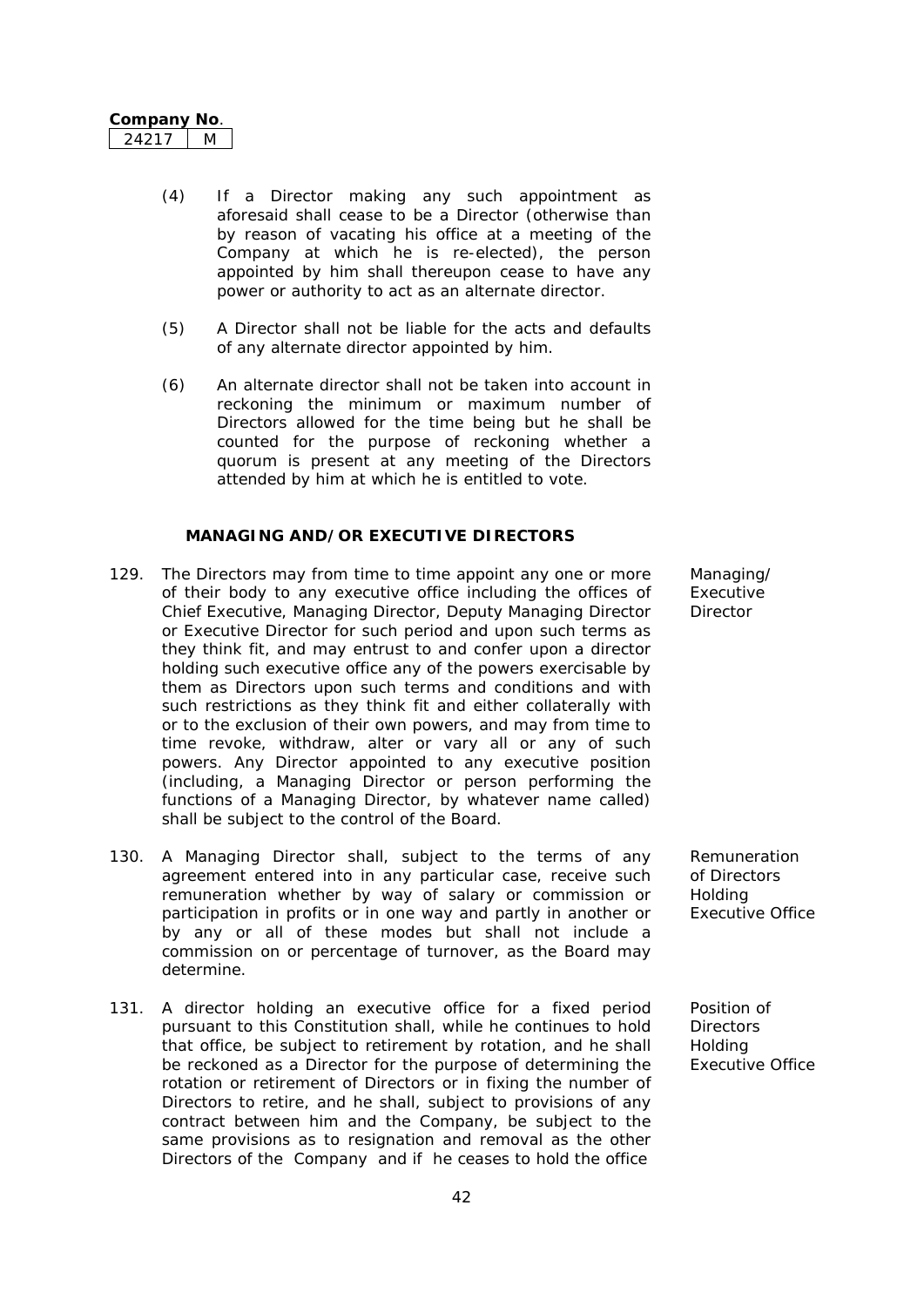| Company | Nω |
|---------|----|
| コワコ     |    |

of Director for any cause his appointment as a director holding an executive office shall be automatically determined.

## **COMMITTEES OF DIRECTORS**

- 132. The Directors may establish any committees, local boards or agencies comprising two or more persons for managing any of the affairs of the Company, either in Malaysia or elsewhere, and may lay down, vary or annul such rules and regulations as they may think fit for the conduct of the business thereof, and may appoint any person or persons to be the member or members of any such committee or local board or agency and may fix their remuneration and may delegate to any such committee or local board or agency any of the powers, authorities and discretions vested in the Directors, with power to sub-delegate, and may authorise the member or members of any such committee or local board or agency or any of them, to fill any vacancies therein, and to act notwithstanding vacancies, and any such appointment or delegation may be made upon such terms and subject to such conditions as the Directors may think fit, and the Directors may remove any person so appointed, and may annul or vary any such delegation, but no persons dealing in good faith and without notice of any such annulment or variation shall be affected thereby. The regulations herein contained for the proceedings of Directors shall so far as not altered by any regulations made by the Directors apply also to the meetings and proceedings of any committee.
- 133. Subject to any rules and regulations made pursuant to Clause 132, a committee may meet and adjourn as it thinks proper and questions arising at any meeting shall be determined by a majority of votes of the members present (if more than one) and in the case of an equality of votes the Chairman shall have a second or casting vote except where at the meeting only two (2) Directors form the quorum or are competent to vote on the question at issue.
- 134. A committee may elect a Chairman of its meetings; if no such Chairman is elected, or if at any meeting the Chairman is not present within fifteen (15) minutes after the time appointed for holding the meeting, the members present may choose one of their number to be chairman of the meeting.

Power of Directors to Appoint Committees

Meeting of **Committees** 

Chairman of Committees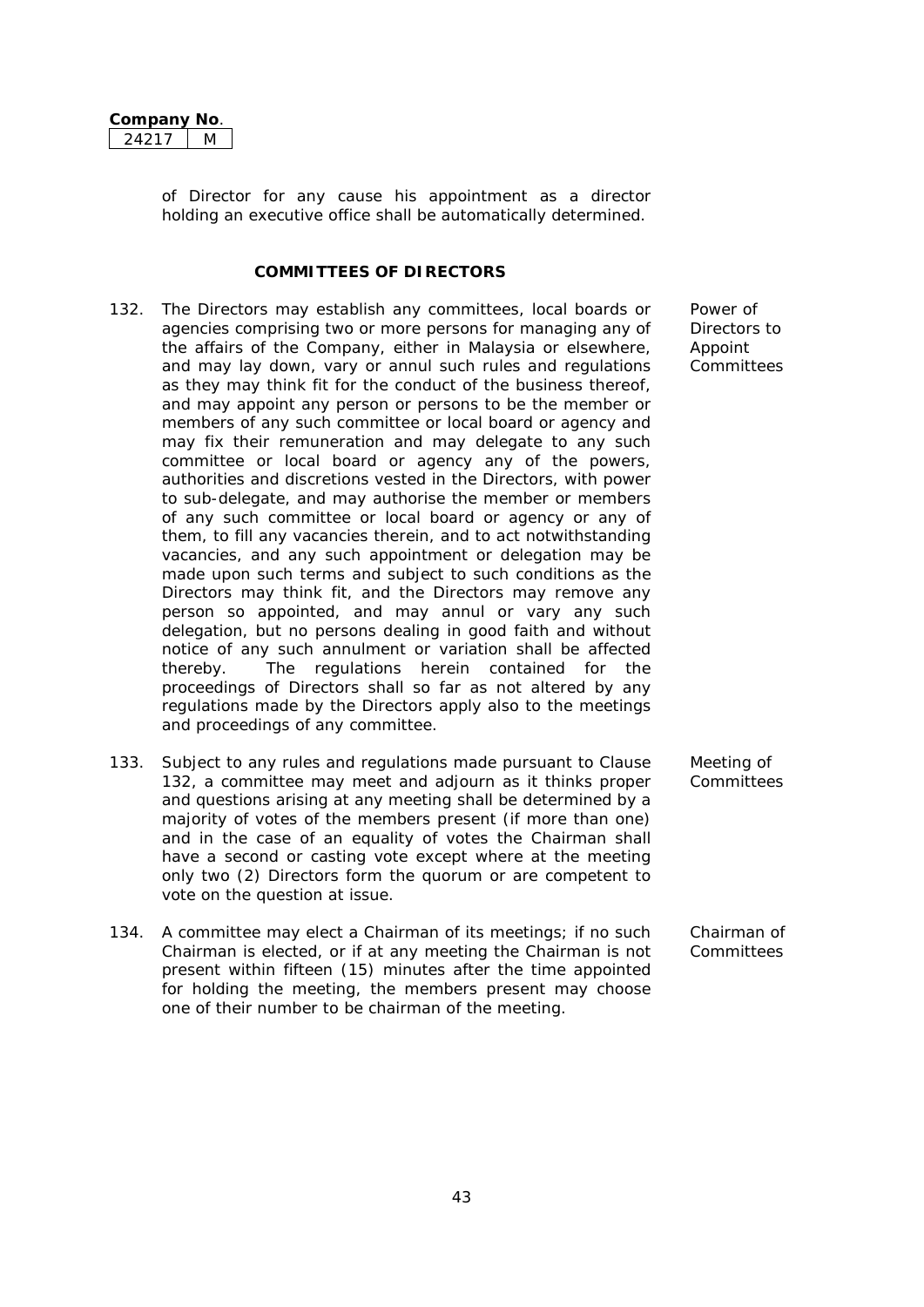#### **VALIDATION OF ACTS OF DIRECTORS**

135. All acts done by any meeting of the Directors or a committee of directors or by any person acting as a director shall, notwithstanding that it is afterwards discovered that there was some defect in the appointment of any such director or person acting as aforesaid, or that they or any of them were disqualified, be as valid as if every such person had been duly appointed and was qualified to be a director.

## **DIRECTORS' CIRCULAR RESOLUTIONS**

136. A resolution in writing signed or approved by letter, telefax or other written electronic communications by all the Directors who may at the time be present in Malaysia and who are sufficient to form a quorum shall be as valid and effectual as if it had been passed at a meeting of the Directors duly called and constituted; provided that where a Director is not so present but has an alternate who is so present, then such resolution must also be signed by such alternate. All such resolutions shall be described as "Directors' Circular Resolution" and shall be forwarded or otherwise delivered to the Secretary without delay, and shall be recorded by him in the Company's Minute Book. Any such resolution may consist of several documents, including facsimile or other similar means of communication, in similar form and each document shall be signed or assented by one or more directors.

### **AUTHENTICATION OF DOCUMENTS**

- 137. Any Director or the Secretary or any person appointed by the Directors for the purpose shall have power to authenticate any documents affecting the constitution of the Company and any resolution passed by the Company or the Directors and any books, records, documents and accounts relating to the business of the Company, and to certify copies thereof or extracts therefrom as true copies or extracts; and, where any books, records, documents or accounts are kept elsewhere than in the office, the local manager or other officer of the company having the custody thereof shall be deemed to be a person appointed by the Directors as aforesaid.
- 138. A document purporting to be a copy of a resolution of the Directors or an extract from the minutes of a meeting of the Directors which is certified as such in accordance with the provisions of Clause 137 shall be conclusive evidence in favour of all persons dealing with the Company upon the faith thereof that such resolution has been duly passed or, as the case may be, that such extract is a true and accurate record of a duly constituted meeting of the Directors.

Directors' Act to be Valid

Directors' Circular Resolution

Authentication of Documents

Conclusive Evidence of Resolutions and Extract of Minutes of Meetings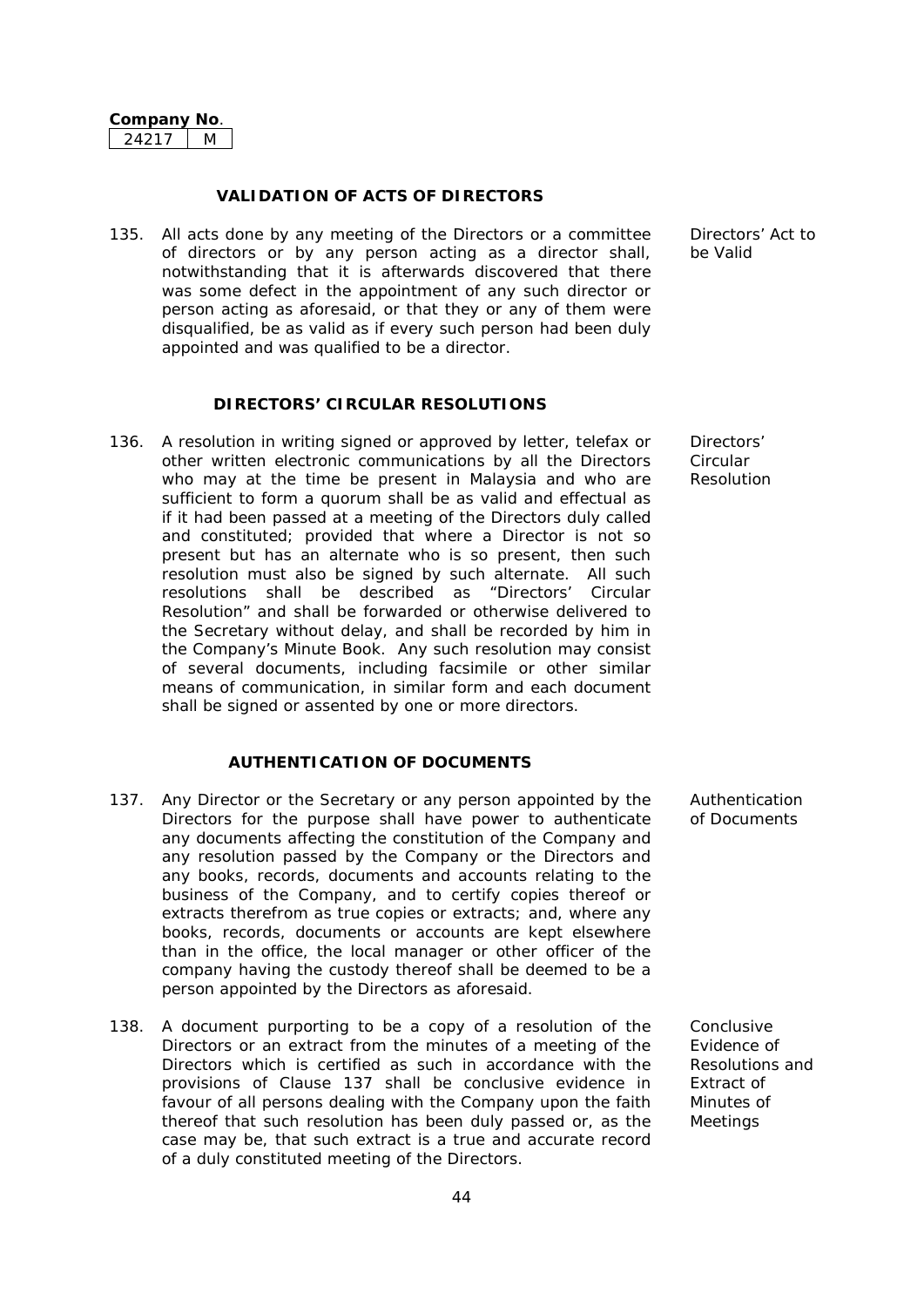#### **MINUTES AND REGISTER**

- 139. The Directors shall cause minutes to be duly entered in books provided for the purpose:-
	- (a) Of all appointments of officers;
	- (b) Of the names of all the Directors present at each meeting of the Directors and of any Committee of Directors and of the Company in general meeting;
	- (c) Of all resolutions and proceedings of general meetings and of meetings of the Directors and Committees of Directors; and
	- (d) Of all orders made by the Directors and any Committee of Directors.

Such minutes shall be signed by the chairman of the meeting at which the proceedings were held or by the chairman of the next succeeding meeting.

- 140. The Company shall in accordance with the provisions of the Act keep at the Office a register containing such particulars with respect to the Directors and managers of the Company as are required by the Act, and shall from time to time notify the Registrar of any change in such register and of the date of change in manner prescribed by the Act.
- 141. The books containing the minutes of proceedings of any general meeting shall be kept by the Company at the registered office or the principal place of business in Malaysia of the Company, and shall be open to the inspection of any Member without charge.
- 142. The Company shall also keep at the Company's registered office registers (whether in a legible or non-legible form) which shall be open to the inspection of any Member without charge and to any other person on payment for each inspection of a prescribed fee all such matters required to be so registered under the Act, and in particular :-
	- (a) a register of substantial shareholders and of information received in pursuance of the requirements under Sections 144 and 56(4) of the Act;
	- (b) a register of the particulars of each of the Directors' shareholdings and interests as required under Section 59 of the Act.

| Minutes to be |  |
|---------------|--|
| Entered       |  |

Particulars of Directors and **Managers** 

Minutes Kept at **Registered** Office

Registers to be Kept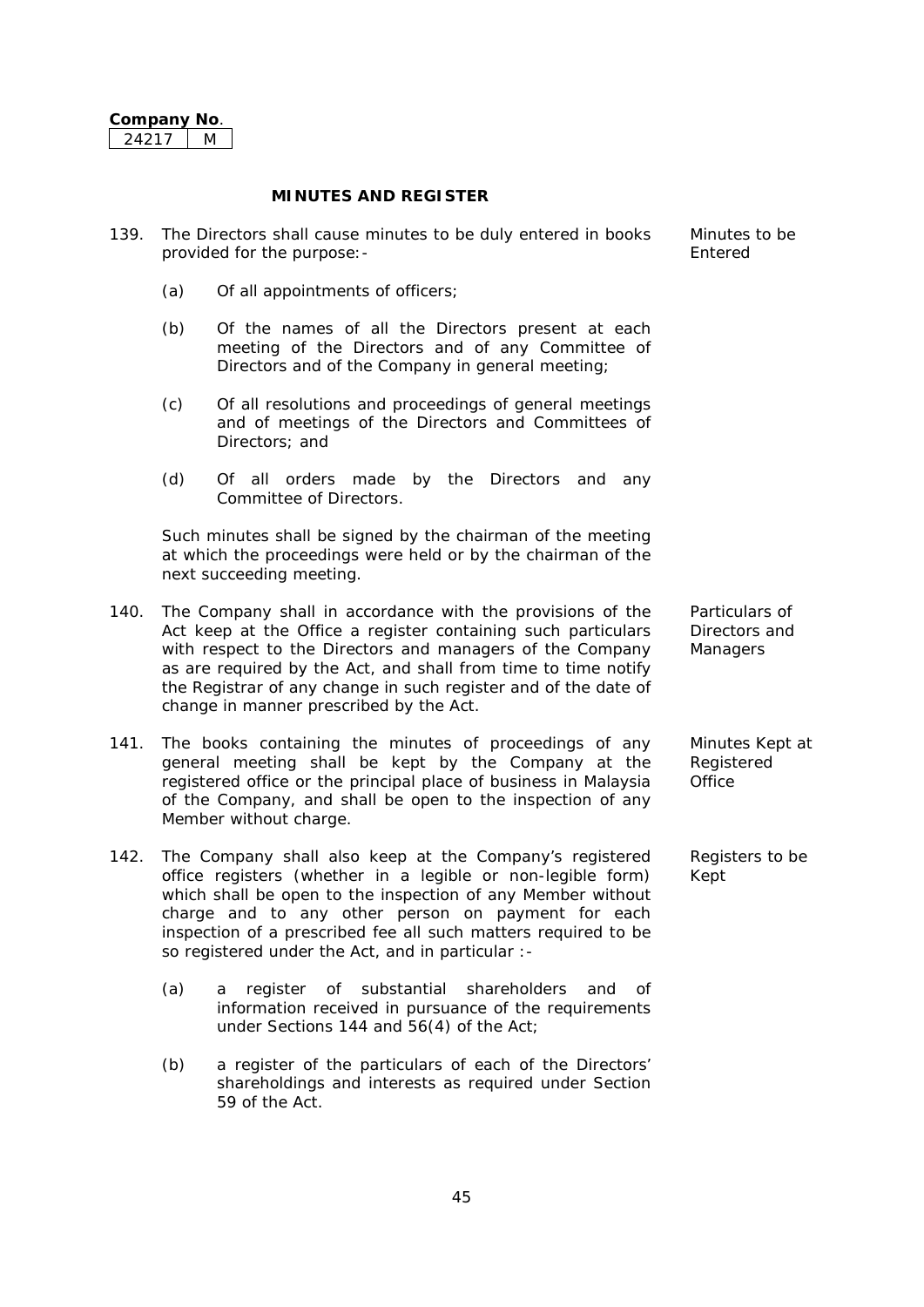#### **SECRETARY**

143. The Secretary or Secretaries shall in accordance with the Act be appointed by the Directors for such term, at such remuneration and upon such conditions as they think fit, and the Directors may from time to time appoint a temporary substitute for the Secretary or Secretaries who shall be deemed to be the Secretary during the term of his appointment.

#### **SEAL**

144. The Directors shall provide for the safe custody of the Seal which shall only be used pursuant to a resolution of the Directors or a committee of the Directors authorising the use of the Seal. The Directors may from time to time (subject to the provisions of Clause 18 in relation to certificates) make such regulations as they think fit determining the persons and the number of such persons in whose presence the Seal shall be affixed and, until otherwise so determined, the Seal shall be affixed in the presence of at least one (1) Director and counter-signed by the Secretary or by a second Director or by some other person appointed by the Directors for the purpose who shall sign every instrument to which the Seal is affixed and the Directors may by resolution determine either generally or in any particular case that the signatures of any Director, the Secretary or such other persons appointed as aforesaid may be affixed or reproduced by facsimile, autographic, mechanical, electronic and/or any other means provided that the use of such is restricted to a certificate, instrument of transfer or other document of title in respect of any share, stock, debenture or marketable security created or issued by the Company to be given under the Common Seal of the Company. The Company may exercise the powers of Section 62 of the Act, and such powers are accordingly hereby vested in the Directors.

#### **ACCOUNTS**

145. The Directors shall cause proper accounting and other records to be kept whether in a legible or non-legible form and shall distribute copies of financial statements and other documents as required by the Act and shall from time to time determine whether and to what extent and at what times and places and under what conditions or regulations the accounting and other records of the Company or any of them shall be open to the inspection of Members not being Directors, and no Member (not being a director) shall have any right of inspecting any account or book or paper of the Company except as conferred by statute or authorised by the Directors or by the Company

**Secretary** 

Authority for Use of Seal

Keeping and Inspection of Books of Account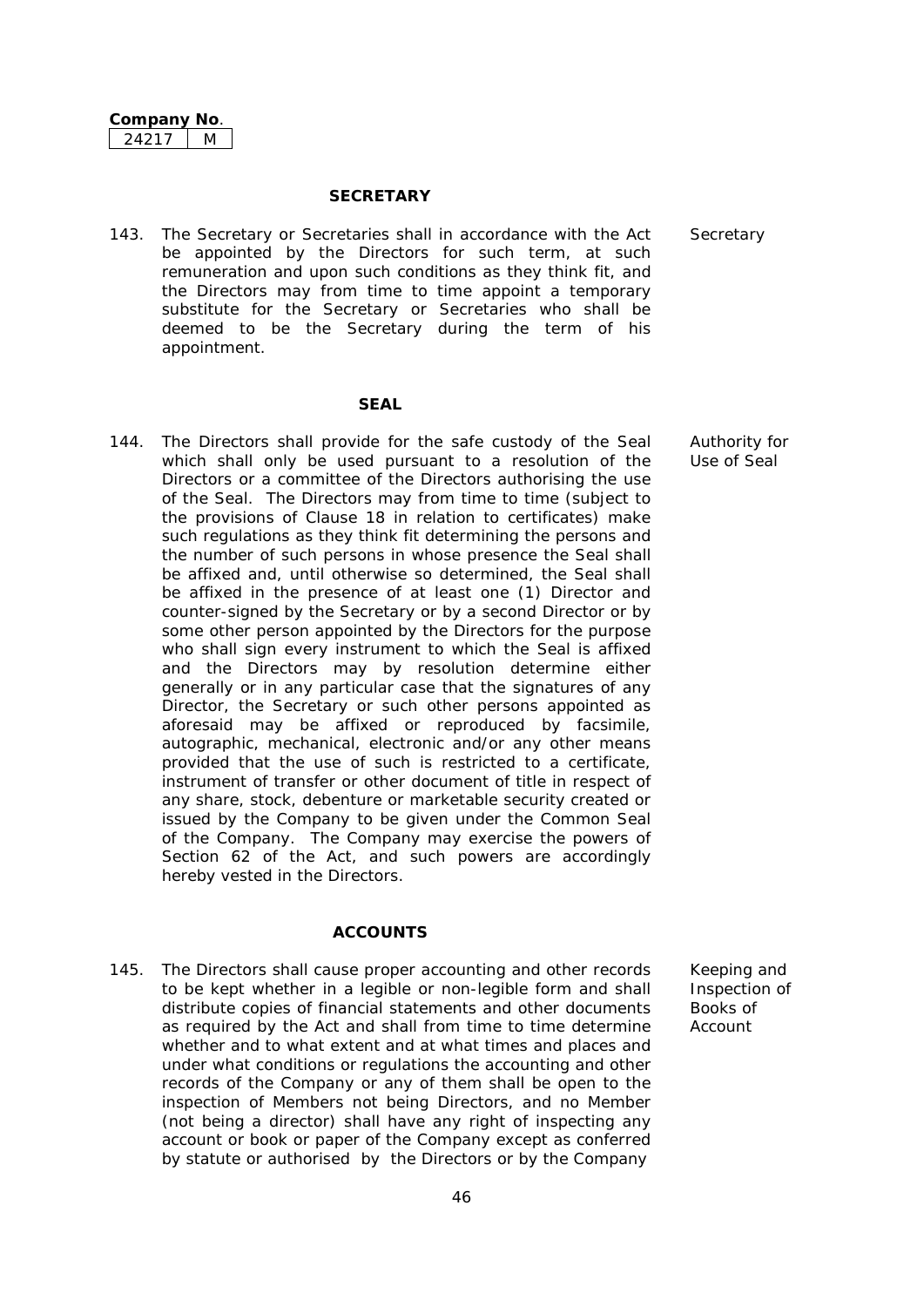in general meeting. Subject always to Section 245(5) of the Act the books of account or records of operations shall be kept at the Company's registered office or at such other place as the Directors think fit and shall always be open to inspection by the Directors.

- 146. The Directors shall from time to time in accordance with Section 340 of the Act cause to be prepared and laid before the Company in general meeting such profit and loss accounts, financial statements and reports as are referred to in the Section. The interval between the close of a financial year of the Company and the issue of the annual audited financial statements, the directors' and auditors' reports shall not exceed four (4) months. A copy of each such documents in printed form or in CD-ROM or in such other form of electronic media or any combination thereof shall not less than twenty one (21) days before the date of the meeting (or such shorter period as may be agreed in any year for the receipt of notice of the meeting pursuant to Clause 166(3)) be sent to every Member of, and to every holder of debentures of the Company under the provisions of the Act or of this Constitution. The requisite number of copies of each such documents as may be required by the Stock Exchange upon which the Company's shares may be listed shall at the same time be likewise sent to each Stock Exchange Provided that this Clauses shall not require a copy of these documents to be sent to any person of whose address the Company is not aware but any Member to whom a copy of these documents has not been sent shall be entitled to receive a copy free of charge on application at the Registered Office.
- 147. Auditors shall be appointed and their duties regulated in accordance with the Act.

#### **DIVIDENDS AND RESERVES**

- 148. (1) The Company may only make a distribution to the shareholders from time to time but no such dividend shall be payable except out of the profits of the Company available if the Company is solvent in accordance with the Act.
	- (2) The Directors may authorise a distribution of dividend at such time and in such amount as it considers appropriate, if the Board is satisfied that the Company will be solvent immediately after the distribution is made, in accordance with the Act.

To Whom Copies of Profits and Loss Account etc. maybe Sent

Auditors

Declaration of **Dividends**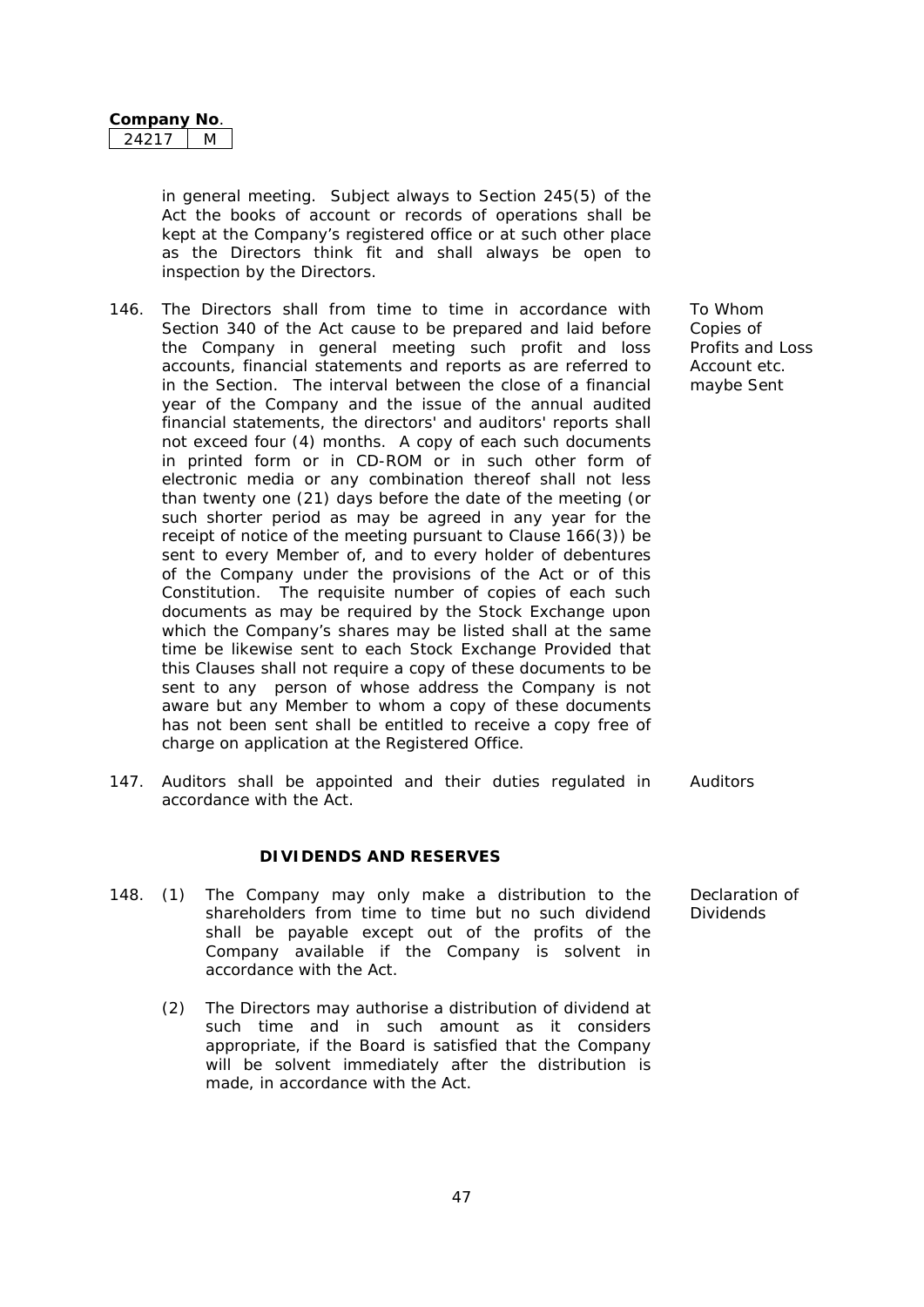| Companv⊺ | NΩ |
|----------|----|
|          |    |

(3) If, after a distribution is authorised and before it is made, the Directors cease to be satisfied on reasonable grounds that the Company will be solvent immediately after the distribution is made, the Directors shall take all necessary steps to prevent the distribution from being made.

No higher dividend shall be paid than is authorised by the Directors, and the declarations of the Directors as to the distribution shall be conclusive.

- 149. Subject to Clause 148, the Directors may if they think fit from time to time pay to the Members such interim dividends as appear to the Directors to be justified by the profits of the Company. If at any time the share capital of the Company is divided into different classes the Directors may pay such interim dividends in respect of those shares in the capital of the Company which confer on the holders thereof deferred or non-preferential rights as well as in respect of those shares which confer on the holders thereof preferential, rights with regard to dividend and provided that the Directors act bona fide they shall not incur any responsibility to the holders of shares conferring any preferential rights for any damage that they may suffer by reason of the payment of an interim dividend on any shares having deferred or non-preferential rights. The Directors may also pay half-yearly or at other suitable intervals to be settled by them any dividend which may be payable at a fixed rate if they are of the opinion that the profits justify the payment.
- 150. No dividend shall be paid otherwise than out of profits or shall bear interest against the Company.
- 151. The Directors may, before recommending any dividend, set aside out of the profits of the Company such sums as they think proper as reserves which shall, at the discretion of the Directors, be applicable for any purpose to which the profits of the Company may be properly applied, and pending any such application may, at the like discretion, either be employed in the business of the Company or be invested in such investments (other than shares in the Company) as the Directors may from time to time think fit. The Directors may also without placing the same to reserve carry forward any profits which they may think prudent not to divide.

Application of **Profits** 

Dividend must be paid out of profits

Directors may Form Reserve Fund and Invest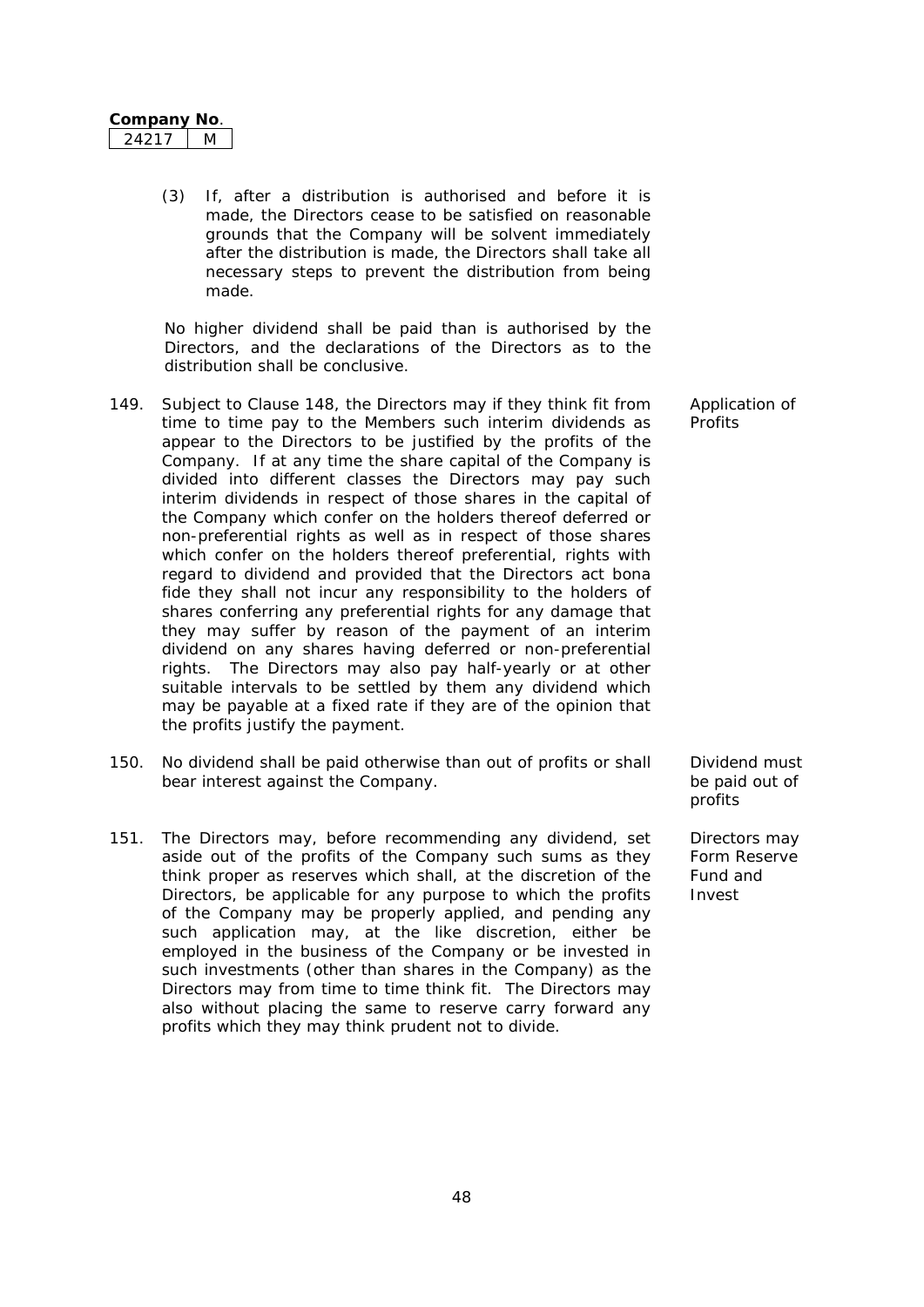- 152. Subject to the rights of persons, if any, entitled to shares with special rights as to dividend, all dividends shall be declared and paid according to the amounts paid or credited as paid on the shares in respect whereof the dividend is paid, but no amount paid or credited as paid on a share in advance of call shall be treated for the purposes of this Clause as paid on the share. All dividends shall be apportioned and paid proportionately to the amounts paid or credited as paid on the shares during any portion or portions of the period in respect of which the dividend is paid; but if any share is issued on terms providing that it shall rank for dividend as from a particular date that share shall rank for dividend accordingly.
- 153. The Directors may deduct from any dividend payable to any Member all sums of money, if any, presently payable by him to the Company on account of calls or otherwise in relation to the shares of the Company held by him.
- 154. The Directors may retain the dividends payable upon shares in respect of which any person is under the provision as to the transmission of shares hereinbefore contained entitled to become a Member, or which any person is under those provisions entitled to transfer, until such person shall become a Member in respect of such shares or shall transfer the same.
- 155. All dividends after having been declared and remained unpaid for one (1) year are subject to the Unclaimed Moneys Act 1965 and may be dealt with in accordance with the Unclaimed Moneys Act 1965.
- 156. Any general meeting declaring a dividend or bonus may direct payment of such dividend or bonus wholly or partly by the distribution of specific assets and in particular of paid-up shares, debentures or debenture stock of any other company or in any one or more of such ways and the Directors shall give effect to such resolution, and where any difficulty arises in regard to such distribution, the Directors may settle the same as they think expedient, and fix the value for the distribution of such specific assets or any part thereof and may determine that cash payments shall be made to any Members upon the footing of the value so fixed in order to adjust the rights of all parties and may vest any such specific assets in trustees as may seem expedient to the Directors.
- 157. A general meeting when declaring or approving a dividend including, without limitation, a dividend or bonus of the kind referred to in Clause 156 and whether together with or as an alternative to such dividend or bonus in such Clause, direct (notwithstanding other provisions of this Constitution) that such dividend declared or approved be on terms including all or any of the following:

Payment of Dividends

Deduction of **Dividends** 

Dividends Due may be Retained until Registration

Unclaimed Dividends

Manner of Realisation of Dividend and **Bonus** 

Distribution of Dividend in specie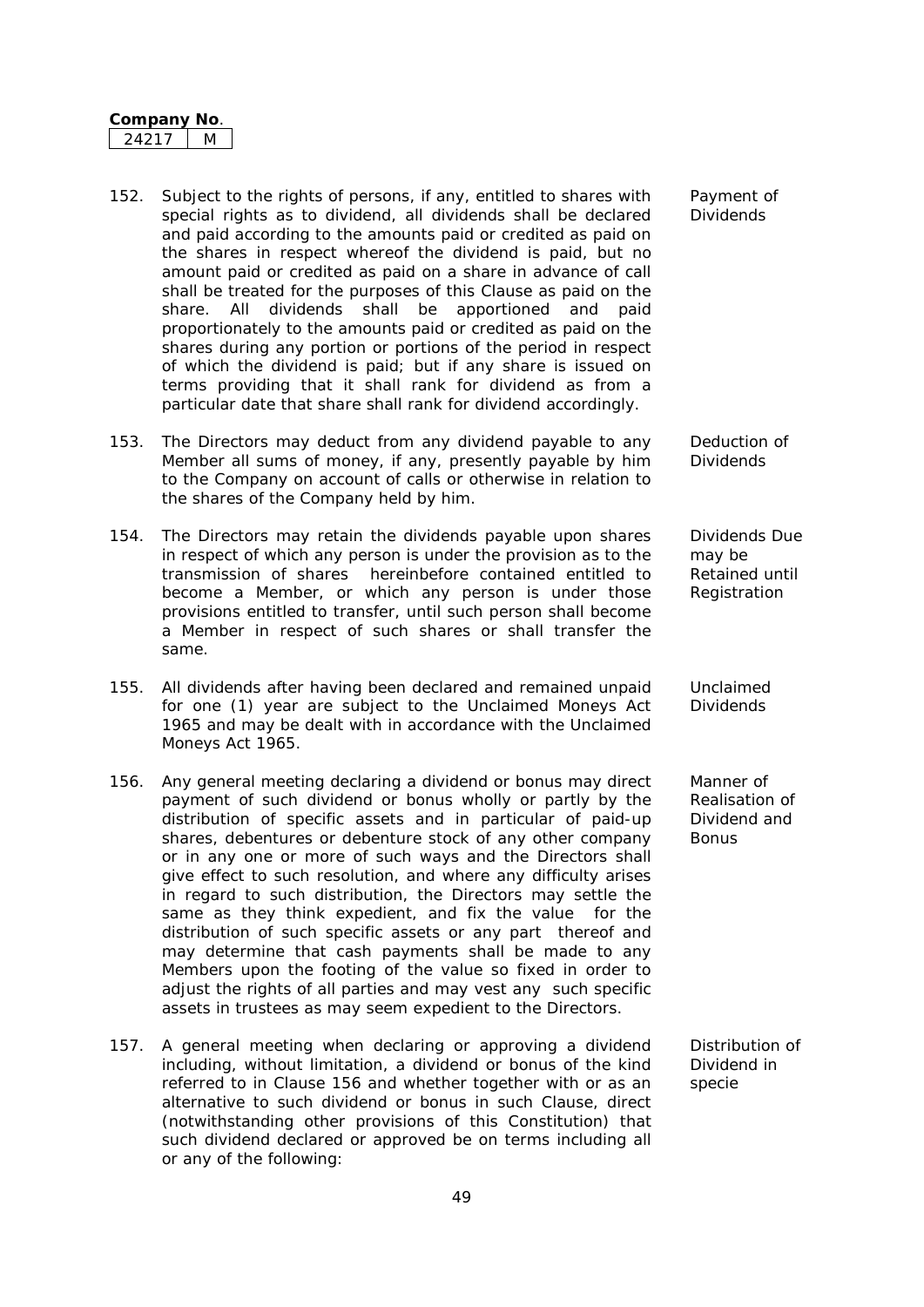- (a) Such dividend be distributed or made available to members or such members as the Directors may decide;
- (b) The Directors may determine whether a member is permitted to participate in such dividend and the terms and conditions upon which a member may participate in such dividend;
- (c) The Directors may prescribe whether a member should be entitled to receive such dividend in a particular form of assets or together with cash or with a member being able to elect for specific assets or cash or with any other variations, subject to such dividend in such forms having been approved in such general meeting;
- (d) The Directors may provide that specific assets which a member could receive in such dividend be sold or disposed of instead with the proceeds being given to such member less any costs, expenses or other charges as the Directors may determine;
- (e) The Directors may prescribe any other terms and conditions of such dividend.

The general meeting may determine any of the matters referred to in (a) to (e) above instead and may impose or provide for such additional terms and conditions for such dividend as the meeting may think fit.

- 158. Any dividend, interest or other monies payable in cash in respect of shares may be paid:-
	- (a) by cheque or warrant sent through the post directed to the registered address of the holder or to such person and to such address as the holder may in writing direct; or
	- (b) by direct transfer or such other electronic means (subject to the provisions of the Act, the SICDA and the Rules, the Listing Requirements and/or other regulatory authorities) to the bank account of the holder whose name appear in the Register or Record of Depositors.

Every such cheque or warrant or payment by direct transfer (or such other electronic means) shall be made payable to the order of the person to whom it is sent or to such person as the holder or person or persons entitled to the share in consequence of the death or bankruptcy of the holder may direct and the payment of any such cheque or warrant or by such electronic means shall operate as a good discharge to the Company in respect of the money represented thereby, notwithstanding that it may subsequently appear that the Payment by Cheque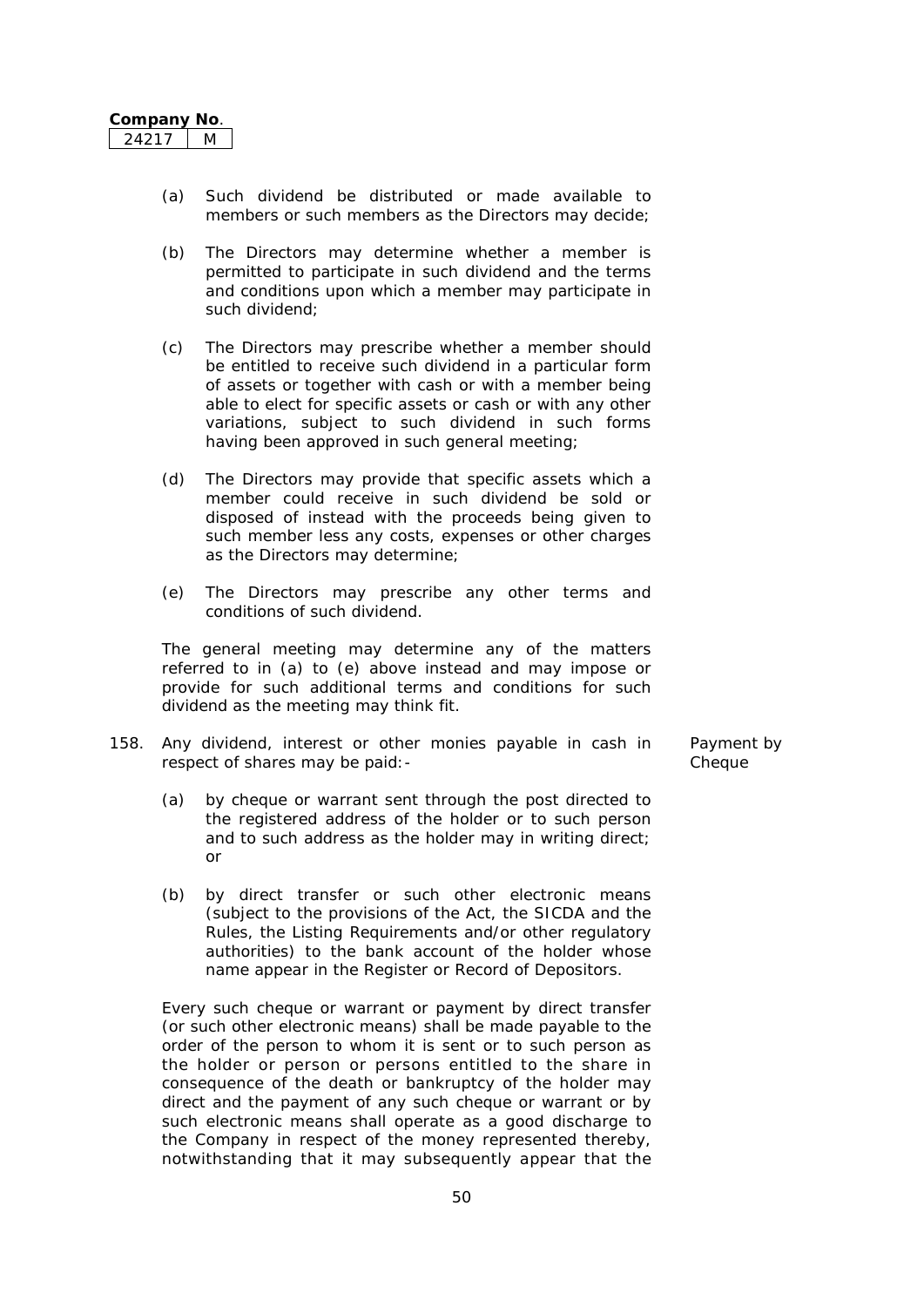same has been stolen or that the endorsement thereon has been forged or of any discrepancy given by the holder/member in the details of the bank account(s). Every such cheque or warrant shall be sent at the risk of the person entitled to the money thereby represented.

### **CAPITALIZATION OF PROFITS**

- 159. The Company in general meeting may upon the recommendation of the Directors resolve that it is desirable to capitalize any part of the amount for the time being standing to the credit of any of the Company's reserve accounts or to the credit of the profit and loss account or otherwise available for distribution, and accordingly that such sum be set free for distribution amongst the Members who would have been entitled thereto if distributed by way of dividend and in the same proportions on condition that same be not paid in cash but be applied either in or towards paying up any amounts for the time being unpaid on any shares held by such Members respectively or paying up in full unissued shares or debentures of the Company to be allotted and distributed credited as fully paid up to and amongst such Members in the proportion aforesaid, or partly in the one way and partly in the other, and the Directors shall give effect to such resolution. The amount standing credit of the share premium account and a capital redemption reserve may, for the purposes of this Clause, be applied only in the paying up of unissued shares to be issued to Members of the Company as fully paid bonus shares subject to and in accordance with Section 618(3)(c) of the Act. Subject to Section 127 of the Act, shares may be allotted as fully paid bonus shares in respect of treasury shares. In the circumstances in which Section 127(2) of the Act applies, any shares allotted as fully paid bonus shares in respect of treasury shares shall be treated for the purposes of the Act as if they were purchased by the Company at the time they were allotted.
- 160. Whenever such a resolution as aforesaid shall have been passed, the Directors shall make all appropriations and applications of the undivided profits resolved to be capitalized thereby, and all allotments and issues of fully paid shares or debentures, if any, and generally shall do all acts and things required to give effect thereto, with full power to the Directors to make such provision by the issue of fractional certificates or by payment in cash, or otherwise as they think fit for the case of shares or debentures becoming distributable in fractions, and also to authorize any person to enter on behalf of all the Members entitled thereto into an agreement with the Company providing for the allotment to them respectively, credited as fully paid up, of any further shares

Capitalization of Profits by Bonus Issue  $_{\mathsf{a}^{\dagger}c}$ 

Director's Duties and Powers in Capitalization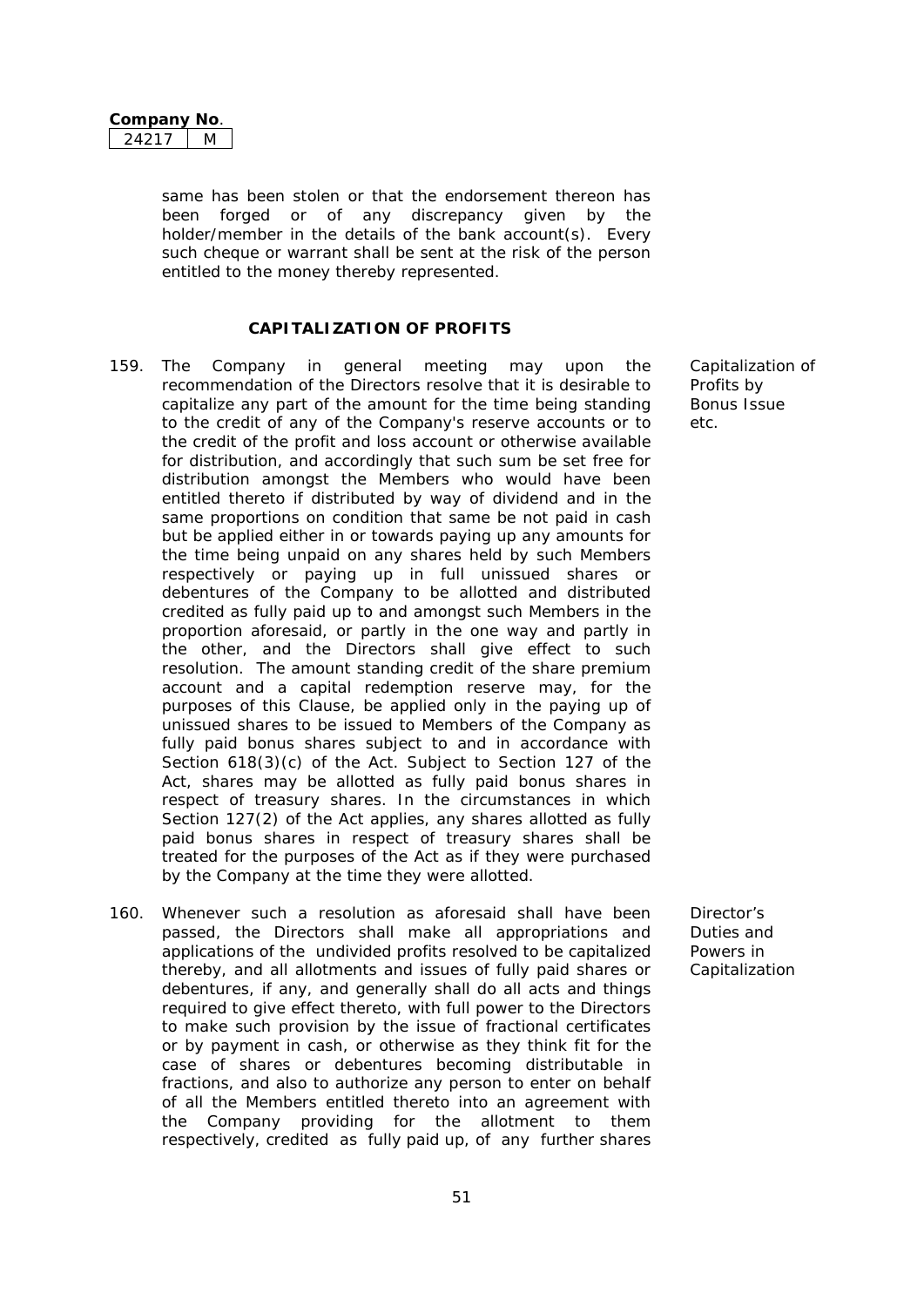**Company No**. 24217 M

or debentures to which they may be entitled upon such capitalization, or (as the case may require) for the payment up by the Company on their behalf, by the application thereto of their respective proportions of the profits of the amounts remaining unpaid on their existing shares, and any agreement made under such authority shall be effective and binding on all such Members.

#### **LANGUAGE**

161. Where any accounts, minute books or other records required to be kept by the Act are not kept in the Malay or English language, the Directors shall cause a true translation of such accounts, minute books and other records to be made from time to time at intervals of not more than seven (7) days and shall cause such translation to be kept with the original accounts, minute book and other records for so long as the original accounts, minute books and other records are required by the Act to be kept.

#### **NOTICES**

- 162. Any notice or document required to be sent to Members may be given by the Company to any Member:-
	- (a) in hard copy; either personally or sent by post to him in a prepaid letter addressed to him at his last known address; or
	- (b) in electronic form, and sent by the following electronic means:-
		- (i) transmitting to his last known electronic mail address; or
		- (ii) publishing the notice or document on the Company's website provided that a notification of the publication of the notice or document on the website and the designated website link or address where a copy of the notice or document may be downloaded via hard copy or electronic mail or short messaging service or any other electronic communication service had been given in accordance with Section 320 of the Act and the Listing Requirements; or

Service of Notices and/or **Documents** 

*(Special Resolution Passed On 29.05.2019)*

**Translation**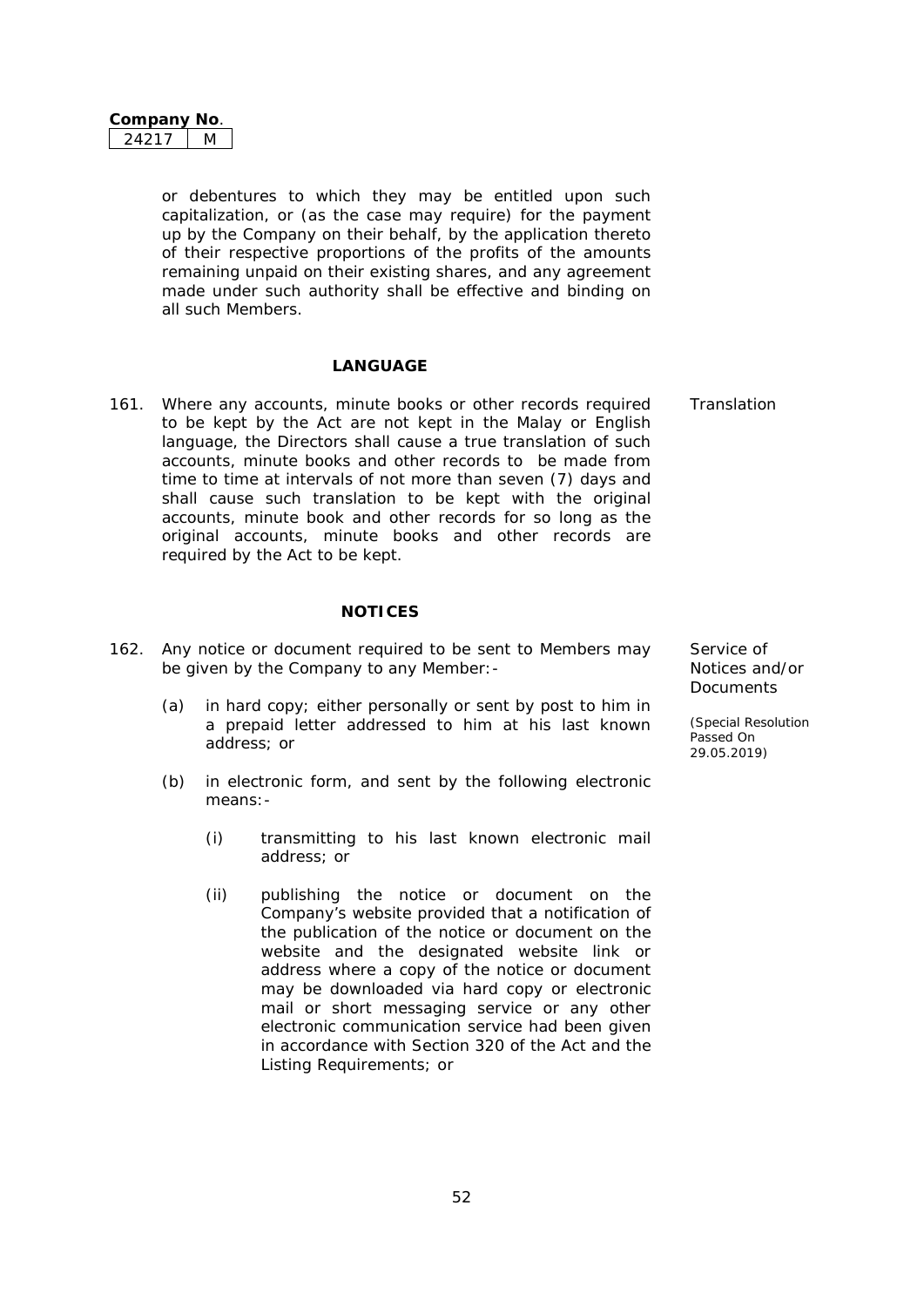| Company | NΩ |
|---------|----|
| L') 1   |    |

- (iii) using any other electronic platform maintained by the Company or third parties that can host the information in a secure manner for access by Members provided that a notification of the publication or availability of the notice or document on the electronic platform via hard copy or electronic mail or short messaging service or any other electronic communication service has been given to them accordingly; or
- (c) partly in hard copy and partly in electronic form in the ways set out in (a) and (b) above.

A Member's address, electronic mail address and any other contact details provided to Central Depository shall be deemed as the last known address, electronic mail address and contact details respectively for purposes of communication including but not limited to service of notices and/or documents to the Member.

- 163. Any notice or document shall be deemed to have been served by the Company to a Member:-
	- (a) Where the notice or document is sent in hard copy by post, on the day the prepaid letter, envelope or wrapper containing such notice or document is posted provided that the letter, envelope or wrapper was addressed and posted.

In providing service by the post, a letter from the Secretary certifying that the letter, envelope or wrapper containing the notice or document was addressed and posted to the Member shall be sufficient to prove the letter, envelope or wrapper was so addressed and posted.

- (b) Where the notice or document is sent by electronic means:-
	- (i) via electronic mail, at the time of transmission to a Member's electronic mail address pursuant to Clause 162(b)(i), provided that the Company has record of the electronic mail being sent and that no written notification of delivery failure is received by the Company; or
	- (ii) via publication on the Company's website, on the day the notice or document is first made available on the Company's website provided that the notification on the publication of notice or document on website has been given pursuant to Clause 162(b)(ii); or

When Service Deemed Effected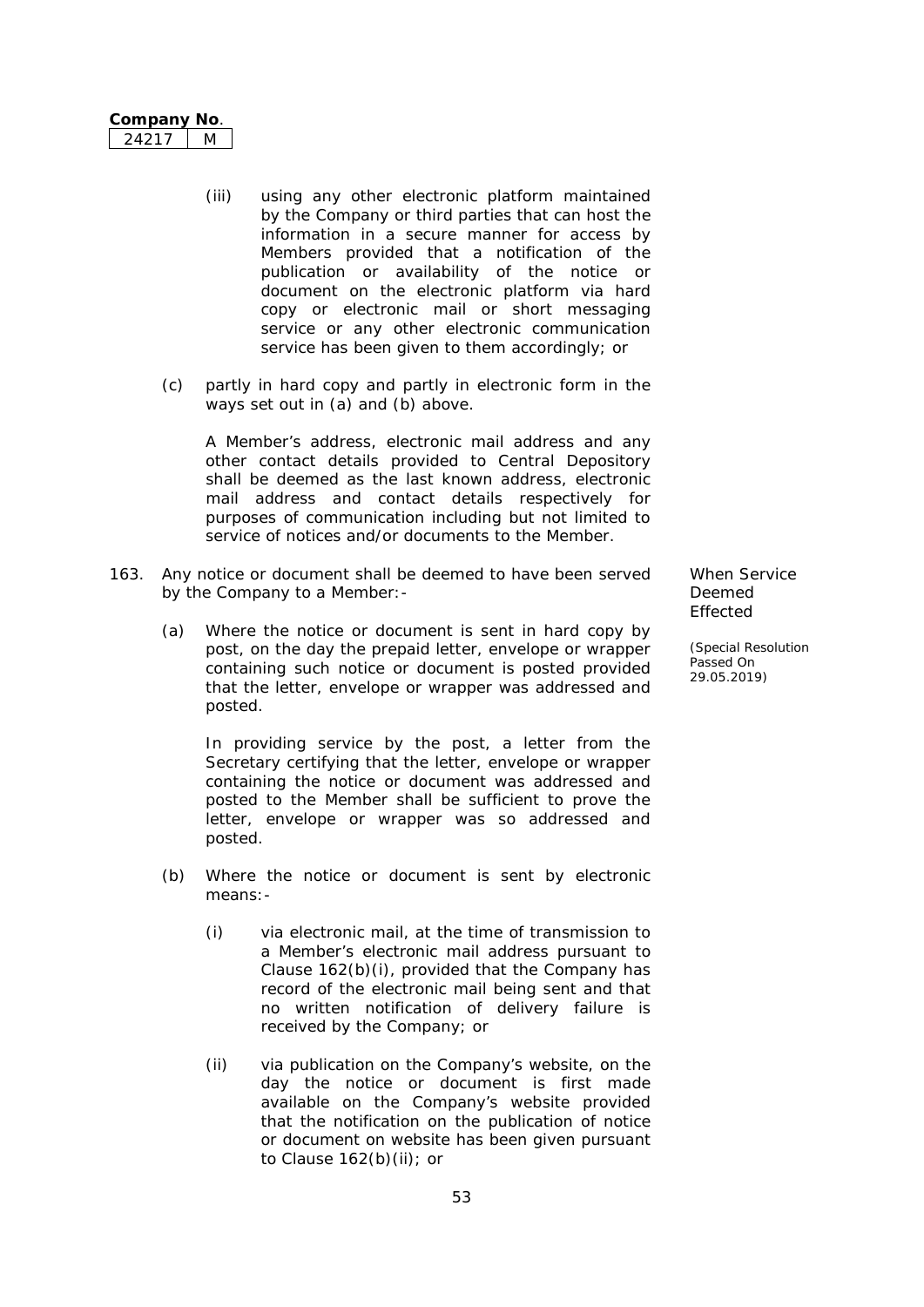| Company | NΩ |
|---------|----|
|         |    |

- (iii) via electronic platform maintained by the Company or third parties, on the day the notice or document is first made available thereon provided that the notification on the publication or availability of the notice or document on the relevant electronic platform had been given pursuant to Clause 162(b)(iii); or
- (c) Where the notice or document is sent partly in hard copy by post and partly in electronic form, on the time set out in  $(b)(i)$  and  $(b)(ii)$  above.

In the event that service of a notice or document pursuant to Clauses 163(b) and 163(c) is unsuccessful, the Company must, within five (5) market days from discovery of delivery failure, make alternative arrangements for service by serving the notice or document in hard copy in accordance with Clauses 162(a) hereof.

- 164. A notice may be given by the Company to the person entitled to a share in consequence of the death or bankruptcy of a Member by sending it through representatives of the deceased, or assignee of the bankrupt, or by any like description, at the address, if any, within Malaysia supplied for the purpose by the person claiming to be so entitled, or (until such an address has been so supplied) by giving the notice in any manner in which the same might have been if the death or bankruptcy had not occurred. Every person who, by operation of law, transfer, transmission or other means whatsoever, shall become entitled to any share, shall be bound by every notice in respect of such share, which, previously to his name and address being entered in the Register or Record of Depositors as the registered holder of such share, shall have been duly given to the person from whom he derives the title to such share.
- 165. (1) Notice of every general meeting shall be given in a manner hereinbefore specified to:-
	- (i) every Member with a registered address in Meeting Malaysia or an address for service of notices in Malaysia;
	- (ii) every person entitled to a share in consequence of the death or bankruptcy of a Member who, but for his death or bankruptcy, would be entitled to receive notice of the meeting;
	- (iii) the auditors for the time being of the Company; and

Notice in Case of Death or **Bankruptcy** 

Who May Receive Notice of General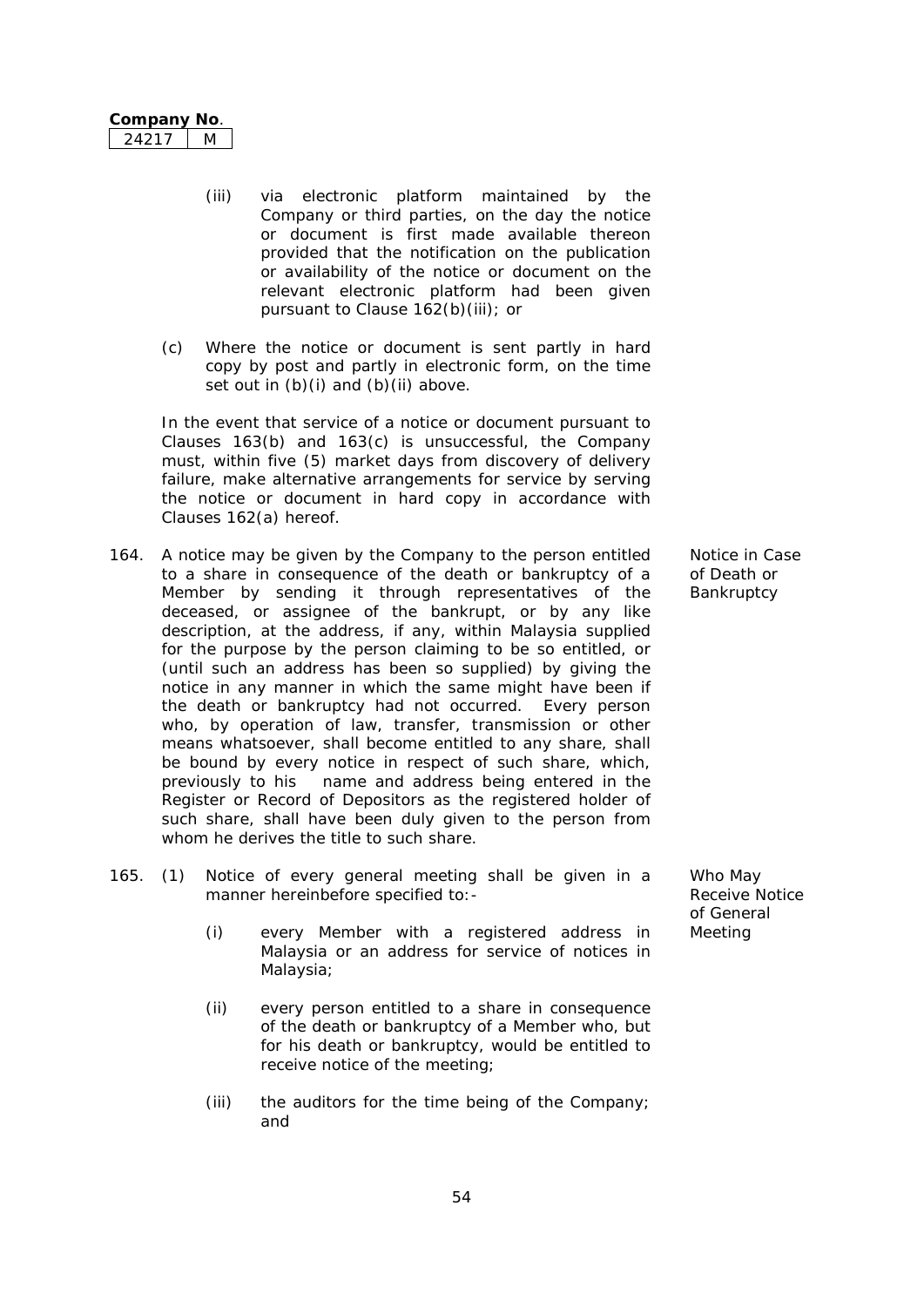- (iv) every Stock Exchange in which the Company is listed.
- (2) Except as aforesaid, no other person shall be entitled to receive notices of general meetings.
- (3) Whenever any notice is required to be given under the provisions of the law of Malaysia or of this Constitution, waiver thereof or the shortening of the period of such notice, may be effectively given by complying with Section 316(3) of the Act.
- (4) At least fourteen (14) days' notice or twenty-one (21) days' notice in the case where any special resolution is proposed or where it is the annual general meeting, of every general meeting shall be given by advertisement in at least one (1) nationally circulated Bahasa Malaysia or English daily newspaper.

#### **WINDING UP**

- 166. If the Company is wound up and the liquidator may, with the sanction of a special resolution of the Company, divide amongst the Members in kind the whole or any part of the assets of the Company (whether they consist of property of the same kind or not) and may for that purpose set such value as he deems fair upon any property to be divided as aforesaid and may determine how the division shall be carried out as between the Members or different classes of Members. The liquidators may, with the like sanction, vest the whole or any part of any such assets in trustees upon such trusts for the benefit of the contributories as the liquidator, with the like sanction, think fit, but so that no Member shall be compelled to accept any shares or other securities whereon there is any liability.
- 167. Save that this Clause shall be without prejudice to the rights of holders of shares issued upon special terms and conditions the following provisions shall apply:-
	- (a) If the Company shall be wound up and the assets available for distribution among the Members as such shall be insufficient to repay the whole of the paid-up capital, such assets shall be distributed so that as nearly as may be the losses shall be borne by the Members in proportion to the capital paid up, or which ought to have been paid up at the commencement of the winding-up, on the shares held by them respectively; and

Distribution of Assets in Specie

Sharing of Loss and Excess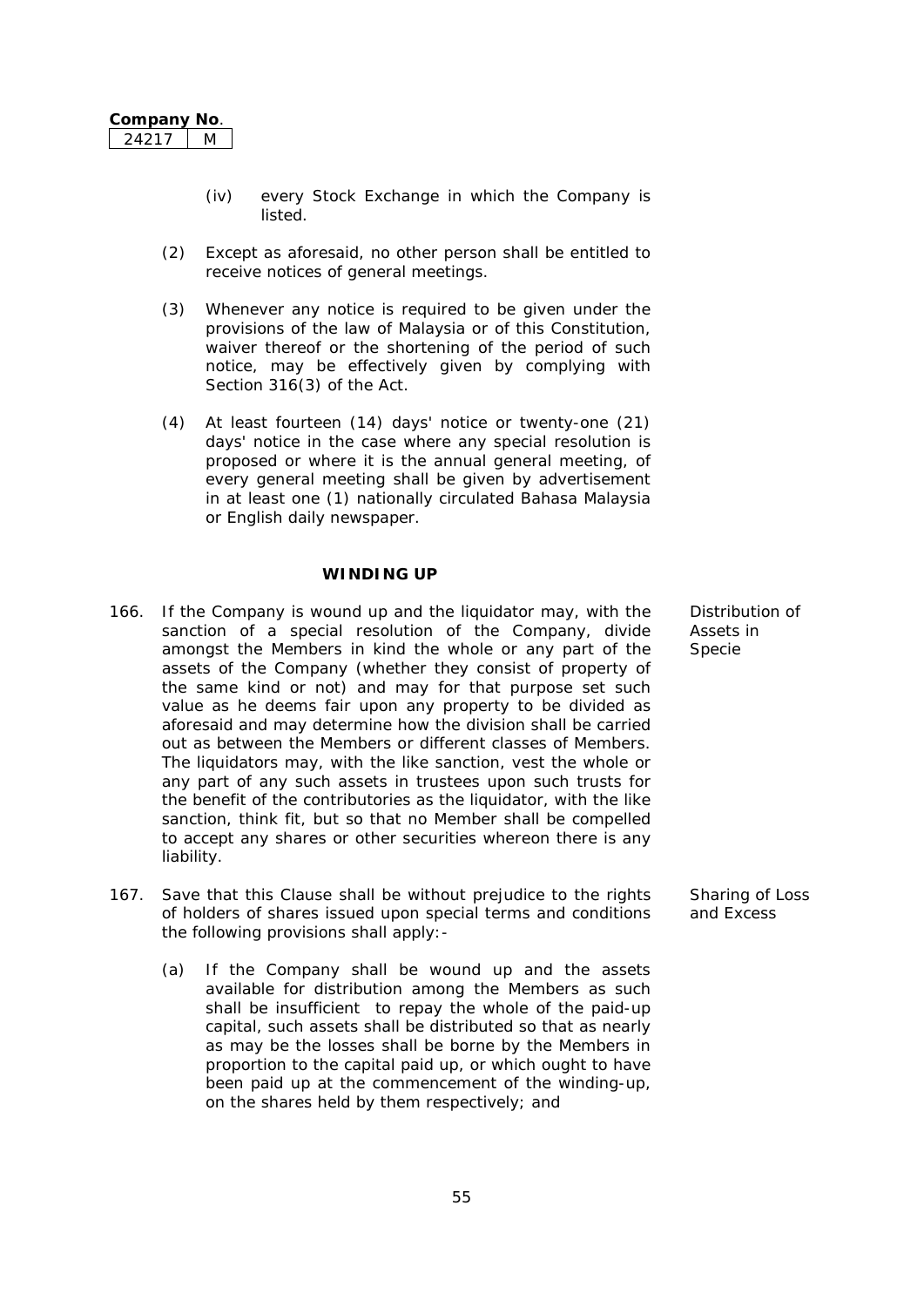| Company I | <b>NO</b> |
|-----------|-----------|
| オウエ       |           |

- (b) If in a winding-up the assets available for distribution among the Members shall be more than sufficient to repay the whole of the capital paid up at the commencement of the winding-up, the excess shall be distributed among the Members in proportion to the capital paid up, or which ought to have been paid up at the commencement of the winding-up, on the shares held by them respectively.
- 168. On the voluntary liquidation of the Company, no commission or fee shall be paid to the liquidator unless it shall have been approved by Members. The amount of such payment shall be notified to all Members at least seven (7) days prior to the meeting at which it is to be considered.

Liquidator's Fees in **Voluntary** Liquidation

**SECRECY CLAUSE**

169. Save as may be provided by the Act, no Member shall be entitled to enter into or upon or inspect any premises or property of the Company nor to require discovery of any information respecting any detail of the Company's trading, manufacturing or any matter which is or may be in the nature of a trade secret or secret process which may relate to the conduct of the business of the Company and which in the opinion of the Directors, it would be inexpedient in the interest of the Members of the Company to communicate to the public.

#### **INDEMNITY**

- 170. (1) Subject to Sections 288 and 289 of the Act, an officer or auditor for the time being of the Company may be indemnified, with the approval of the Directors, out of the assets of the Company against any liability incurred or sustained by him in or about the execution of his duties of his office or otherwise in relation thereto, including, defending any claims or proceedings relating to any such liability, whether civil or criminal, in which judgement is given in his favour or in which he is acquitted or in connection with any application under the Act in which relief is granted to him by the Court under the Act or where proceedings are discontinued or not pursued.
	- (2) Subject to the provisions of the Act, the Company may, with the prior approval of the Directors, effect insurance for an officer or auditor of the Company in respect of the following:

**Secrecy** 

Indemnity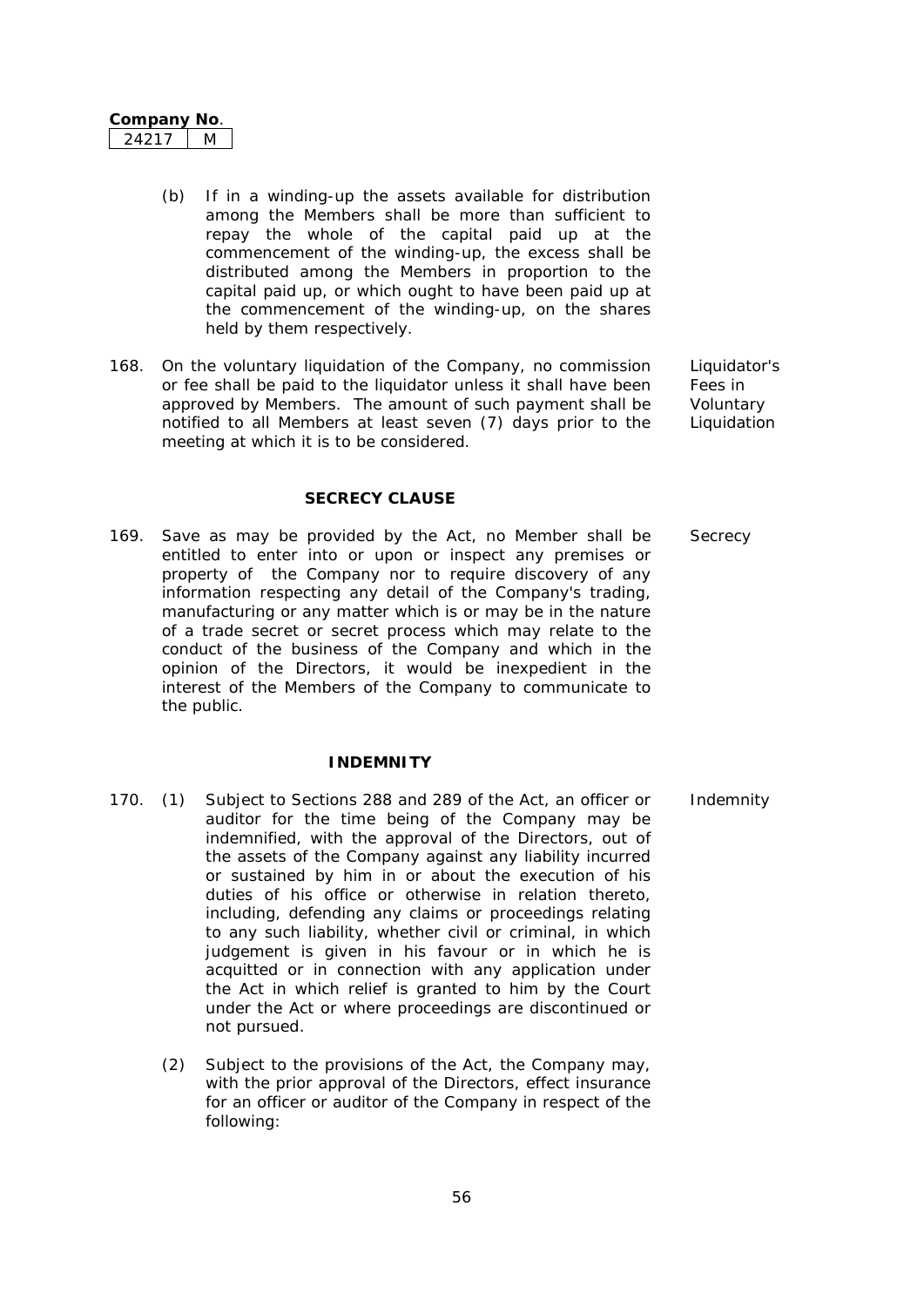- (a) civil liability, for any act or omission in his capacity as an officer of the Company;
- (b) costs incurred by him in defending or settling any claim or proceeding relating to any such liability; or
- (c) costs incurred by him in defending any proceedings that have been brought against him in relation to any act or omission in his capacity as an officer or Auditor which he has been acquitted, granted relied under the Act or where proceedings have been discontinued or not pursued.

The word "officer" referred to in this Clause 170 shall include:

- (a) any Director, manager, secretary or employee of the Company;
- (b) a receiver and manager of any part of the undertaking of the Company appointed under a power contained in any instrument; and
- (c) any liquidator of the Company appointed in a voluntary winding up,

but does not include any receiver who is not also a manager, any receiver and manager appointed by the High Court or any liquidator appointed by the High Court or by the creditors.

#### **DESTRUCTION OF RECORDS**

- 171. (1) Subject to the Act, the Company can destroy all: Destroying
	- 1.1 transfer forms for shares, documents sent to support a transfer and any other documents which where the basis for making an entry on Register of Members, 7 years after the date of registration;
	- 1.2 dividend payment instructions and notifications of a change of address or name, 7 years after the date these were recorded; and
	- 1.3 cancelled share certificates, 7 years after the date they were cancelled.

**Documents**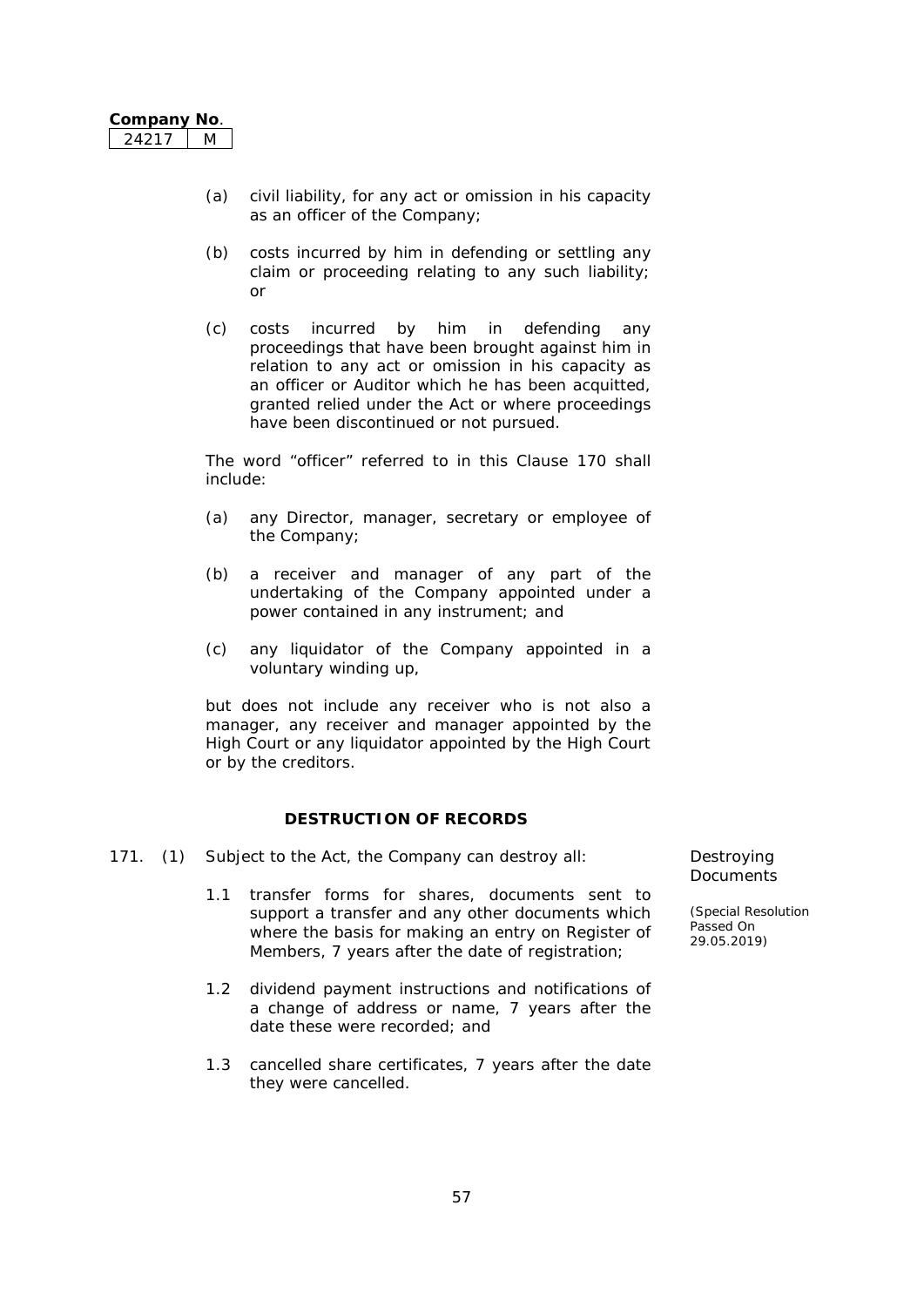| ompany l | ממ |
|----------|----|
|          |    |

- (2) A document destroyed by the Company in accordance with Clause 171(1) is conclusively treated as having been valid and effective in accordance with the Company's records relating to the document. Any action of the Company in dealing with the document in accordance with it terms before it was destroyed is conclusively treated as having been properly taken.
- (3) Clauses 171(1) and 171(2) only apply to documents which are destroyed in good faith and if the Company has not been informed that keeping the documents is relevant to any claim.
- (4) If the documents related to Deposited Securities, the Company must also comply with any provisions in the SICDA, the Rules of the Central Depository or the Listing Requirements which limit its ability to destroy these documents.
- (5) Clauses 171(1) to 171(4) do not make the Company liable:
	- 5.1 just because it destroys a document earlier than the time limit stated in Clause 171(1);
	- 5.2 just because it does not comply with the conditions in Clause 171(3); or
	- 5.3 if it would not be liable if Clauses 171(1) to 171(4) did not exist.

Clauses 171(1) to 171(5) apply whether a document is destroyed or disposed of in some other way.

#### **ALTERATION**

172. Subject to the Act, the Company may by special resolution delete, alter or add to this Constitution.

Alteration of this Constitution